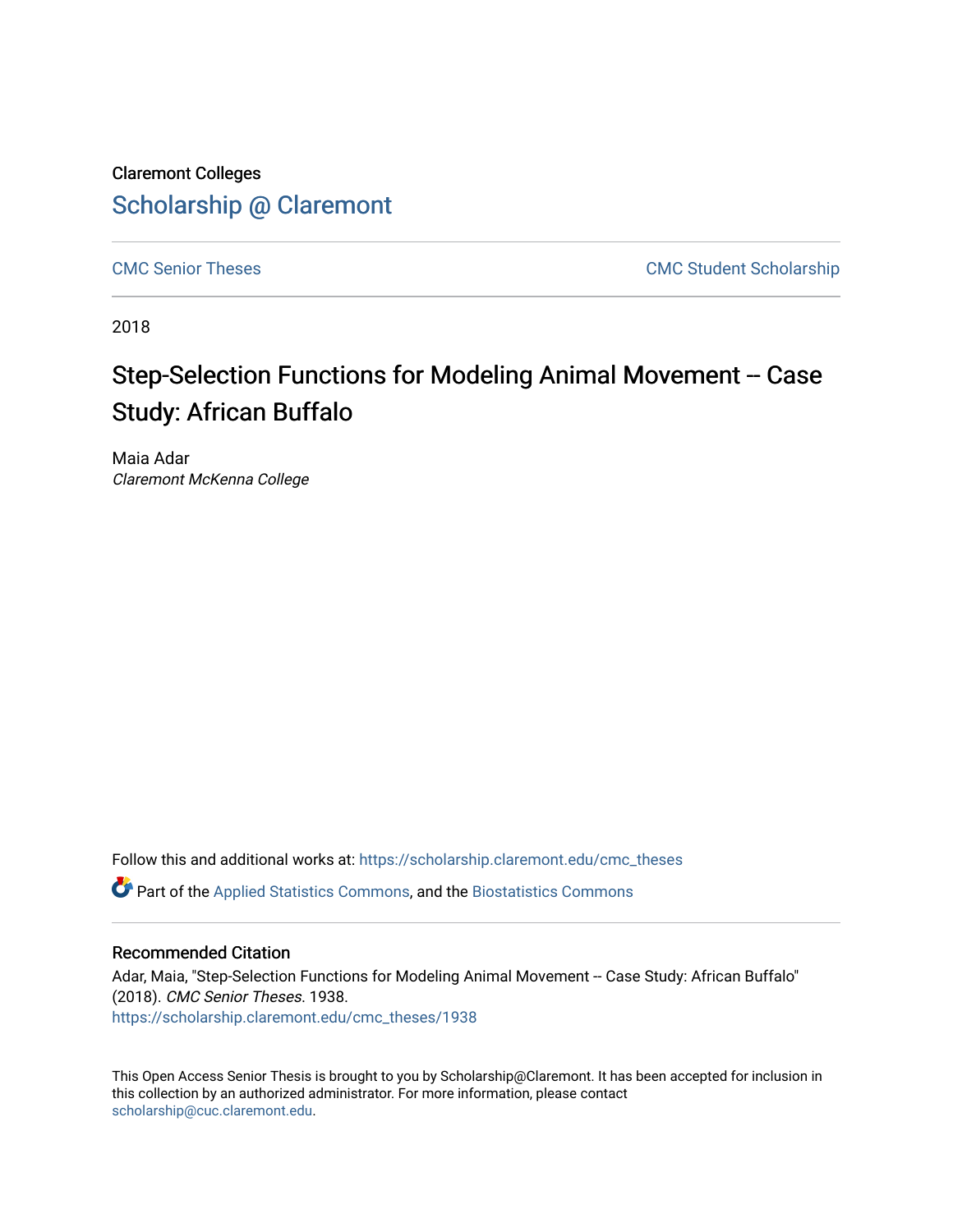Claremont McKenna College

# <span id="page-1-0"></span>Step-Selection Functions for Modeling Animal Movement Case Study: African Buffalo

submitted to Mark Huber

by Maia Adar

for Senior Thesis Spring 2018 April 23, 2018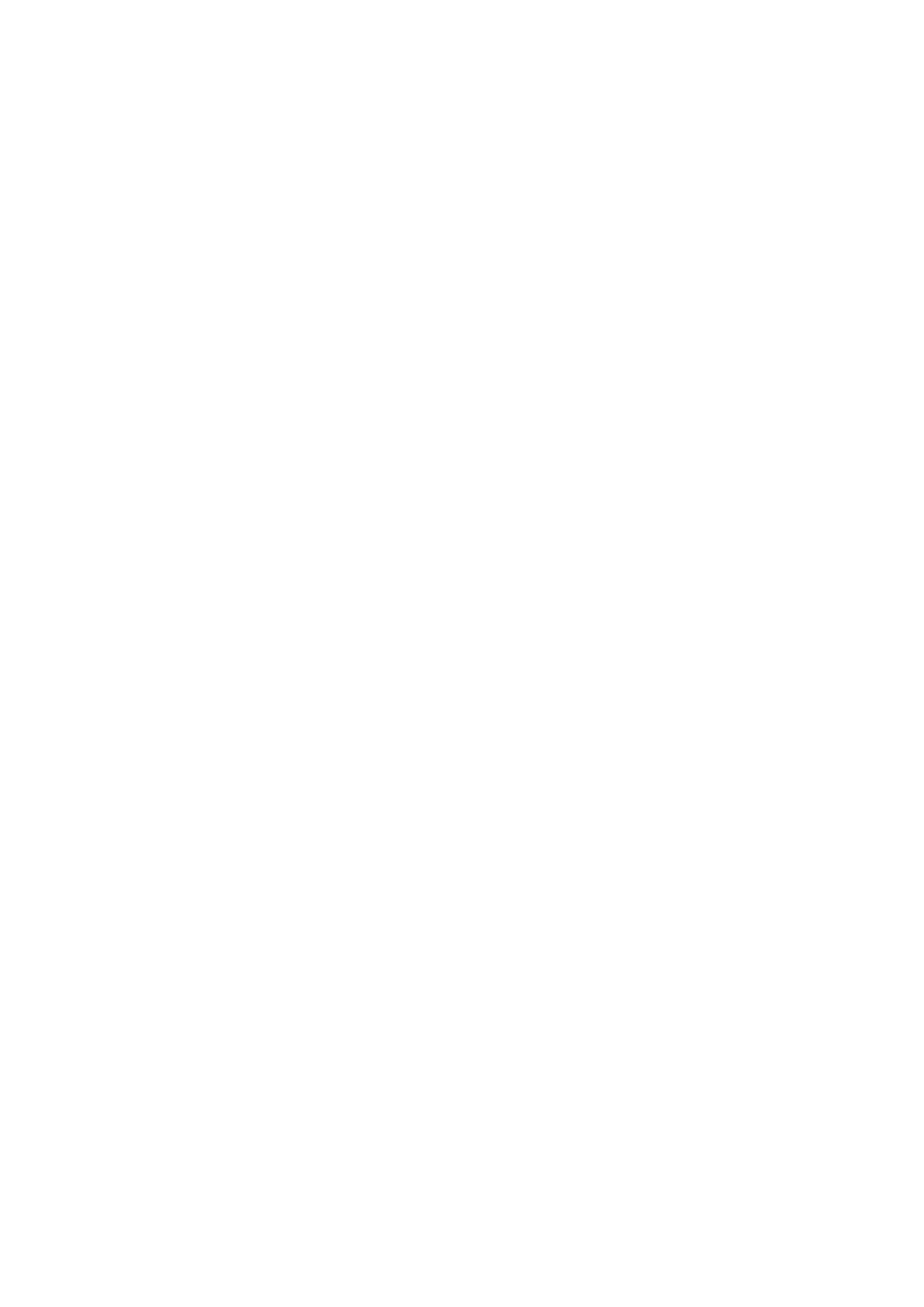## Acknowledgements

I would like to thank Robin Naidoo of the World Wildlife Fund for mentoring me, providing me with his hard-earned data, and believing in my ability to complete this challenging project. It is a privilege to work with him and learn about his fascinating research.

I would also like to thank my thesis reader, Mark Huber, for his endless patience and consistently positive mood. He is a wonderful professor of statistics, mentor, and generally kind person to be around.

Lastly, I want to thank all the people who support me in life: my parents, Dorit and Michel Adar, for inspiring my curiosity in mathematics and my love of nature; my boyfriend, David Hurdle, for always believing in me and providing stress relief; and all of my accomplished, smart, wonderful friends for inspiring me with their energy.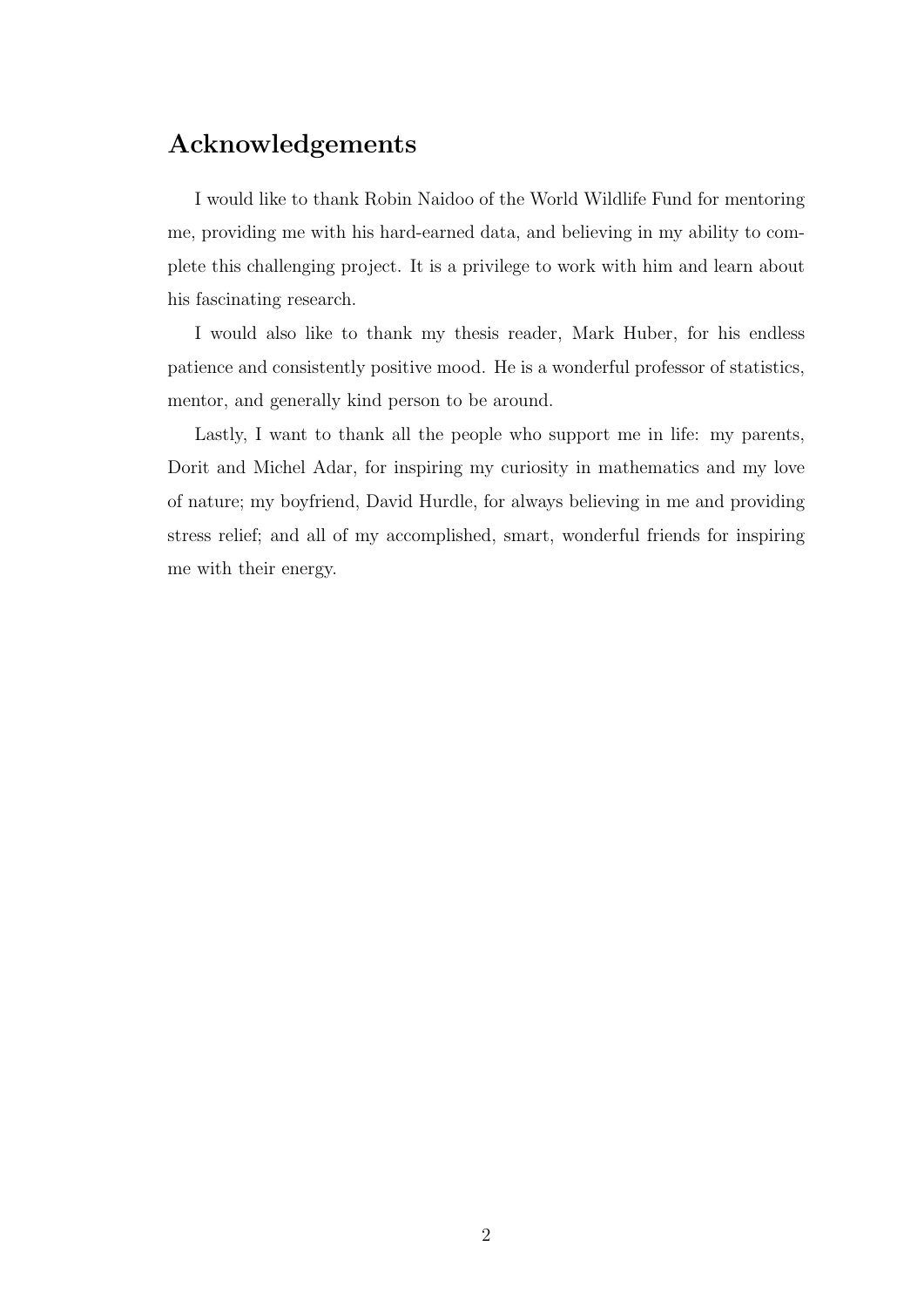## Abstract

Understanding what factors influence wildlife movement allows landscape planners to make informed decisions that benefit both animals and humans. New quantitative methods, such as step-selection functions, provide valuable objective analyses of wildlife connectivity. This paper provides a framework for creating a step-selection function and demonstrates its use in a case study. The first section provides a general introduction about wildlife connectivity research. The second section explains the math behind the step-selection function using a simple example. The last section gives the results of a step-selection model for African buffalo in the Kavango Zambezi Transfrontier Conservation Area. Buffalo were found to avoid fences, rivers, and anthropogenic land use; however, there was great variation in individual buffalo's preferences.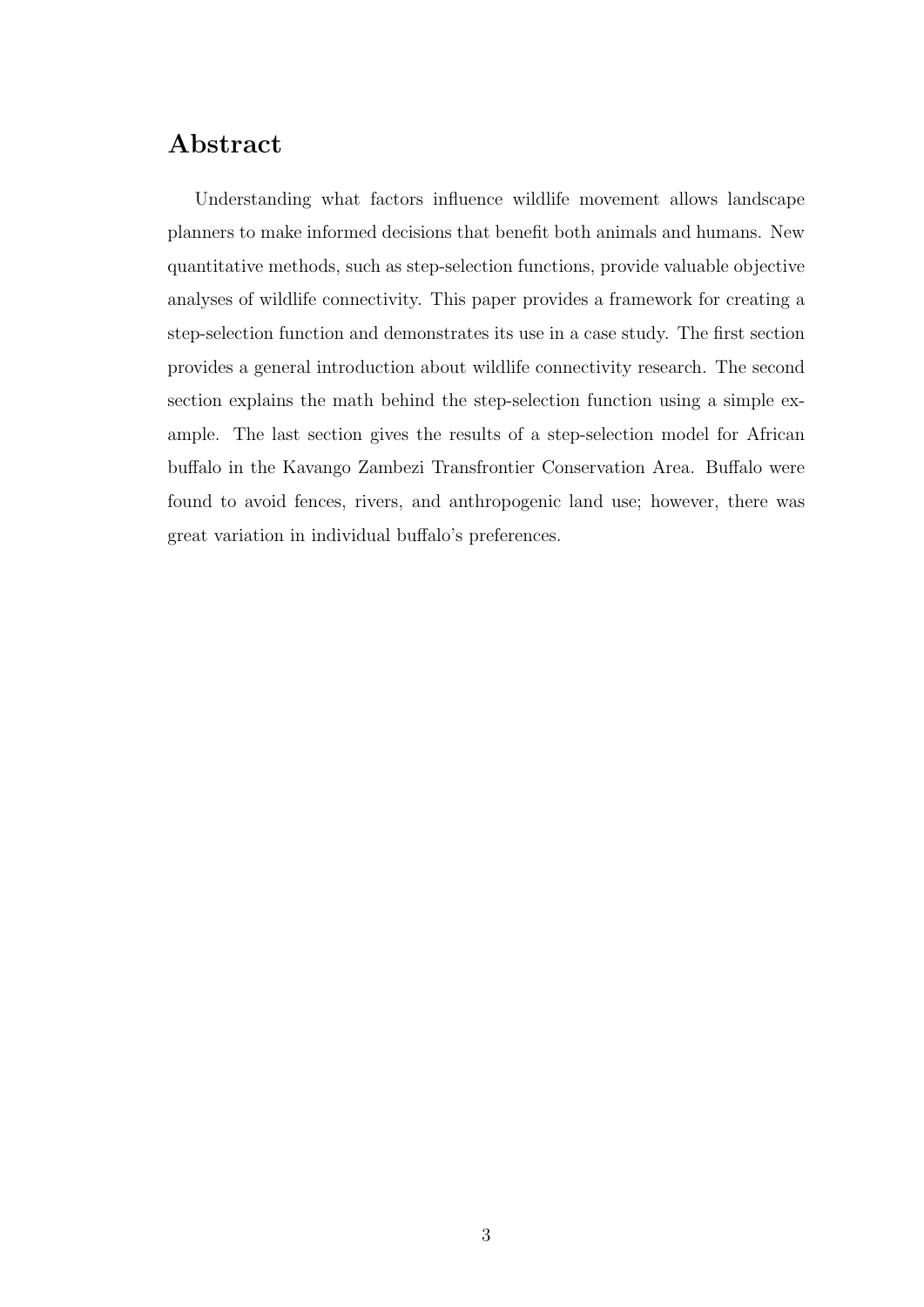# **Contents**

| 1.                      | <b>Introduction</b>                           | $\overline{5}$ |
|-------------------------|-----------------------------------------------|----------------|
|                         |                                               | 5              |
|                         | Wildlife Corridors                            | $\overline{5}$ |
|                         |                                               | 6              |
|                         | Data-Based Methods of Evaluating Connectivity | $\overline{7}$ |
|                         |                                               | 8              |
|                         |                                               | 9              |
| $\overline{\mathbf{2}}$ | <b>A Simple Example</b>                       | 11             |
|                         |                                               | 11             |
|                         |                                               | 14             |
| 3                       | Case Study: African Buffalo                   | 16             |
|                         |                                               | 16             |
|                         |                                               | 17             |
|                         |                                               | 18             |
|                         |                                               | 18             |
|                         |                                               | 20             |
|                         |                                               | 21             |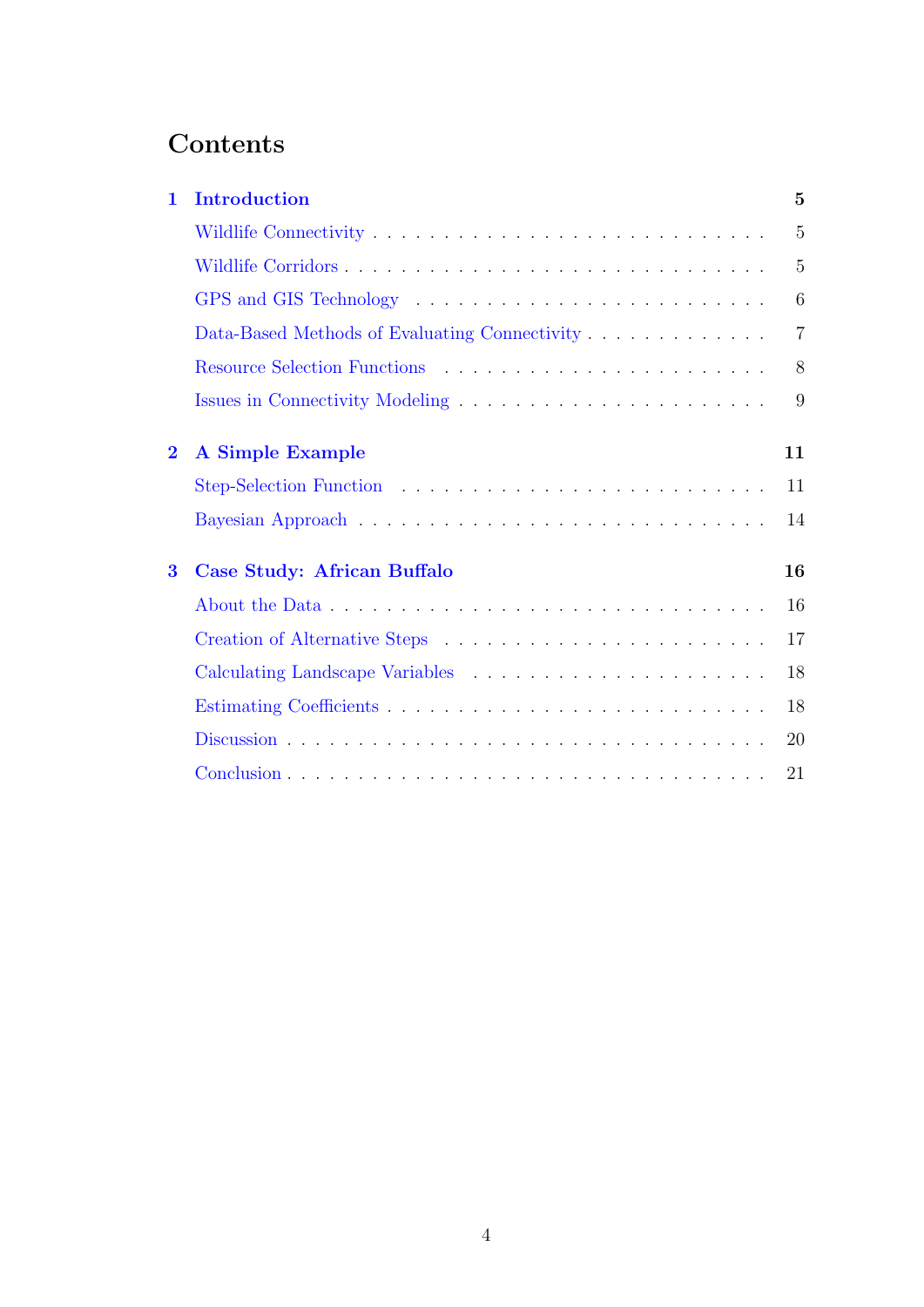## <span id="page-6-0"></span>1 Introduction

## <span id="page-6-1"></span>Wildlife Connectivity

Habitat loss is the greatest threat that most species face today [\[21\]](#page-26-0). Unfortunately, animals are being pushed out of their habitats by human activity, which inhibits their ability to move around and reach the resources they need to survive. The problem is more than a matter of decreasing total space – rather, the habitat becomes fragmented into smaller pieces by roads and cities, preventing key ecological processes that occur across a larger landscape. For example, habitat fragmentation greatly affects tigers because they are extremely territorial animals that require up to 400  $km^2$  of individual home range [\[9\]](#page-24-0), so when their space is divided, the population is quickly limited. Additionally, animals trying to cross roads can be hit by traffic, and people often kill predators when they enter human areas in search of food.

In order to conserve the amazing variety of wildlife that share our planet, it is imperative to design ways for people and animals to share limited space. It is possible to make wiser decisions about land use that allow wildlife to live alongside humans, and this is the goal of connectivity research. By gaining a better understanding of what factors influence animal movement, conservation planners can make more informed decisions about land use that will benefit wildlife.

Connectivity is "the degree to which the landscape facilitates or impedes movement" [\[1\]](#page-24-1). In particular, functional connectivity focuses on how environmental and anthropogenic factors prevent or enable animals to move through different areas [\[1\]](#page-24-1). For example, since factors such as roads impede animal movement, reducing the amount of roads would increase connectivity.

#### <span id="page-6-2"></span>Wildlife Corridors

Wildlife corridors have been used for many years to increase connectivity by facilitating wildlife movement between areas of habitat. They are essentially paths that connect larger areas of habitat that are separated by human activity, and they are crucial for preventing habitat fragmentation, allowing populations to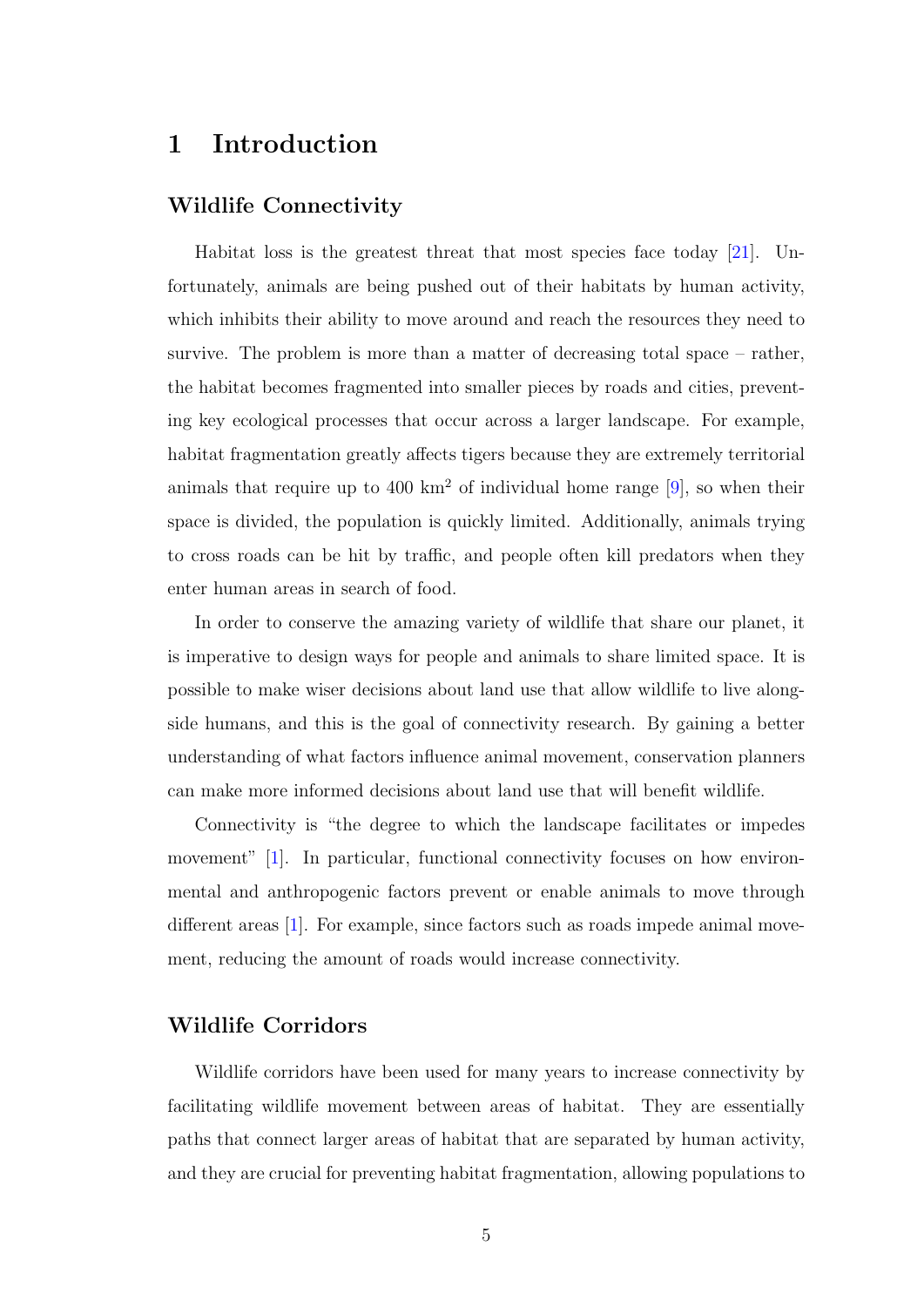mix, facilitating migration, and giving animals access to more space and resources. Corridors exist at different spatial scales; some are wide expanses that connect regions and others are simply bridges or tunnels for animals to safely bypass a highway. For example, in Canada's Banff National Park, there are 24 crossing structures designed to help animals cross the Trans-Canada Highway, though research shows that they may be more useful for some types of animals than others [\[12\]](#page-25-0).

Deciding where to place corridors so that they would actually be used by animals can be difficult. It is important to assess whether existing corridors are effective ways for animals to move between areas of habitat.

One recent study evaluated the effectiveness of both local-scale and regionalscale corridors in the Kavango Zambezi Transfrontier Conservation Area, focusing on the movements of African elephants [\[13\]](#page-25-1). The study used path selection functions to evaluate the connectivity of the landscape, and found that of the 9 large-scale corridors that they evaluated, 7 had high connectivity, while only 14 of 33 small-scale corridors did. Such information is valuable to conservation planners in designing corridors.

## <span id="page-7-0"></span>GPS and GIS Technology

Initially, the best way to understand animal movement and identify corridors was by consulting expert knowledge [\[1\]](#page-24-1). Local tribes, hunters, and biologists were most familiar with animal movement patterns, and their opinion was the best information available about where animals go and which factors affect their movements. Today, data-based models are preferred for objective evaluation of connectivity.

Advances in geospatial tracking technology have allowed for new developments in connectivity research in recent years. The Global Position System (GPS) became fully operational in 1995 when the U.S. government launched the 24th satellite into orbit, completing a network of satellites that allows for precise determination of location anywhere on the globe [\[15\]](#page-25-2). GPS computes the threedimensional position of a point by timing how long it takes to send a signal from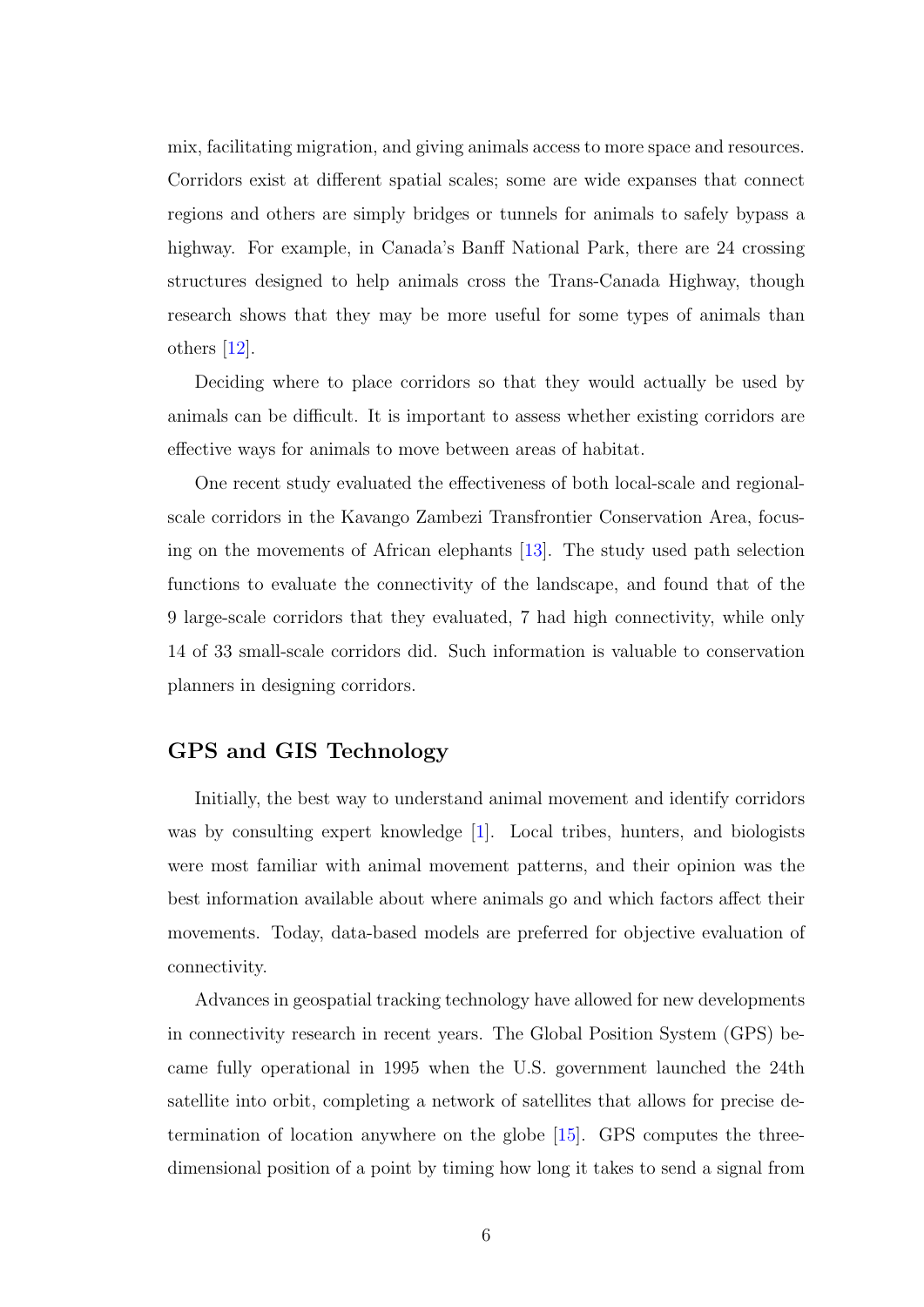a satellite to the Earth, and then calculating the distance between the point on Earth and four different satellites.

GPS technology has allowed wildlife biologists to gather information about animal movements that was previously inaccessible. By putting tracking devices on animals, it is now possible to know animals' locations at all times, leading to great advances in understanding their behavior. There are some limitations to GPS, since it can be expensive, difficult to attach to an animal, and less accurate under forest canopies or underground [\[18\]](#page-25-3). However, technology is continuously improving and mitigating some of these issues.

GPS data can be studied in comparison to layers within a geographical information system (GIS). In addition to an animal's position, a GIS reveals details about the environment at that location, allowing for inference about the animal's habitat preferences. GIS works with two main data types: vectors and rasters. Vectors can be points, lines, or polygons, representing objects at particular locations (ex. animal locations, roads, lakes). Rasters represent a continuous surface using a grid with cells that each hold a value (ex. temperature, elevation, land-cover categories).

#### <span id="page-8-0"></span>Data-Based Methods of Evaluating Connectivity

The first step in evaluating connectivity is creating a resistance layer. Resistance, as defined by Zeller et al. [\[24\]](#page-26-1), is "the willingness of an organism to cross a particular environment, the physiological cost of moving through a particular environment, the reduction in survival for the organism moving through a particular environment, or an integration of all these factors." The resistance layer assigns a resistance value for each cell in a GIS raster, representing how costly it is for the animal to move there. These values are determined by a statistical model with various environmental variables as the predictors.

The environmental variables must be wisely chosen to be relevant to the particular animal's behavior. Additionally, one must consider the effect of scale in representing these variables. There are often limitations in gathering these data; for example, most spatial data is often collected via remote sensing, which can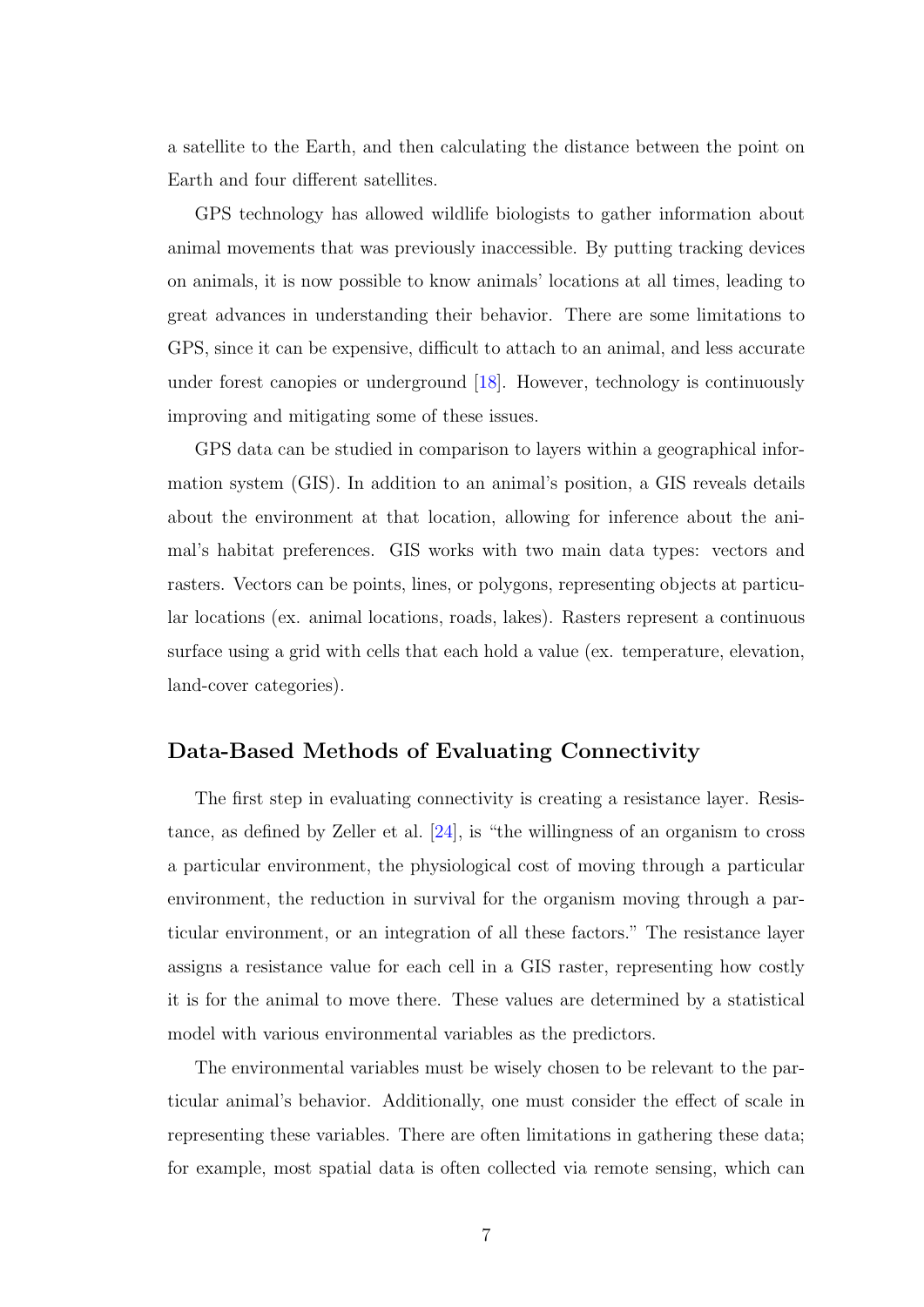be inaccurate [\[7\]](#page-24-2).

A resource selection function (RSF) produces estimates of resistance using data about animals' GPS location and data about environmental variables. There are different variations of RSFs, including point selection functions, step-selection functions (SSF), and path-selection functions (PSF) [\[24\]](#page-26-1). They all have a similar theoretical basis, and they are covered in more detail in the next section.

After creating the resistance surface, there are several ways to find and evaluate corridors. The simplest way is the least-cost path, which finds the paths of least resistance [\[20\]](#page-26-2). Resistant kernel modeling is similar, but adds a dispersal function to account for the random movements of animals [\[3,](#page-24-3) [10\]](#page-25-4). Alternatively, one can use circuit theory [\[13\]](#page-25-1), graph theory, or network flow to model how movements might pass through the resistance layer. This paper will focus on the creation of the resistance layer, but for more details on further steps in connectivity modeling, see the Center for Large Landscape Conservation's guide [\[1\]](#page-24-1) or the USDA's guide [\[20\]](#page-26-2).

#### <span id="page-9-0"></span>Resource Selection Functions

A resource selection function weights the probability of selecting a particular unit:

$$
w(\vec{x}) = \exp(\beta_1 x_1 + \beta_2 x_2 + \ldots + \beta_p x_p)
$$

where  $\vec{x}$  is the vector of predictor covariates measured in the landscape, and  $\beta$  are the coefficients representing the impact of each variable [\[11\]](#page-25-5). Units with higher  $w(\vec{x})$  are more likely to be used.

The RSF compares 'used' vs. 'available' units, which can be locations, steps, or paths. The betas coefficients are estimated using maximum likelihood estimation, and the probability that unit  $\vec{x}$  will be used is

$$
P(\vec{x} \text{ is used}) = \frac{w(\vec{x})}{1 + w(\vec{x})}.
$$

The step-selection function (SSF) is a variation on RSF which was first used by Fortin et al. [\[8\]](#page-24-4) for a study about elk movement. Rather than comparing units such as locations, they used the elk's "step" as the sampling unit. They measured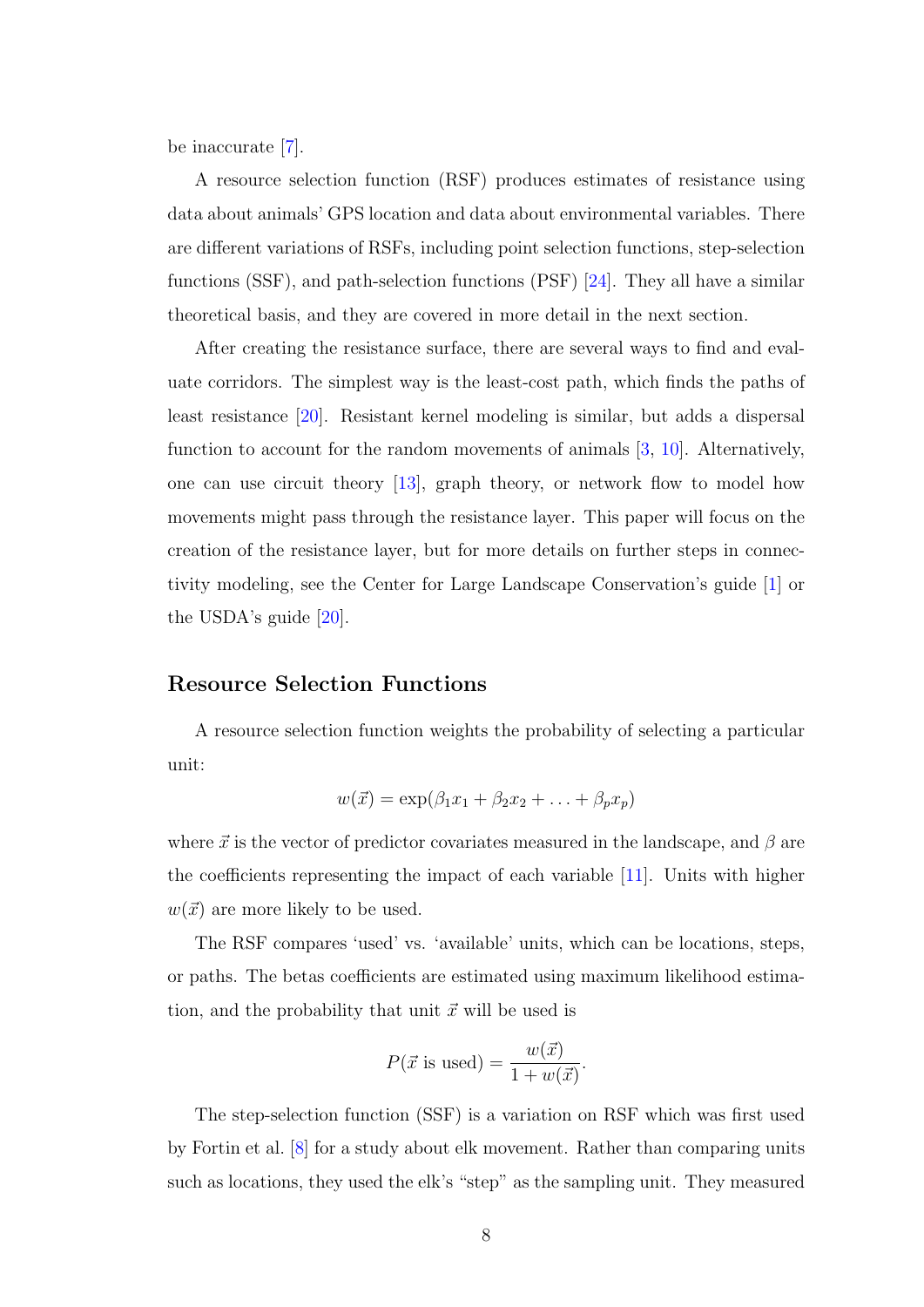the elk's location every 5 hours using GPS collars, and the distance between two consecutive locations was considered a step. Instead of measuring variables at the end location, as one would do in an RSF, they measured them along the step. The available steps are taken from a distribution around the starting point with random lengths and angles.

Another variation on the RSF is the Path-Selection Function. In this case, the entire path of an animal, which includes multiple "steps," is rotated from the starting point. This method was used by Naidoo et al. [\[13\]](#page-25-1).

#### Issues in Connectivity Modeling

#### Choosing an appropriate scale

Appropriately selecting both a time scale and a geographic scale is critical. It will depend on the particular animal's biology and the available data. GPS collar acquisition interval can vary from minutes to days. Models have been found to be sensitive to both temporal scale and GPS acquisition interval, leading to different home range estimates, ranges of resistance values, and regression coefficients [\[23\]](#page-26-3). Thus, it is important to consider different scales; Zeller et al. [\[23\]](#page-26-3) even developed a method using multi-scale modeling. This can be done by creating multiple models with different scales and selecting the one that has the best result by some evaluation criteria, such as AIC. Ideally, the smaller GPS collar acquisition interval, the more flexibility there is in choosing a scale.

Geographic scale will depend on the species and the type of movement being modeled. For example, studying the daily movements of crocodiles would require a finer scale than the long migrations of the African elephant.

#### The Number of Available Steps

How many available alternatives should be used? And how should these random options be selected? Using fewer random alternatives makes computations more efficient, and a low number of 'available' options usually suffice [\[19\]](#page-26-4), but sometimes more are necessary to get accurate coefficient estimates. One way of selecting steps is by randomly selecting a step length and angle from two indepen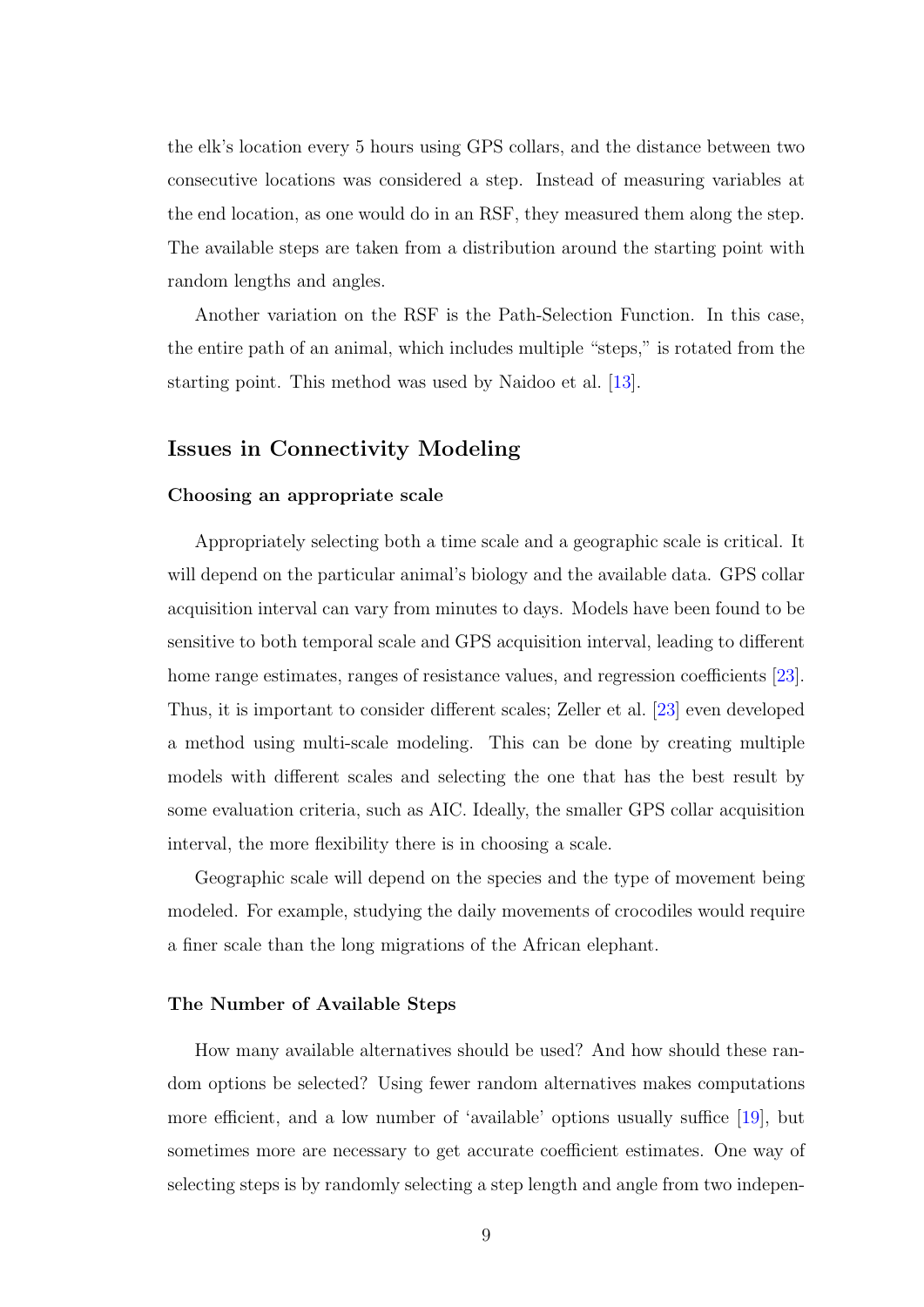dent distributions. However, in some cases, step length and angle are correlated; for example, a puma may be turning around a small area while hunting, and then taking longer steps as it moves far in one direction [\[19\]](#page-26-4). Another method is to use a density kernel around the step or path, such as a Pareto distribution, considering the proportion of different landscape features within the kernel as the predictor covariates of the 'available' [\[23\]](#page-26-3).

#### Measuring Landscape Variables

Another issue is deciding how to measure the landscape variables. For a stepselection function, variables can be measured at the endpoint, at the maximum value  $[8]$ , as an average along the step  $[8, 13]$  $[8, 13]$  $[8, 13]$ , or within a buffer around the step  $\left[2, 5\right]$  $\left[2, 5\right]$  $\left[2, 5\right]$ . Note that an animal might not actually travel in a straight line from one point to the next, but the SSF assumes that the step selection is related to the environmental variables along the step. It is a reasonable assumption because spatial autocorrelation of landscape variables causes nearby areas to have similar characteristics.

Additionally, distance to nearest feature could be a variable [\[2\]](#page-24-5). For example, if measuring the effect of roads on an animal's movements, the measurement could be the distance to the nearest road, or an indicator variable indicating if the step crosses a road. Note that using the distance to nearest feature assumes that the animal has knowledge of the surrounding landscape.

Choosing which measurement method to use can be trivial in some cases, but significant in others. Thurfjell et al. gives the example of a wild boar foraging in the edge of a crop field compared to one in the middle of the crop field [\[19\]](#page-26-4). The step-selection function would suggest that the boar on the edge avoids the forest more than the one in the middle, because its random steps would be likely to go into the forest, even if in reality they are equally likely to avoid forest.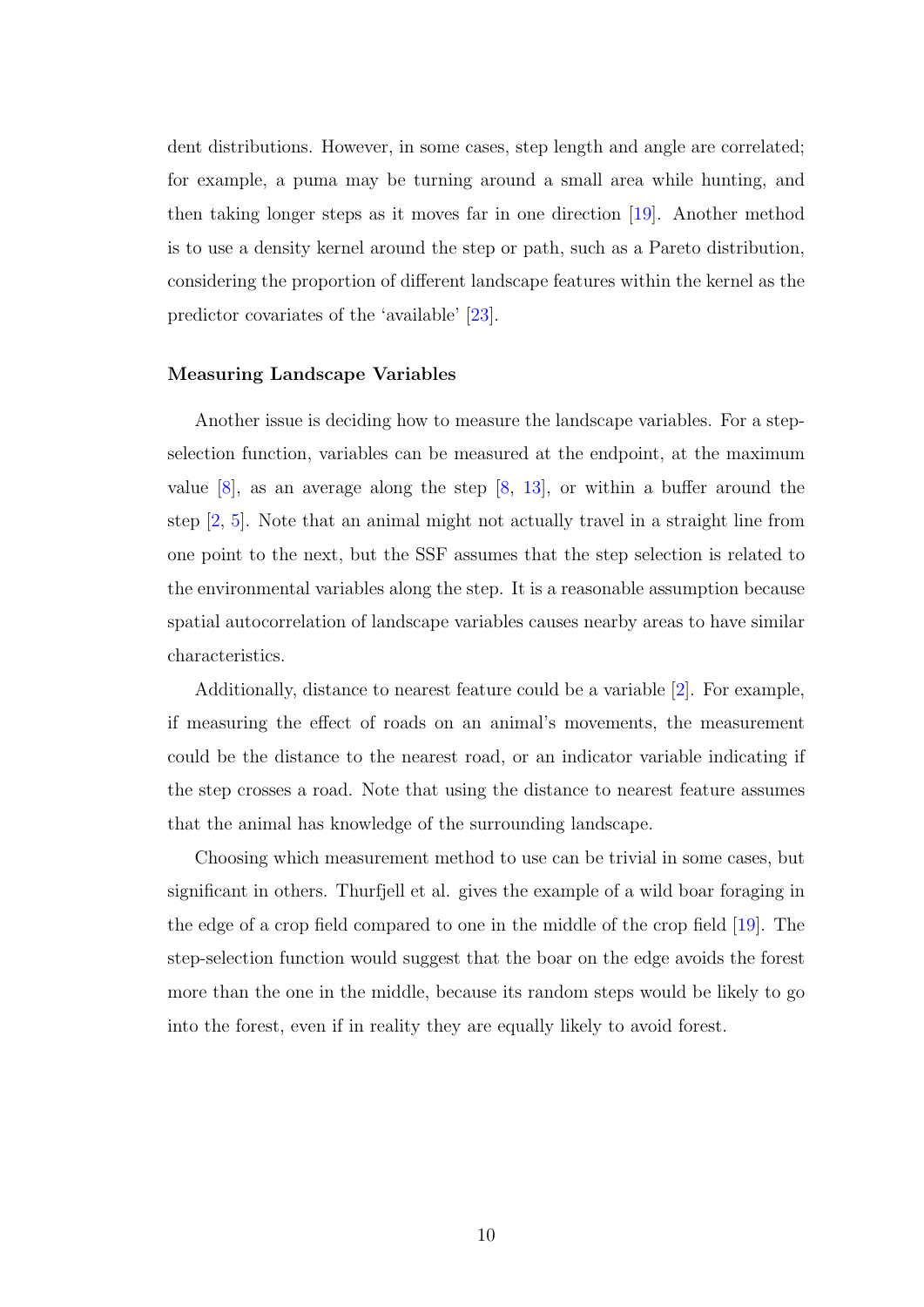## <span id="page-12-0"></span>2 A Simple Example

## <span id="page-12-1"></span>Step-Selection Function

Suppose we are studying one antelope moving through a landscape which is described by the amount of grass, water, and trees in each area. We would like to know how much each variable matters to the antelope as he chooses where to move. In order to create this model, we will compare the locations that the antelope has visited ('used') to other potential locations that he did not visit ('available').

We record his location with a GPS tracking collar and find that he travels from  $S_1$  through  $S_5$ . On step  $S_2$ , the used location was  $Y_3$ , but he could have visited three alternative locations  $Y_1$ ,  $Y_2$ , or  $Y_4$ .

Figure 1: Example of Antelope's Path

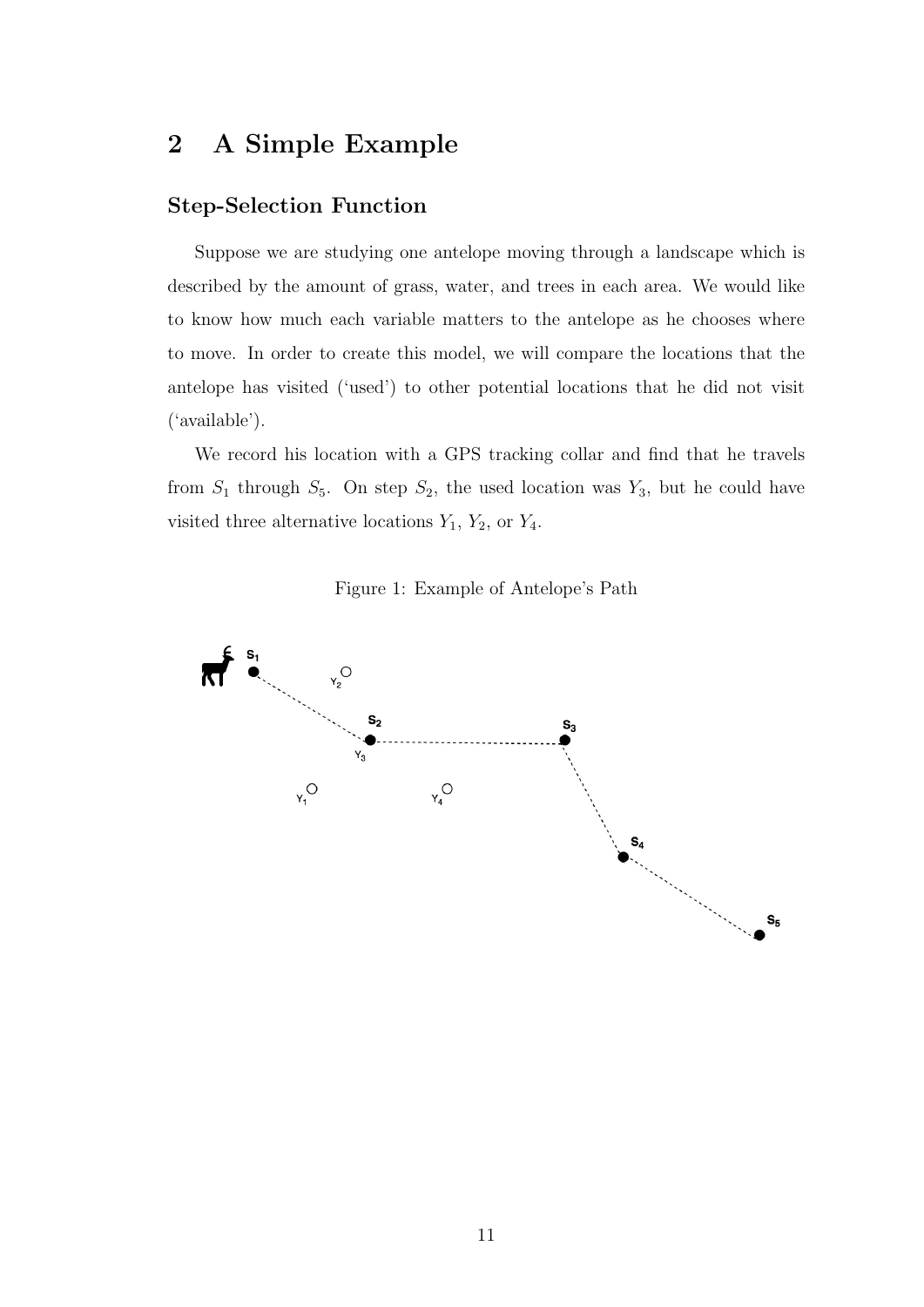<span id="page-13-0"></span>

|       | $Y_{2,1}$      | $Y_{2,2}$ | $Y_{2,3}$ | $Y_{2,4}$ |
|-------|----------------|-----------|-----------|-----------|
| Grass | 2              | 10        | 2         |           |
| Water | $\overline{4}$ | 7         | b         | 5         |
| Trees |                |           | 8         | 3         |

Table 1: Environmental Variables Step  $S_2$ 

Now suppose we have collected data on the amount of grass, water, and trees along each possible step. We would like to find the coefficients of  $\beta$  which represent how much the antelope cares about each variable. To avoid confusion when we add more steps later on, let the first number in the subscript indicate the step and the second number indicate the location. So  $Y_{1,3}$  is the third available option in Step  $S_1$  $S_1$ . Table 1 gives the environmental variables in each location for step  $S_2$ .

The utility function for each location is given by

$$
w(x_{i,j}) = \exp(\beta_1 x_{i,1} + \beta_2 x_{i,2} + \cdots + \beta_j x_{i,j}),
$$

where  $x_{i,j}$  is the environmental data describing location  $Y_{i,j}$ . So if we suppose that  $\beta = (0.3, 0.3, 0.2)$ , then  $w(x_{2,3}) = 54.6$ .

The probability of choosing location  $Y_{i,j}$ , given that the animal can only choose one location in each step, is calculated by the following formula:

$$
P(Y_{i,j} = 1 | Y_{i,1} + \cdots + Y_{i,j} = 1) = \frac{w(x_{i,j})}{w(x_{i,1}) + \cdots + w(x_{i,j})} = \frac{e^{\beta^T x_{i,j}}}{e^{\beta^T x_{i,1}} + \cdots + e^{\beta^T x_{i,j}}}.
$$

So according to our model, the probability of choosing location  $Y_{2,3}$  (which was the actual chosen location) is  $P(Y_{2,3} = 1|Y_{2,1} + Y_{2,2} + Y_{2,3} + Y_{2,4} = 1) = 0.26$ . However, location  $Y_{2,2}$  has probability 0.52, which is higher than the probability of choosing the used location. We might need to adjust our  $\beta$  coefficients.

Let us extend the example to include the antelope's second step. The data for the second step is given in Table [2,](#page-14-0) and this time suppose location  $Y_{3,1}$  is used.

The likelihood function is the product of the probabilities of choosing each step. For the first step,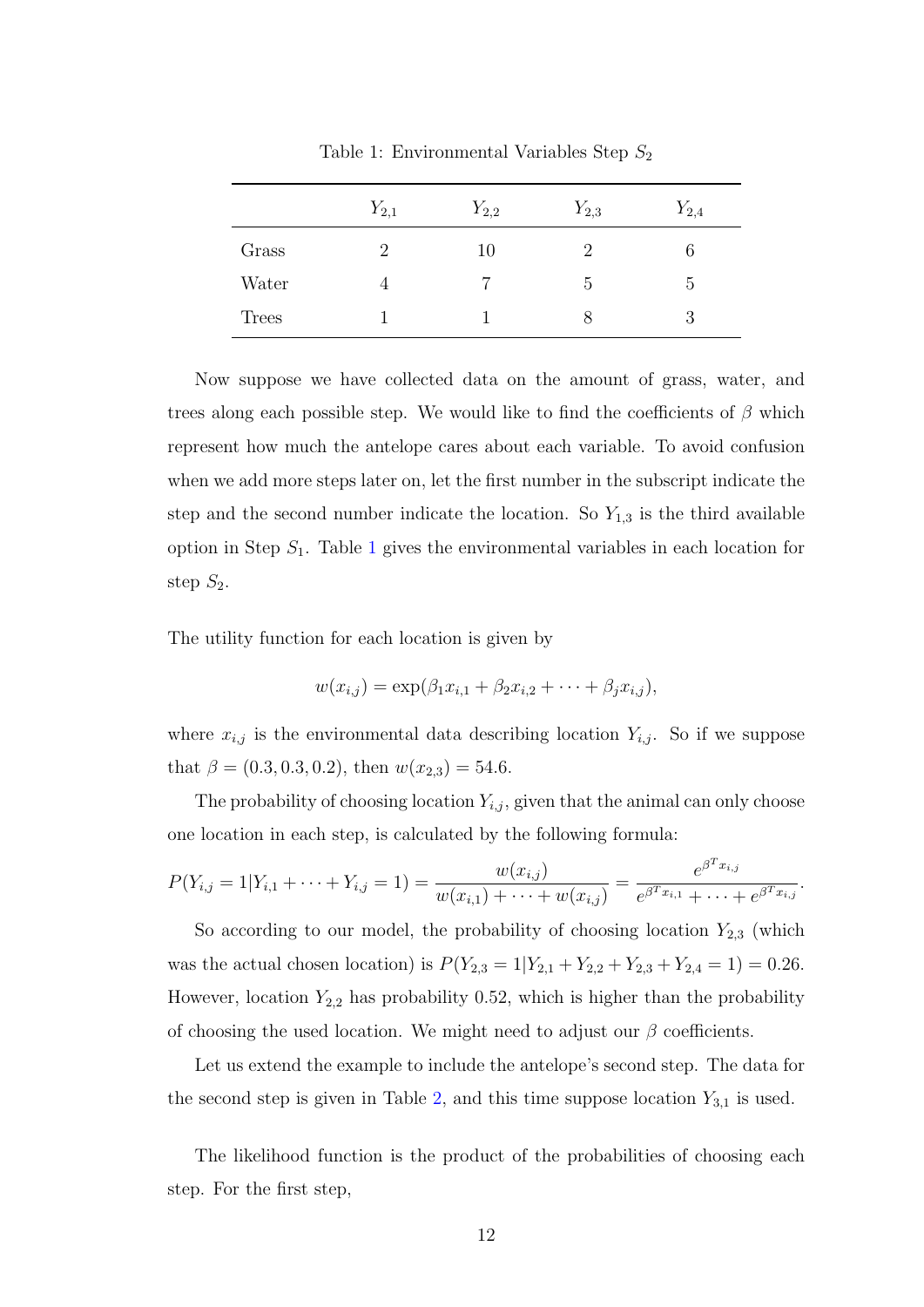<span id="page-14-0"></span>

|              | $Y_{3,1}$ | $Y_{3,2}$ | $Y_{3,3}$ | $Y_{3,4}$ |
|--------------|-----------|-----------|-----------|-----------|
| Grass        | 10        | 3         | 9         |           |
| Water        | 2         | 2         | 5         |           |
| <b>Trees</b> |           | $\dot{2}$ |           | 3         |

Table 2: Environmental Variables Step  $S_3$ 

$$
P(Y_{2,3} = 1|Y_{2,1} + Y_{2,2} + Y_{2,3} + Y_{2,4} = 1) = \frac{e^{\beta^T x_{2,3}}}{\sum_{i=1}^4 e^{\beta^T x_{2,i}}},
$$

and for the second step,

$$
P(Y_{3,1} = 1|Y_{3,1} + Y_{3,2} + Y_{3,3} + Y_{3,4} = 1) = \frac{e^{\beta^T x_{3,1}}}{\sum_{i=1}^4 e^{\beta^T x_{3,i}}}.
$$

The likelihood function is the product of these probabilities:

$$
L(\beta|x_1, ..., x_n) = \frac{e^{\beta^T x_{2,3}}}{\sum_{i=1}^4 e^{\beta^T x_{2,i}}} \cdot \frac{e^{\beta^T x_{3,1}}}{\sum_{i=1}^4 e^{\beta^T x_{3,i}}},
$$

so the log-likelihood function is

$$
\ln(L(\beta|x_1,...,x_n)) = \ln\left(\frac{e^{\beta^T x_{2,3}}}{\sum_{i=1}^4 e^{\beta^T x_{2,i}}} \cdot \frac{e^{\beta^T x_{3,1}}}{\sum_{i=1}^4 e^{\beta^T x_{3,i}}}\right).
$$

We must find the  $\beta$  coefficients that maximize the log-likelihood.

$$
\ln(L(\beta|x_1,...,x_n)) = \ln\left(\frac{e^{\beta^T x_{2,3}}}{\sum_{i=1}^4 e^{\beta^T x_{2,i}}}\right) + \ln\left(\frac{e^{\beta^T x_{3,1}}}{\sum_{i=1}^4 e^{\beta^T x_{3,i}}}\right)
$$

$$
= \ln(e^{\beta^T x_{2,3}}) + \ln(e^{\beta^T x_{3,1}}) - \ln(\sum_{i=1}^4 e^{\beta^T x_{2,i}}) - \ln(\sum_{i=1}^4 e^{\beta^T x_{3,i}}).
$$

$$
= \beta^T (x_{2,3} + x_{3,1}) - \ln(\sum_{i=1}^4 e^{\beta^T x_{2,i}}) - \ln(\sum_{i=1}^4 e^{\beta^T x_{3,i}}).
$$

This is the furthest the log-likelihood can be easily simplified. To maximize it, we can use the mle function in R.

 $1 \nvert nLL$  <- function (b1, b2, b3) {  $2 \left| B \leftarrow \text{as. vector} (c(b1, b2, b3)) \right|$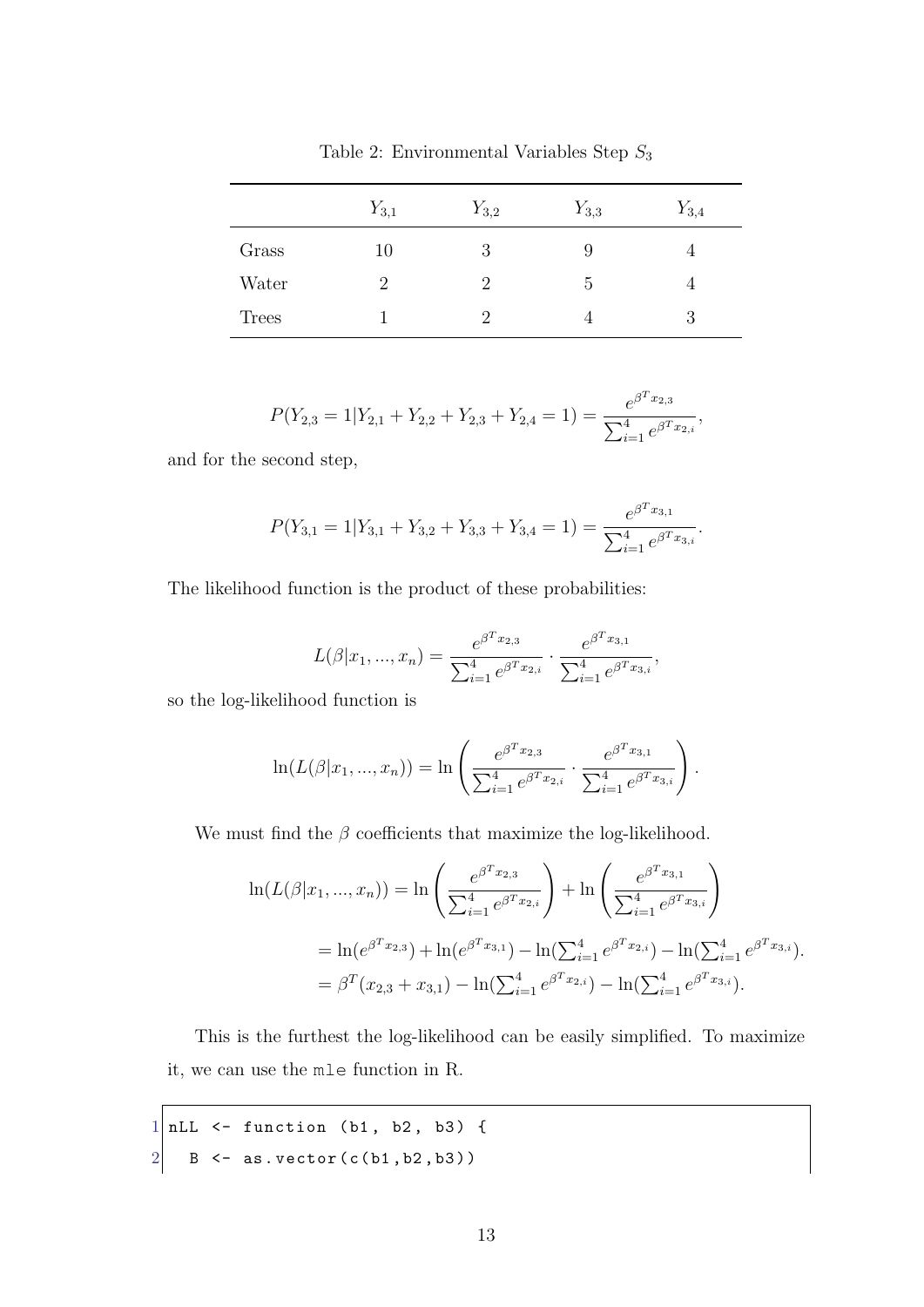```
3 \times \leftarrow \text{ matrix} (c(2, 10, 2, 6, 4, 7, 5, 5, 1, 1, 8, 3), \text{ nrow=4, ncol=3})# data from Table 1
 4 \mid x2 \leq - \text{ matrix } (c(10, 3, 9, 4, 2, 2, 5, 4, 1, 2, 4, 3), \text{ nrow=4}, \text{ ncol=3})# data from Table 2
 5
 6 LL <- (B %*% x [3,]) + (B %*% x2[1,]) - log (exp (B %*% x
         [1, ]) + exp(B %*% x[2, ]) + exp(B %*% x[3, ]) + exp(B %*
         \frac{9}{2} x [4,]) ) -
 7 log(exp(B %*% x2[1,]) + exp(B %*% x2[2,]) + exp(B %*%
           x2 [3,]) + exp(B % * % x2 [4,])) # log likelihood8 return (-LL)
 9 }
10
11 \mid mle (nLL, start=list (b1 = 0, b2 = 0, b3 = 0), method="BFGS")
```
This gives  $\beta_1 = 1.9$ ,  $\beta_2 = -6.2$ , and  $\beta_3 = 3.6$ . With these  $\beta$  estimates, the probability of choosing  $Y_{2,3} \approx 1$ , and the probability of choosing the others is 0. Similarly, in the next step the probability of choosing  $Y_{3,1} \approx 1$  and the other locations are 0. This is because the model only has information about two steps, so it is easy to fit the  $\beta$  coefficients perfectly.

When we extend the model to six steps using randomly generated data, we get  $\beta_1 = 0.21, \beta_2 = -0.22, \text{ and } \beta_3 = -0.0058.$  For the second step, these estimates give  $P(Y_{3,1}) = 0.57$ ,  $P(Y_{3,2}) = 0.10$ ,  $P(Y_{3,3}) = 0.23$ , and  $P(Y_{3,4}) = 0.10$ . The chosen step  $Y_{3,1}$  still has the highest probability of being chosen according to the model, but the prediction is less certain.

#### Bayesian Approach

Another option is to take a Bayesian approach. Suppose the prior distribution for each  $\beta$  is the standard Cauchy distribution, with density

$$
f(b) = \frac{1}{\pi(1+b^2)}.
$$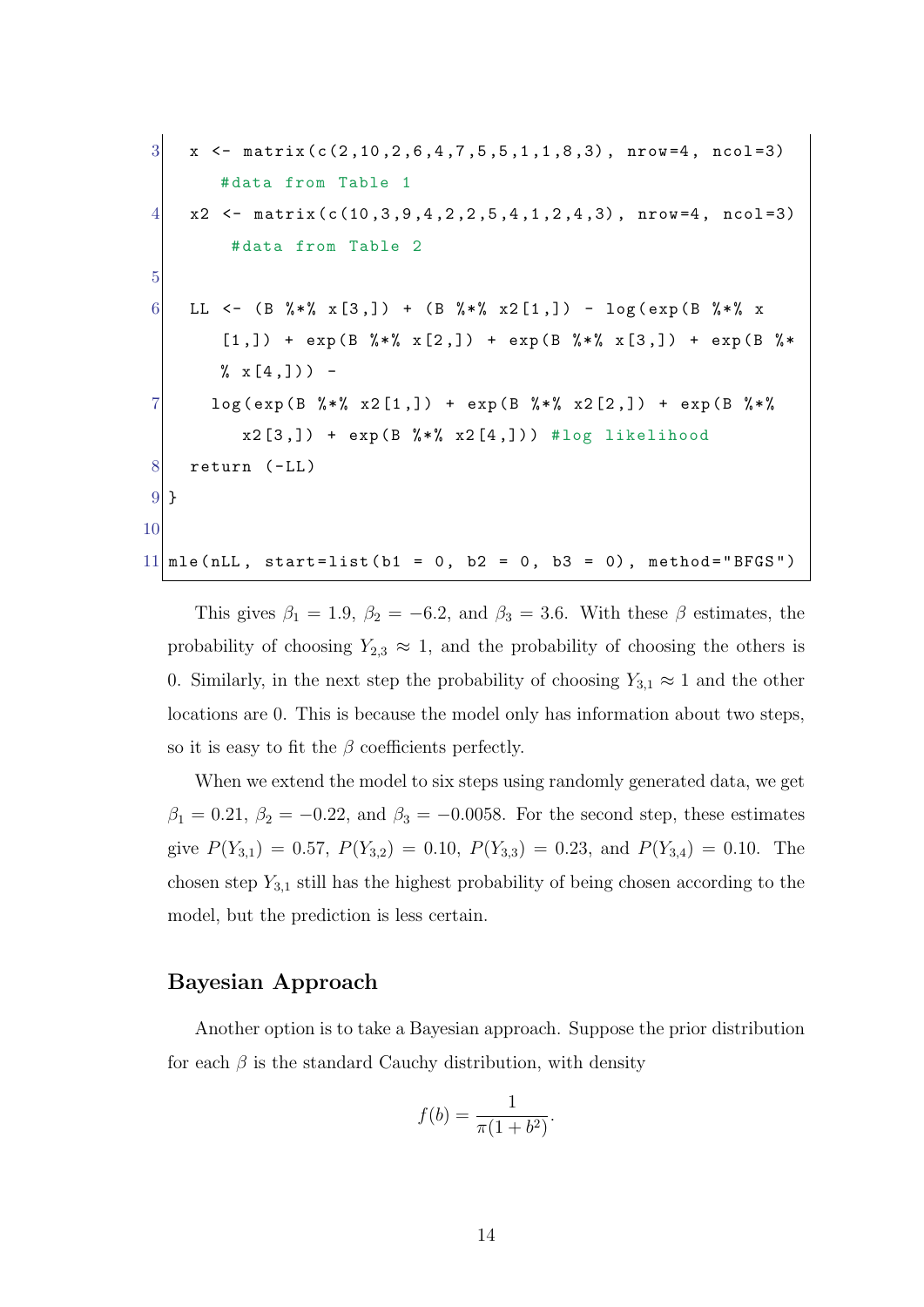The posterior distribution is proportional to the prior times the likelihood.

posterior 
$$
\propto \frac{1}{1 + \beta_1^2} \cdot \frac{1}{1 + \beta_2^2} \cdot \frac{1}{1 + \beta_3^2} \cdot L(\beta | x_1, ..., x_n)
$$

To find the posterior mode, simply maximize this function. Using the same likelihood as before, with steps S2 and S3, we must find

$$
\arg\max_{\beta_1,\beta_2,\beta_3} \frac{1}{1+\beta_1^2} \cdot \frac{1}{1+\beta_2^2} \cdot \frac{1}{1+\beta_3^2} \cdot \frac{e^{\beta^T x_{2,3}}}{\sum_{i=1}^4 e^{\beta^T x_{2,i}}} \cdot \frac{e^{\beta^T x_{3,1}}}{\sum_{i=1}^4 e^{\beta^T x_{3,i}}}.
$$

This gives  $\beta_1 = 0.25$ ,  $\beta_2 = -0.65$ , and  $\beta_3 = 0.45$ . Note that the previous estimates were different ( $\beta_1 = 1.9$ ,  $\beta_2 = -6.2$ , and  $\beta_3 = 3.6$ ). However, we still get a high probability of choosing the chosen step, with  $P(Y_{2,3}) = 0.93$ . The  $\beta$ coefficients are not as perfectly fit as before because we are now including the information about the prior distribution, in addition to the information about the two steps.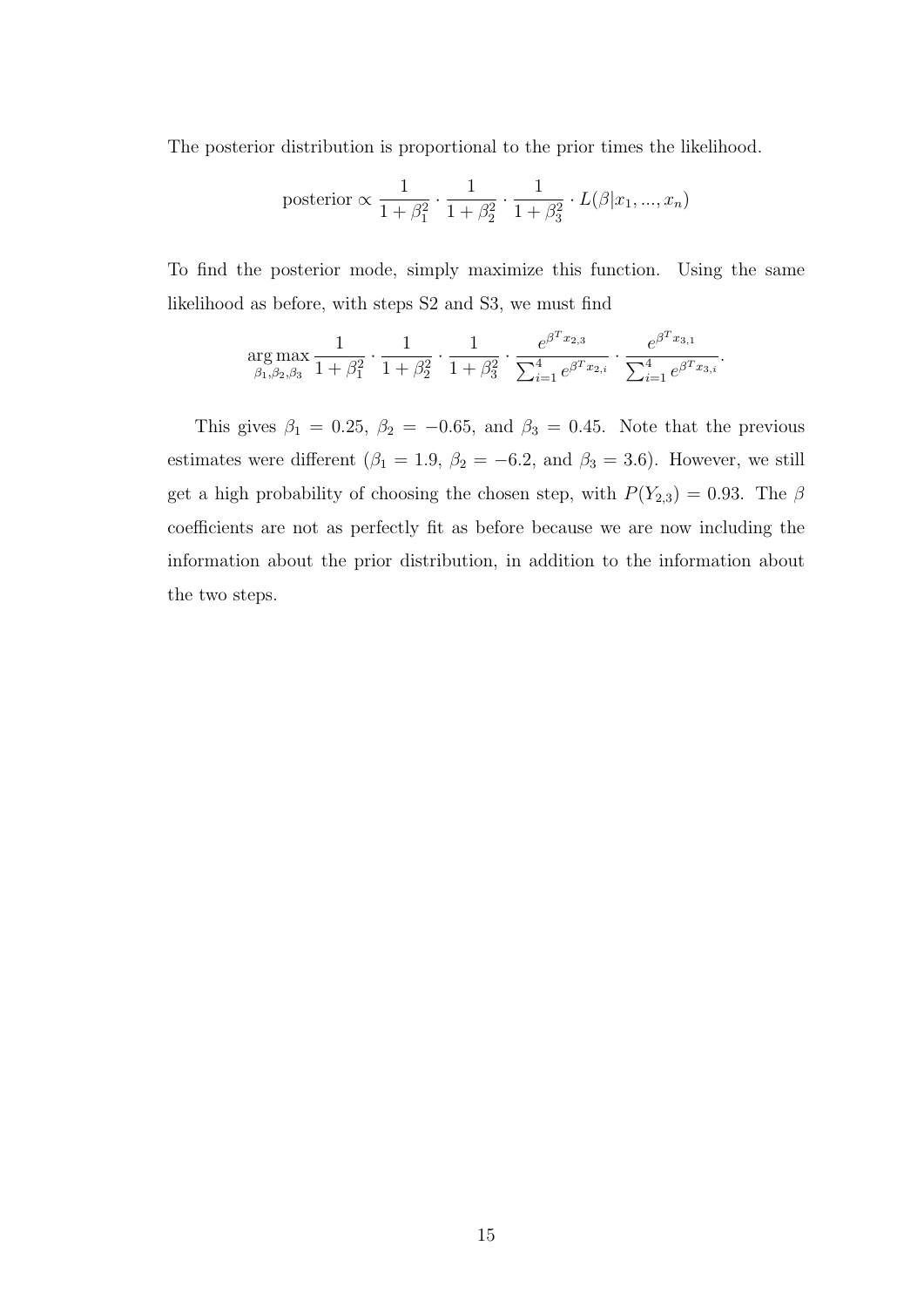## <span id="page-17-0"></span>3 Case Study: African Buffalo

#### <span id="page-17-2"></span><span id="page-17-1"></span>About the Data

Established in 2011, the Kavango Zambezi Transfronteir Conservation Area spans across Angola, Botswana, Namibia, Zambia, and Zimbabwe and totals 106 million acres of land [\[22\]](#page-26-5). The goal of this international project is to "sustainably manage the Kavango Zambezi ecosystem, its heritage and cultural resources based on best conservation and tourism models for the socio-economic wellbeing of the communities and other stakeholders in and around the eco-region through harmonization of policies, strategies and practices" ([http://www.kavangozambezi.](http://www.kavangozambezi.org/index.php/en/) [org/index.php/en/](http://www.kavangozambezi.org/index.php/en/)) [\[17\]](#page-25-6). Wildlife connectivity research can provide policymakers with the information needed to meet these goals, but not many studies have researched wildlife connectivity in this area. Past studies have focused on lions [\[4,](#page-24-7) [6\]](#page-24-8) and elephants [\[3,](#page-24-3) [13\]](#page-25-1), but not African buffalo.

For this study, the GPS location data of 42 African buffalo in the Namibian part of KAZA were collected across a 10 year period. Each animal's location was recorded every 5 hours. The buffalo came from different herds, so their movements represent the movements of many buffalo. In total there were 105,799 locations recorded between September 2007 and November 2017. However, due to errors in the GPS, only 63,402 5-hour steps were recorded, leaving data on 36 buffalo.

The following environmental data were used as predictor variables for the model:

- Anthropogenic Factors
	- Rivers
	- Roads
	- Fence
	- Anthropogenic Land Use
- Natural Factors
	- Waterholes
	- Treecover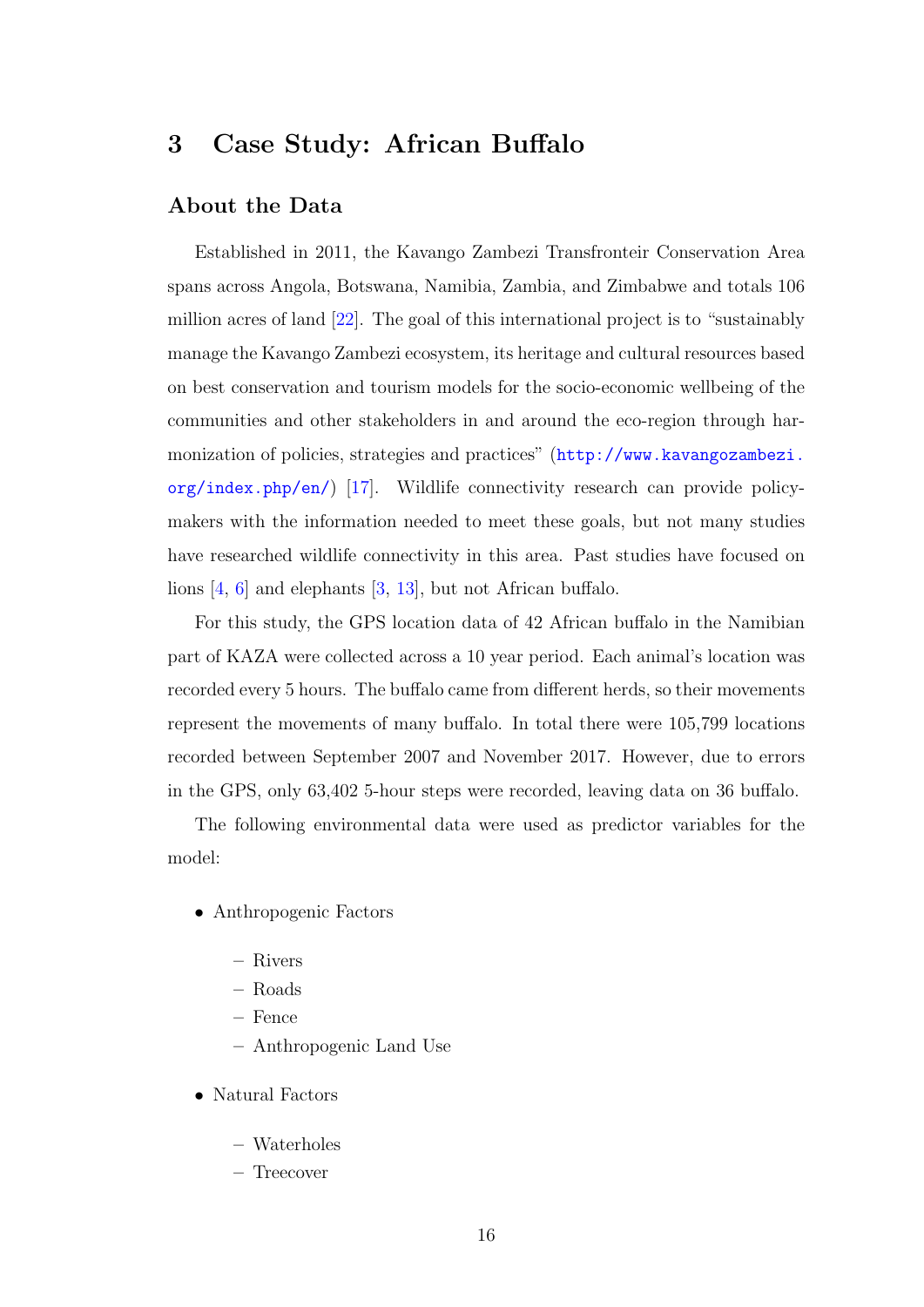- Woodland
- Grassland
- Bushland
- Floodplain

Location of rivers, roads, and fences were taken from regional GIS databases. Waterhole locations were compiled by Robin Naidoo from Sentinel satellite imagery. The treecover data came from the MOD44B dataset which measures global surface vegetation. The other landcover data (anthropogenic land use, woodland, floodplain, grassland, bushland) was taken from satellite imagery collected by The Landsat Program in 2005.

#### Creation of Alternative Steps

Alternative steps were created using a random distance and turning angle. The distance was chosen from the distribution of 5-hour step distances of all buffalo recorded in the study; similarly, the turning angles were chosen from the distribution of all turning angles [\[8\]](#page-24-4).

<span id="page-18-0"></span>Figure 2: Distributions of Step Distance and Angles



The buffalos tend to move about 1 km every 5 hours, and usually not more than 5 km, but they occasionally take much longer steps. The longest recorded step was 25.1 km in 5 hours.

As we would expect, they tend to continue traveling in the same direction, so the peak of the turning angle distribution is near 0. For calculation of turning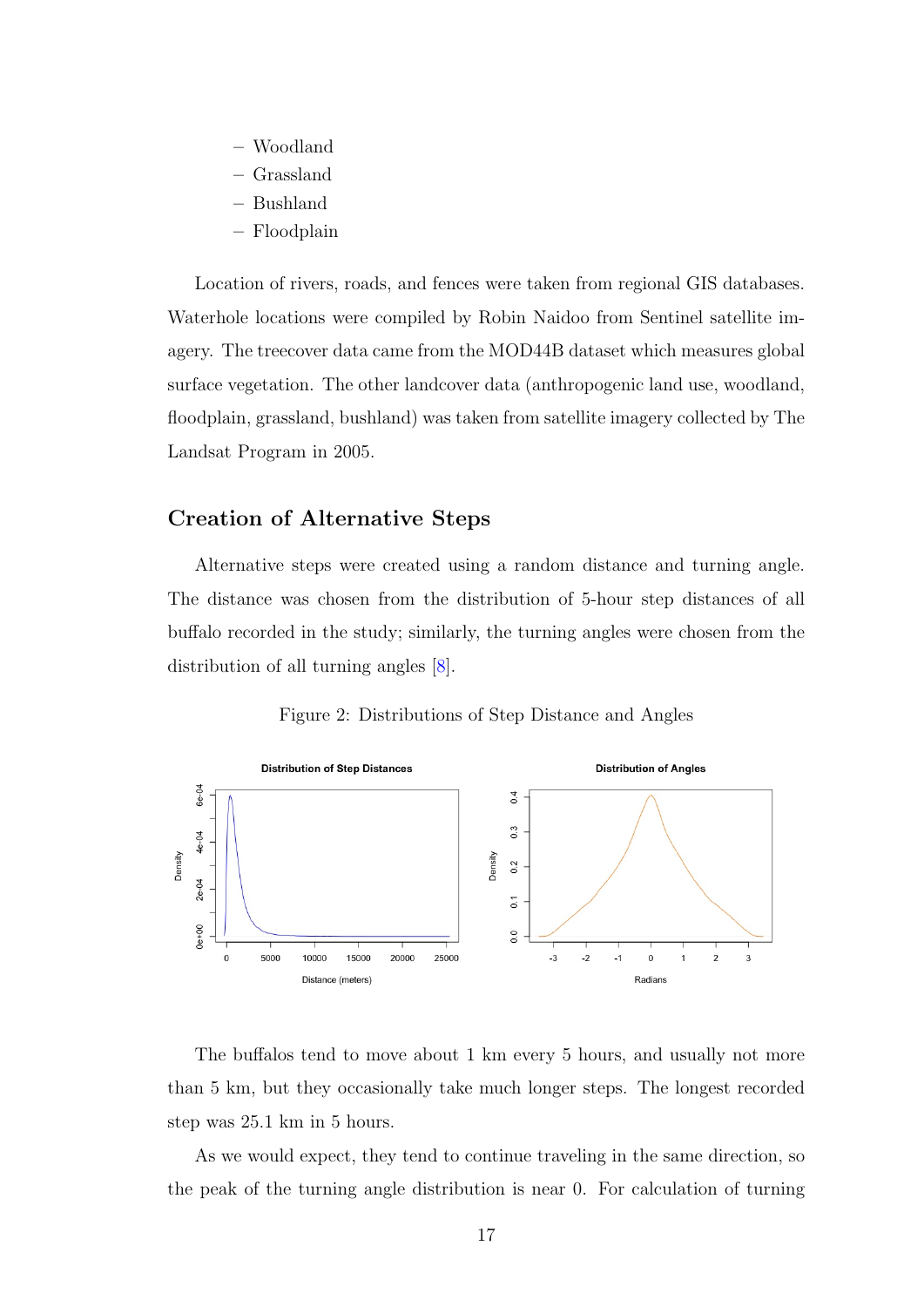angles, see Appendix A.

Three alternative steps were created for each step. Although Northrup et al. [\[14\]](#page-25-7) found that the coefficient estimates do not converge until a certain number of random alternative steps are used, Thurfjell et al. [\[19\]](#page-26-4) suggest that this is not a problem for SSFs since they usually have a large sample size, and that few or even one alternative step is enough.

## <span id="page-19-0"></span>Calculating Variables

Roads, rivers, fences, and waterholes were line features which were coded as indicator variables ("1" if crossed or "0" if not). Buffalo tended not to cross these features often. In total, rivers were crossed 4,137 times, fences were crossed 1,093 times, and roads were crossed 5,708 times. Waterholes were polygon features which were also coded as indicator variables. Waterholes were crossed a total of 30,972 times. Note that "crossed" does not necessarily mean the animal crossed that feature, but that the line between two consecutive GPS measurement points crossed the feature.

Treecover was measured as an average value along the step. Woodland, floodplain, bushland, grassland, and anthropogenic land use were measured as the proportion of the step which covered that land type.

See Appendix C for R code demonstrating how variable calculations were made.

## Estimating Coefficients

The methodology for estimating coefficients followed that of Squires et al. [\[16\]](#page-25-8). A model was created for each individual buffalo using conditional logistic regression, similar to the method that was described in Section 2. For details on how these calculations were implemented in R, see Appendix D.

Then, the coefficients were averaged across the individual models. A t-test was used to determine if each coefficient was different from 0 with a 5% chance of Type I error. Figure [3](#page-20-0) shows the distribution of beta estimates across individuals for each variable.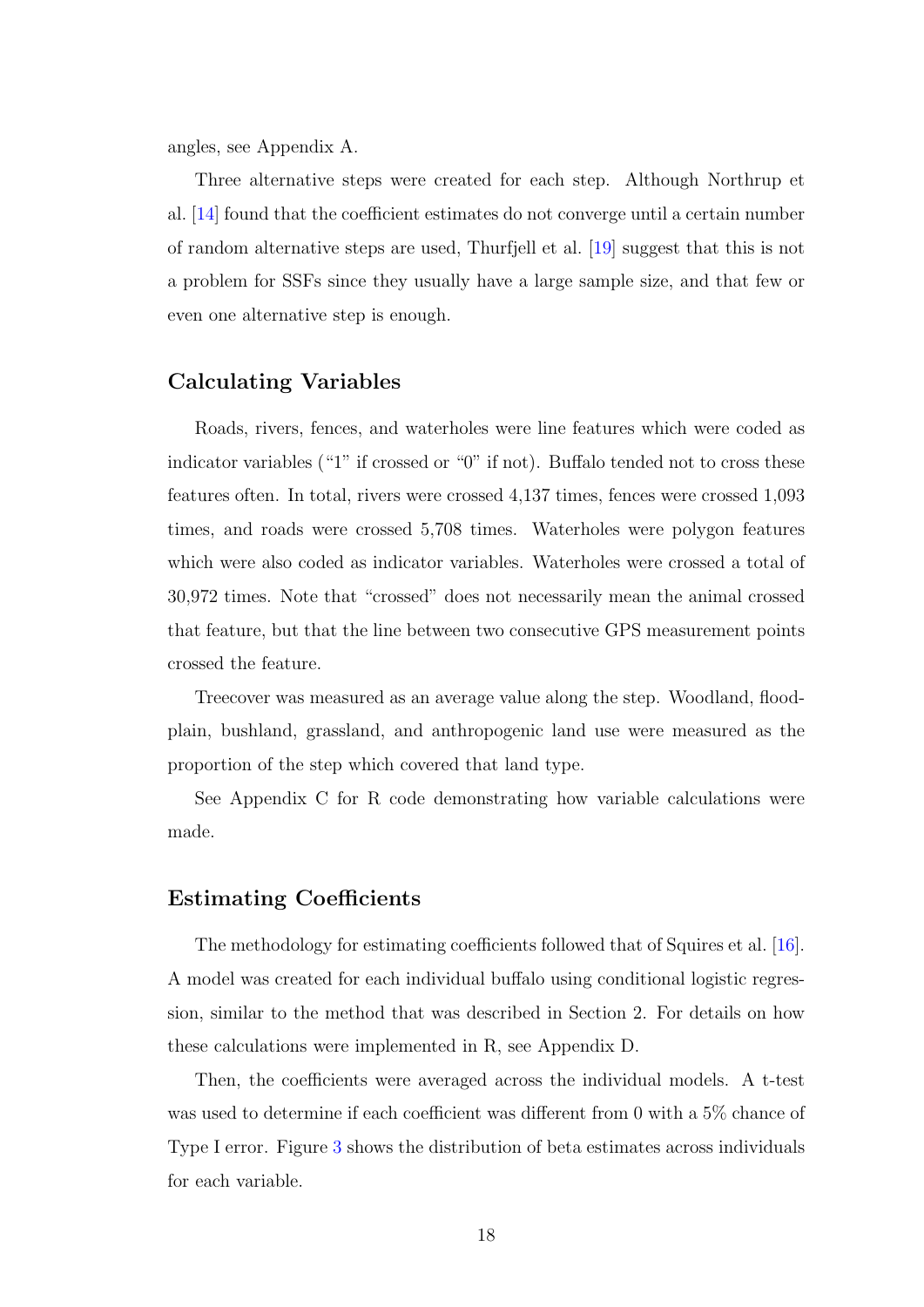<span id="page-20-0"></span>

Figure 3: Distribution of Coefficients for Each Variable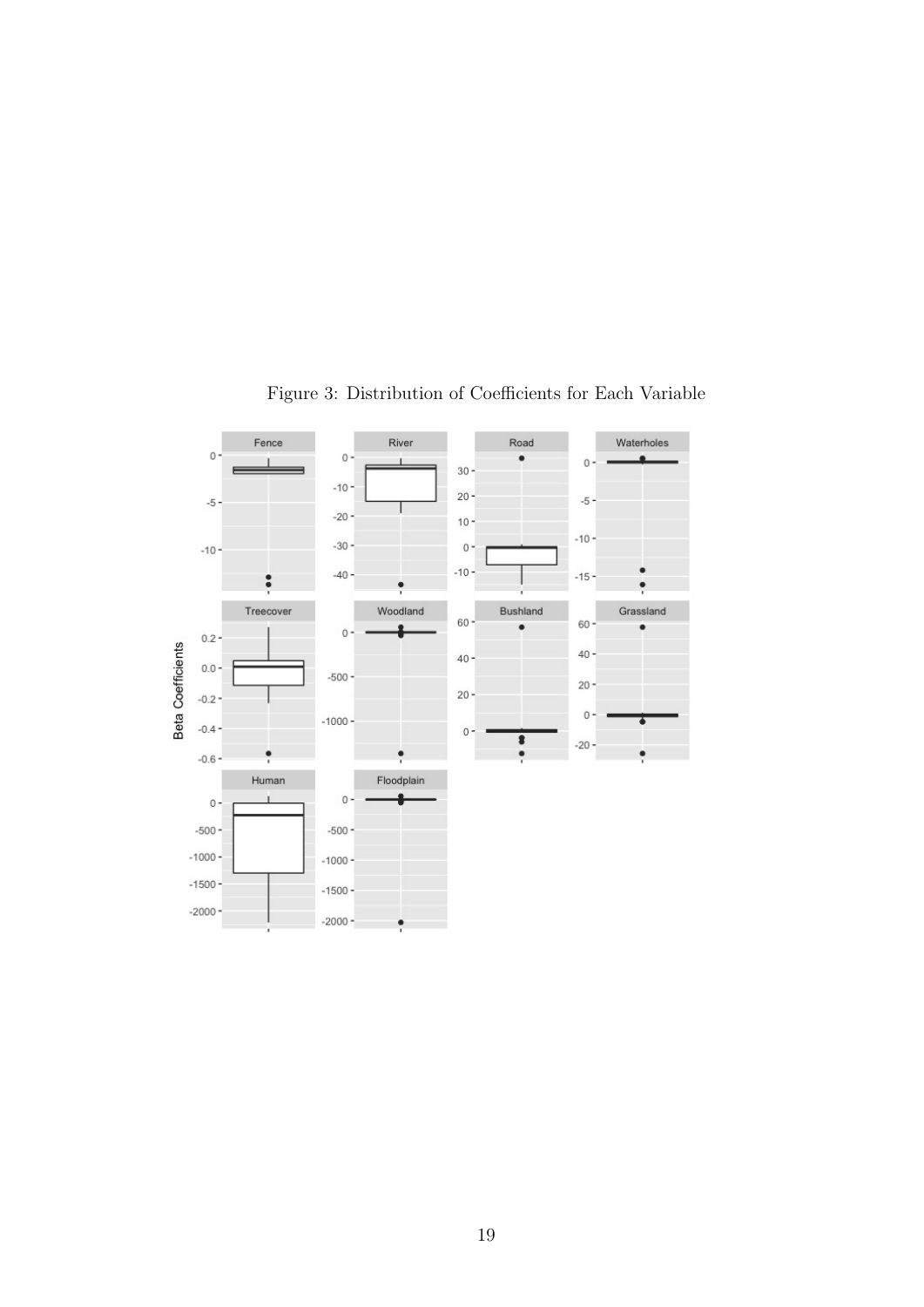| Variable |         | Estimate Standard Error | p-value  |
|----------|---------|-------------------------|----------|
| Fence    | $-1.27$ | 0.130                   | < 0.0001 |
| River    | $-3.06$ | 0.113                   | < 0.0001 |
| Human    | $-2.10$ | 0.250                   | < 0.0001 |

<span id="page-21-1"></span>Table 3: Coefficient estimates for population-level model

Only Fence, River, and Human were statistically significant at the 0.05-level, so these three variables were used in the final population-level model summarized in Table [3.](#page-21-1)

In order to determine how well the population-level model performed for individual buffalo, log-likelihood using the population-level model coefficients was compared to log-likelihood using 0 for all coefficients for each individual buffalo. A greater log-likelihood indicates better fit, so a positive difference between the population-level model and the null model indicates that the model is a good fit for that individual.

#### <span id="page-21-0"></span>Discussion

In the distributions of beta coefficients (Figure [3\)](#page-20-0), Fence, River, and Human (anthropogenic land use) visibly differ from 0, while most of the other distributions overlap 0. These three variables were significant at the 5% level. Road also appears to be exert a negative influence on buffalo movement, but the difference was not great enough to be significant, possibly due to the single large outlier. It should be noted that many of the coefficient distributions had large outliers, suggesting that there is great variation in individual preferences. Also, the coefficients for Human were very large compared to the other variables, with a mean value of -648 and a minimum of -2213, suggesting that most buffalo are strongly repelled by anthropogenic land use.

All three coefficients in the population-level model are negative, meaning that buffalo are deterred by fences, rivers, and anthropogenic land use.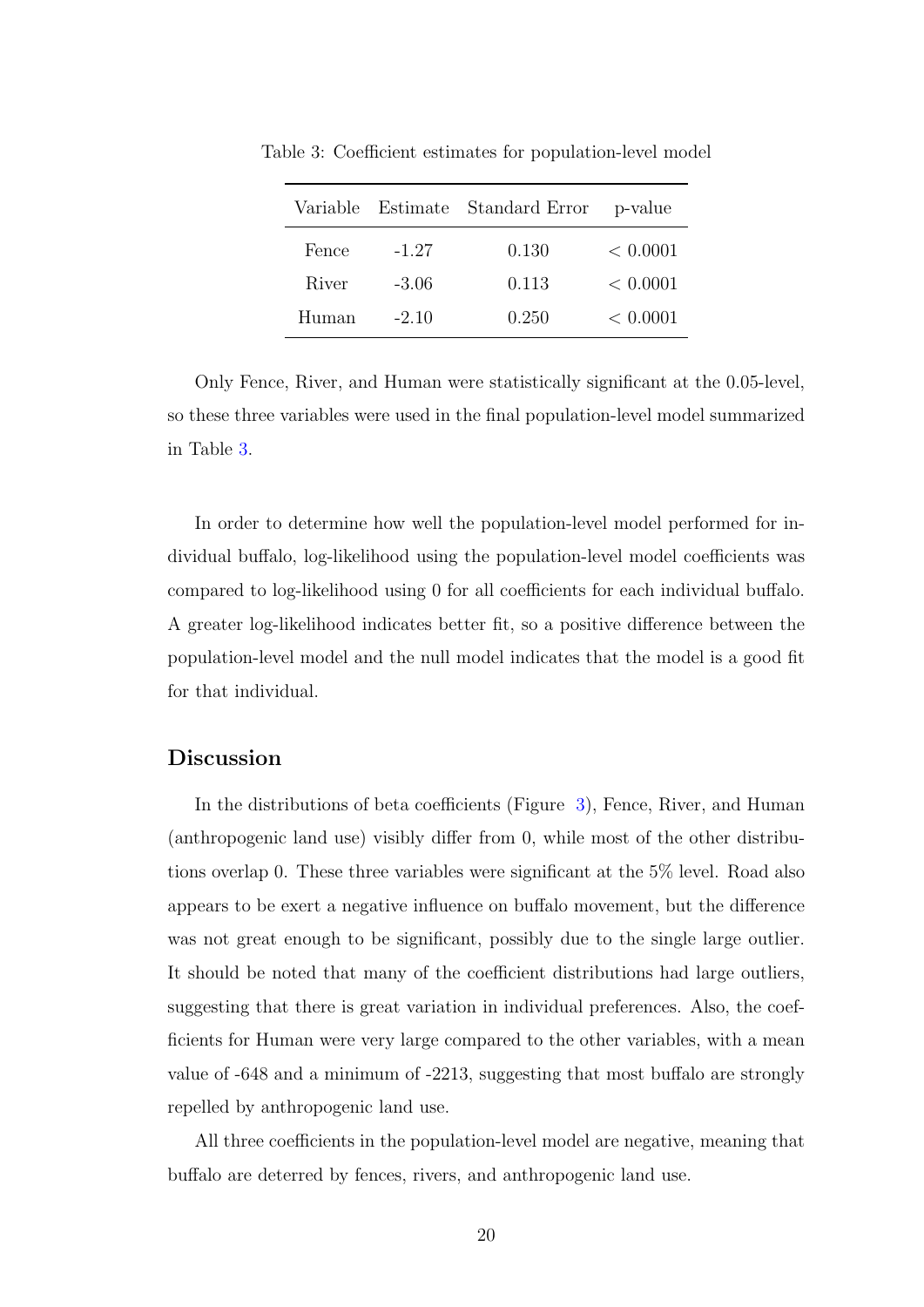

<span id="page-22-0"></span>Figure 4: Improvement in Log-likelihood Using the Population-Level Model

The difference in log-likelihood between the population-level model and the null model indicates how well the population-level model fit for each individual buffalo. Two buffalo had a slightly negative difference, signaling that the model was not at all suitable for those buffalo. Although the model performed better than the null for the other buffalo, most improvements were modest. This implies great variation between individual preferences, which makes it difficult to create a model at the population-level. A hierarchical model with individuals as random effects would likely better represent the buffalo's individual differences.

As discussed in the introduction, one of the big questions in step-selection function modeling is choosing a suitable number of alternative steps. Although this study used three alternatives based on the recommendation of [\[19\]](#page-26-4), this decision lacked the evidence to be made confidently, and repeating the study with different numbers of alternatives could produce valuable results for step-selection modeling research.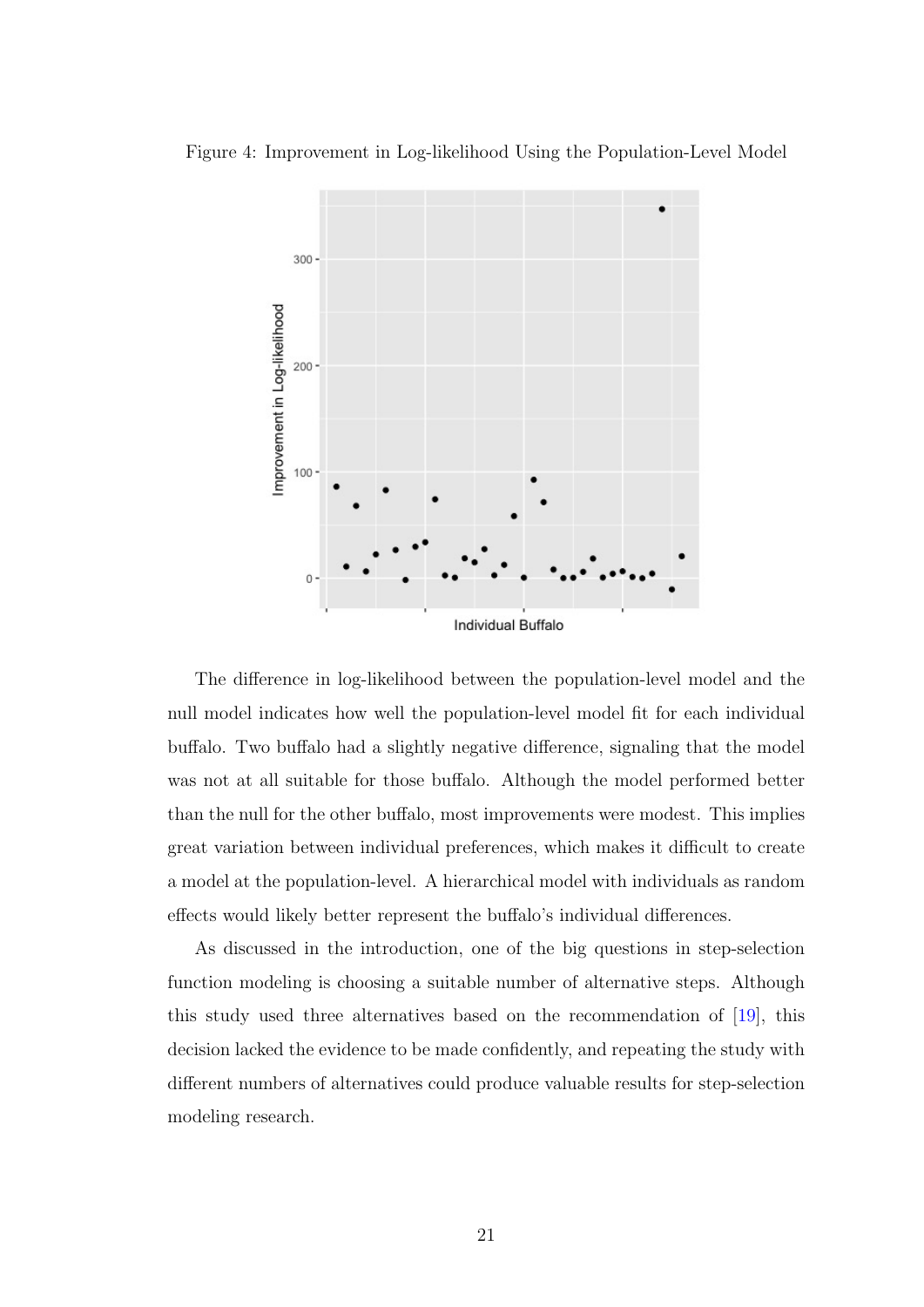## Conclusion

Overall, it is not surprising that fences, rivers, and anthropogenic land use exerted a negative effect on step-selection. However, more analysis is needed to understand the magnitude of each variable's effect, and to better model individual differences between buffalo. In particular, a hierarchical model with individuals as random effects would be a better model for this data. Next steps include creation of a resistance layer, estimation of connectivity, and evaluation of existing wildlife corridors.

This paper provides a framework for creating a step-selection function. Section 2 explains the math behind the modeling, and the appendices provide detailed, reproducible code for cleaning and analyzing data. Additionally, it develops methods for calculating the distribution of step distances and turning angles, and evaluating a population-level model for individual buffalo. It is also the first paper to analyze this data about buffalo in KAZA.

Step-selection models are an effective way of quantifying animal movement to objectively analyze connectivity, which is valuable for planning conservation areas such as the Kavango Zambezi Transfronteir Conservation Area. The results from modeling buffalo should be compared to results of other animals in KAZA for a fuller understanding of connectivity across species. These types of studies provide powerful insight about strategies for planning land use in order to best benefit humans and wildlife.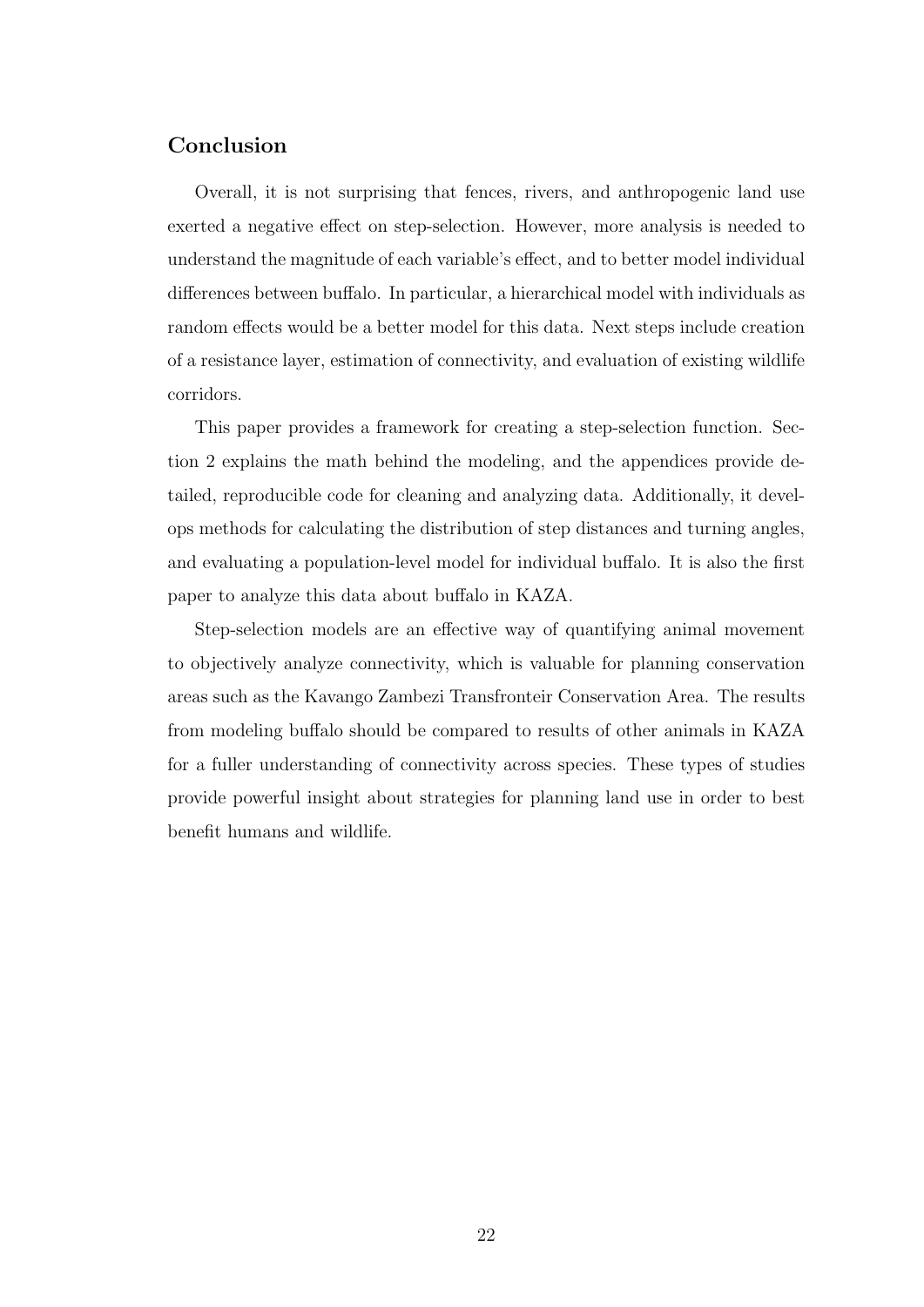# References

- <span id="page-24-1"></span>[1] R. Ament, R. Callahan, M. McClure, M. Reuling, and G. Tabor. Wildlife Connectivity: Fundamentals for conservation action. Center for Large Landscape Conservation, 2014.
- <span id="page-24-5"></span>[2] A. Coulon, N. Morellet, M. Goulard, B. Cargnelutti, J. Angibault, and A. J. M. Hewison. Inferring the effects of landscape structure on roe deer (capreolus capreolus) movements using a step selection function. Landscape Ecology, 23:603–614, 2008.
- <span id="page-24-3"></span>[3] S. A. Cushman, M. Chase, and C. Griffin. Mapping landscape resistance to identify corridors and barriers for elephant movement in southern africa. In S. A. Cushman and F. Huettmann, editors, Spatial Complexity, Informatics, and Wildlife Conservation, pages 349–367. Springer, 2010.
- <span id="page-24-7"></span>[4] S. A. Cushman, N. B. Elliot, D. W. Macdonald, and A. J. Loveridge. A multiscale assessment of population connectivity in African Lions (panthera leo) in response to landscape change. Landscape Ecology, 31:1337–1353, 2016.
- <span id="page-24-6"></span>[5] B. G. Dickson, J. S. Jenness, and P. Beier. Influence of vegetation, topography, and roads on cougar movement in southern california. The Journal of Wildlife Management, 69:264–276, 2005.
- <span id="page-24-8"></span>[6] N. B. Elliot, S. A. Cushman, D. W. Macdonald, and A. J. Loveridge. The devil is in the dispersers: predictions of landscape connectivity change with demography. Journal of Applied Ecology, 51:1169–1178, 2014.
- <span id="page-24-2"></span>[7] G. M. Foody. Status of land cover classification accuracy assessment. Remote Sensing of Environment, 80:185–201, 2002.
- <span id="page-24-4"></span>[8] D. Fortin, H. L. Beyer, M. S. Boyce, D. W. Smith, T. Duchesne, and J. S. Mao. Wolves influence elk movements: Behavior shapes a trophic cascade in yellowstone national park. Ecology, 86:1320–1330, 2005.
- <span id="page-24-0"></span>[9] J. Goodrich, A. Lynam, D. Miquelle, H. Wibisono, K. Kawanishi, A. Pattanavibool, S. Htun, T. Tempa, J. Kark, Y. Jhala, and U. Karanth. Panthera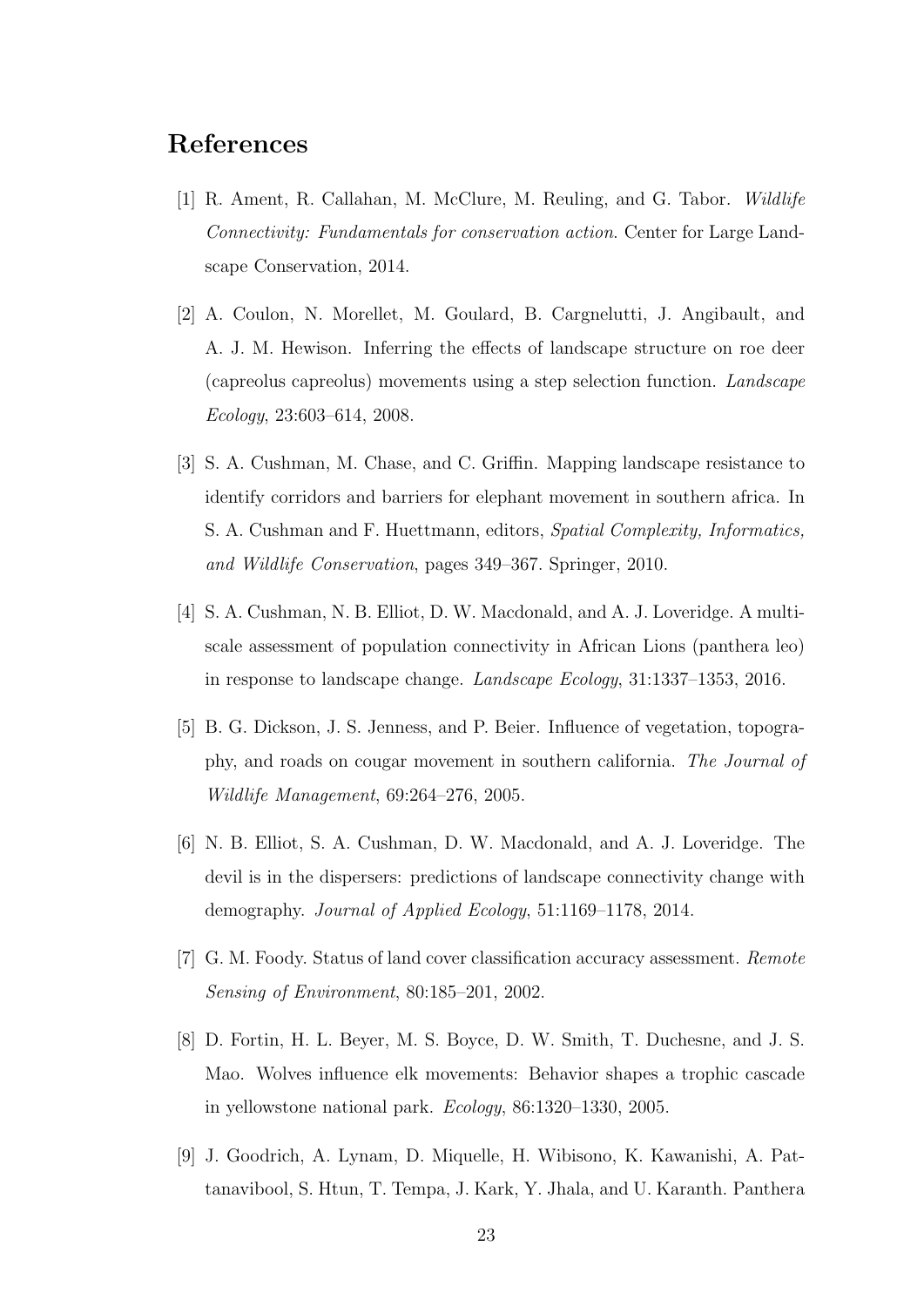tigris. Retrieved 10 April 2018, [http://www.iucnredlist.org/details/](http://www.iucnredlist.org/details/15955/0) [15955/0](http://www.iucnredlist.org/details/15955/0).

- <span id="page-25-4"></span>[10] R. Krishnamurthy, S. A. Cushman, M. S. Sarkar, M. Malviya, M. Naveen, J. A. Johnson, and S. Sen. Multi-scale prediction of landscape resistance for tiger dispersal in central india. Landscape Ecology, 31:1355–1368, 2016.
- <span id="page-25-5"></span>[11] B. F. J. Manly, L. L. McDonald, D. L. Thomas, T. L. McDonald, and W. P. Erickson. Resource Selection by Animals. Kluwer Academic Publishers, 2002.
- <span id="page-25-0"></span>[12] W. McDonald and C. C. St Clair. Elements that promote highway crossing structure use by small mammals in banff national park. Journal of Applied Ecology, 41:82–93, 2004.
- <span id="page-25-1"></span>[13] R. Naidoo, J. W. Kilian, P. Du Preez, P. Beytell, O. Aschenborn, R. D. Taylor, and G. Stuart-Hill. Evaluating the effectiveness of local- and regionalscale wildlife corridors using quantitative metrics of functional connectivity. Biological Conservation, 217:96–103, 2018.
- <span id="page-25-7"></span>[14] J. M. Northrup, M. B. Hooten, C. R. Anderson, and G. Wittemyer. Practical guidance on characterizing availability in resource selection functions under a useavailability design. Ecology, 94:1456–1463, 2013.
- <span id="page-25-2"></span>[15] S. Pace, G. P. Frost, I. Lachow, D. R. Frelinger, D. Fossum, D. Wassem, and M. M. Pinto. The Global Positioning System: Assessing National Policies. RAND Corporation, 1995.
- <span id="page-25-8"></span>[16] J. R. Squires, N. J. DeCesare, L. E. Olson, J. A. Kolbe, M. Hebblewhite, and S. A. Parks. Combining resource selection and movement behavior to predict corridors for canada lynx at their southern range periphery. Biological Conservation, 157:187–195, 2013.
- <span id="page-25-6"></span>[17] KAZA TFCA. About KAZA. Retrieved 10 April 2018, [http://www.](http://www.kavangozambezi.org/index.php/en/about/about-kaza) [kavangozambezi.org/index.php/en/about/about-kaza](http://www.kavangozambezi.org/index.php/en/about/about-kaza).
- <span id="page-25-3"></span>[18] B. Thomas, J. D. Holland, and E. O. Minot. Wildlife tracking technology options and cost considerations. Wildlife Research, 38:653–663, 2012.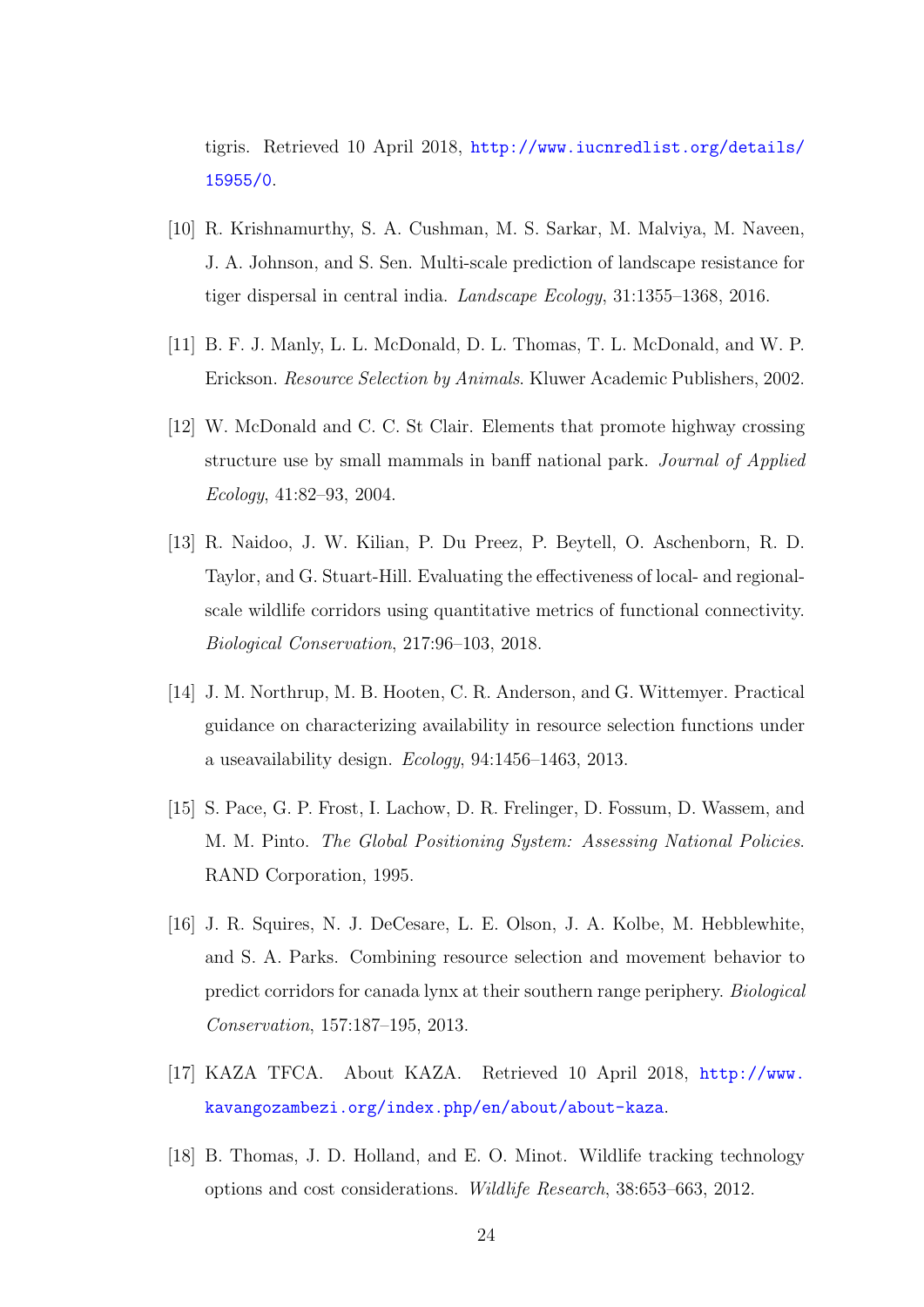- <span id="page-26-4"></span>[19] H. Thurfjell, S. Ciuti, and M. S. Boyce. Applications of step-selection functions in ecology and conservation. Movement Ecology, 2, 2014.
- <span id="page-26-2"></span>[20] A. A. Wade, K. S. McKelvey, and M. K. Schwartz. Resistance-Surface-Based Wildlife Conservation Connectivity Modeling. U.S. Department of Agriculture, Forest Service, Rocky Mountain Research Station, 2015.
- <span id="page-26-0"></span>[21] WWF. Impact of habitat loss of species. Retrieved 10 April 2018, [http://wwf.panda.org/about\\_our\\_earth/species/problems/habitat\\_](http://wwf.panda.org/about_our_earth/species/problems/habitat_loss_degradation/) [loss\\_degradation/](http://wwf.panda.org/about_our_earth/species/problems/habitat_loss_degradation/).
- <span id="page-26-5"></span>[22] WWF. What kinds of animals live in KAZA? and four other KAZA facts. Retrieved 10 April 2018, [https://www.worldwildlife.org/stories/](https://www.worldwildlife.org/stories/what-kind-of-animals-live-in-kaza-and-four-other-kaza-facts) [what-kind-of-animals-live-in-kaza-and-four-other-kaza-facts](https://www.worldwildlife.org/stories/what-kind-of-animals-live-in-kaza-and-four-other-kaza-facts).
- <span id="page-26-3"></span>[23] K. A. Zeller, K. McGarigal, S. A. Cushman, P. Beier, T. W. Vickers, and W. M. Boyce. Using step and path selection functions for estimating resistance to movement: pumas as a case study. Landscape Ecology, 31:1319– 1335, 2016.
- <span id="page-26-1"></span>[24] K. A. Zeller, K. McGarigal, and A. R. Whiteley. Estimating landscape resistance to movement: a review. Landscape Ecology, 27:777–797, 2012.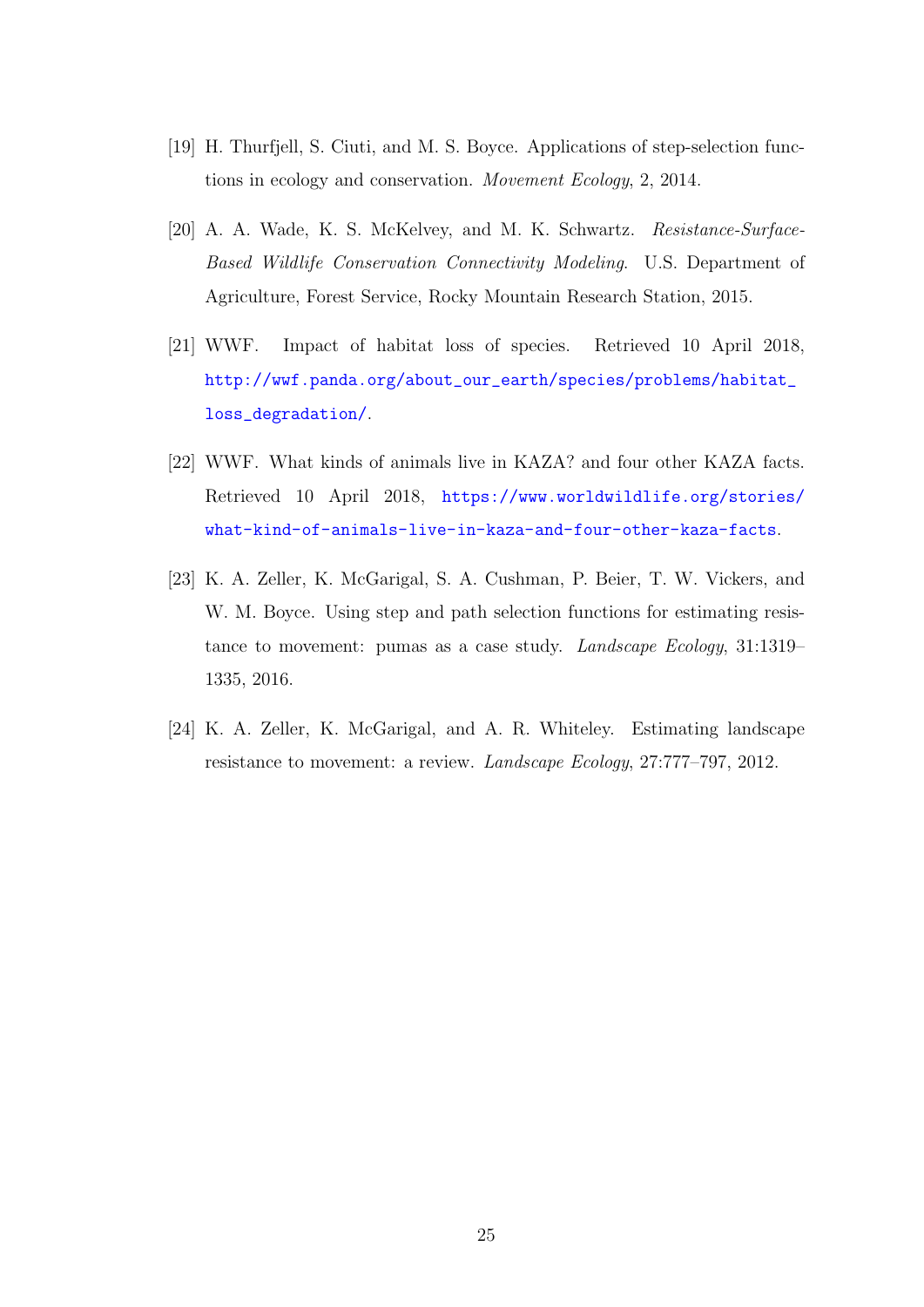## Appendix A

The original data consisted of the X-Y locations of each buffalo at each time. The data was sorted and split into separate dataframes for each individual buffalo. I added the ending X-Y location for each step (which was simply the X-Y of the following step) because ArcGIS can easily translate this data into line objects using the start and end points. Then I calculated the time difference for each step and removed any that were not 5 hours. I also removed steps that were 0 length. These dataframes represented the "used" steps of the buffalo.

Next, I created the alternative steps. I calculated the distance of each step using the start and end points. I calculated the angle of each step using some trigonometry. I then randomly selected a distance and angle from the distributions of distances and angles for each alternative step. I repeated three times to create three "alternative" step files for each buffalo.

```
1 ### Creating Used Step Files for Each Buffalo ###
2
3 setwd ("/ Users / maia / Desktop / Thesis ")
4 GPS \le-read.csv("GPS.csv", header=T)
5 GPS$Date.time <- chron (substr (as.character (GPS$Date.time)
      ,1 ,10) , substring (as. character ( GPS $ Date . time ) ,12) ,format
     =c(dates = "y-m-d", times = "h:m:s"))
6 GPS$ID <- sub("^", "B", GPS$ID)
7
8# Sort by date within ID group
9 | GPS \leftarrow GPS [with (GPS, order (ID, Date.time)),]
10
11 \# Split into individual buffalo
12 GPS_bybuff <- split (GPS, GPS$ID)
13
14 # Starting and ending points
15 for (b in 1: length (GPS_bybuff)){
16 names (GPS_bybuff [[b]]) [names (GPS_bybuff [[b]]) == 'X'] <-
        'startX '
```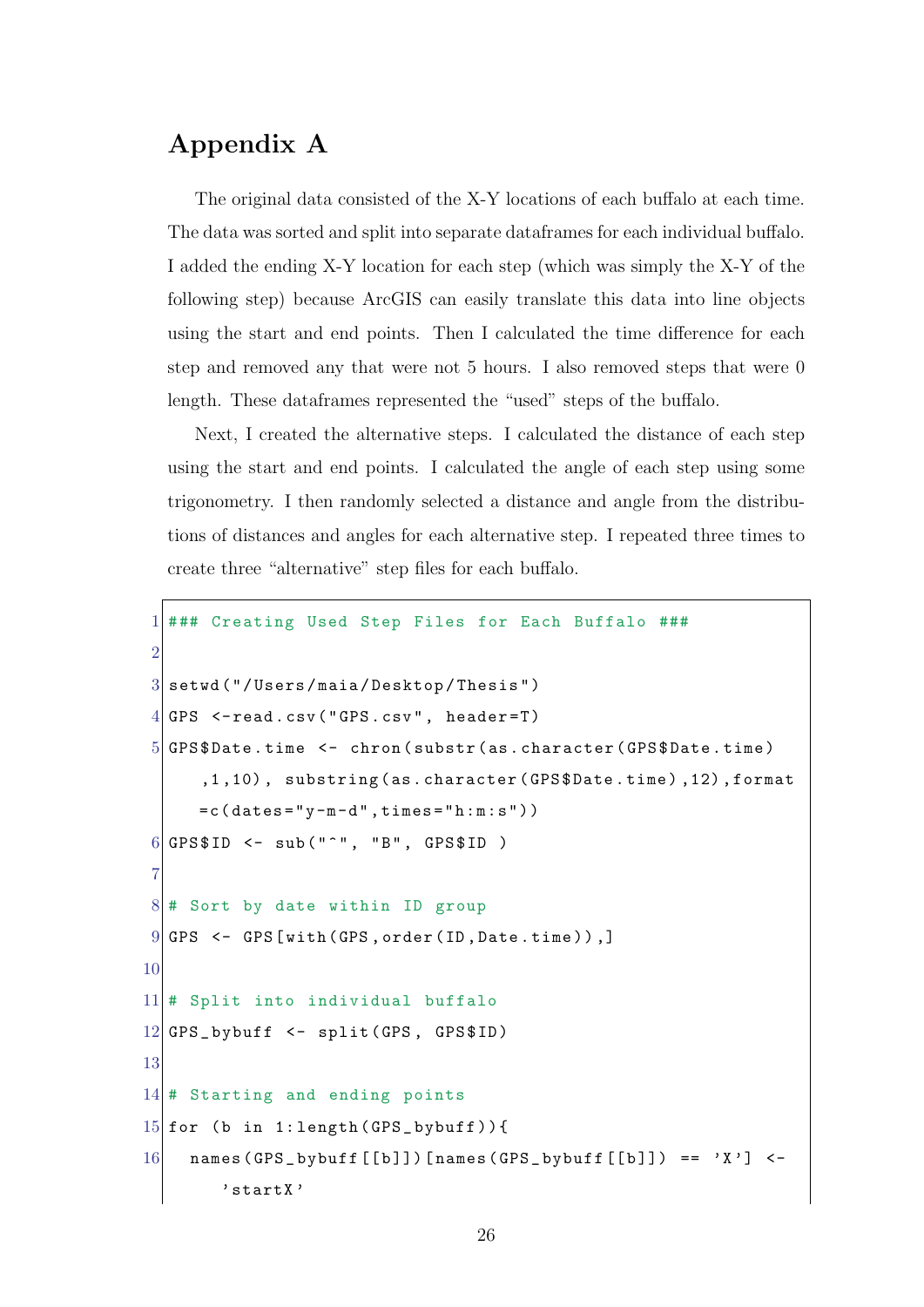```
17 names (GPS_bybuff [[b]]) [names (GPS_bybuff [[b]]) == 'Y'] <-
        'startY '
18 GPS_bybuff [[b]]$endX <- c(GPS_bybuff [[b]]$startX [-1], NA)
19 GPS_bybuff [[b]]$endY <- c(GPS_bybuff [[b]]$startY [-1], NA)
20 }
21
22 # Calculate time difference
23 for (b in 1: length (GPS_bybuff)){
24 timediff \leq diff (GPS_bybuff [[b]] $Date.time)
25 timediff \leq c(as.numeric (timediff) *24, NA)
26 GPS _ bybuff [[b]]$timediff <- round (as. numeric (timediff))
27 }
28
29 # Remove non -5 hour steps
30 for (b in 1: length (GPS_bybuff)){
31 GPS_bybuff [[b]] <-GPS_bybuff [[b]][!(GPS_bybuff [[b]] $
        timediff !=5),
32 }
33
34 # Remove 0 length steps
35 for (b in 1: length (GPS_bybuff)) {
36 GPS_bybuff [[b]] <- GPS_bybuff [[b]] [!(GPS_bybuff [[b]] $
        startX = GPS_bybuffer [[b]] \text{SendX} & GPS_bybuff [[b]] \text{\$}startY = GPS_bybuffer [[b]] $endY),]
37 }
38
39 \# Remove NA step that gets tacked onto the end for some
     reason
40 for (b in 1: length (GPS_bybuff)){
41 GPS _ bybuff [[b]] <- na. omit (GPS _ bybuff [[b]])
42 }
43
44 \sharp Write separate buffalo files
```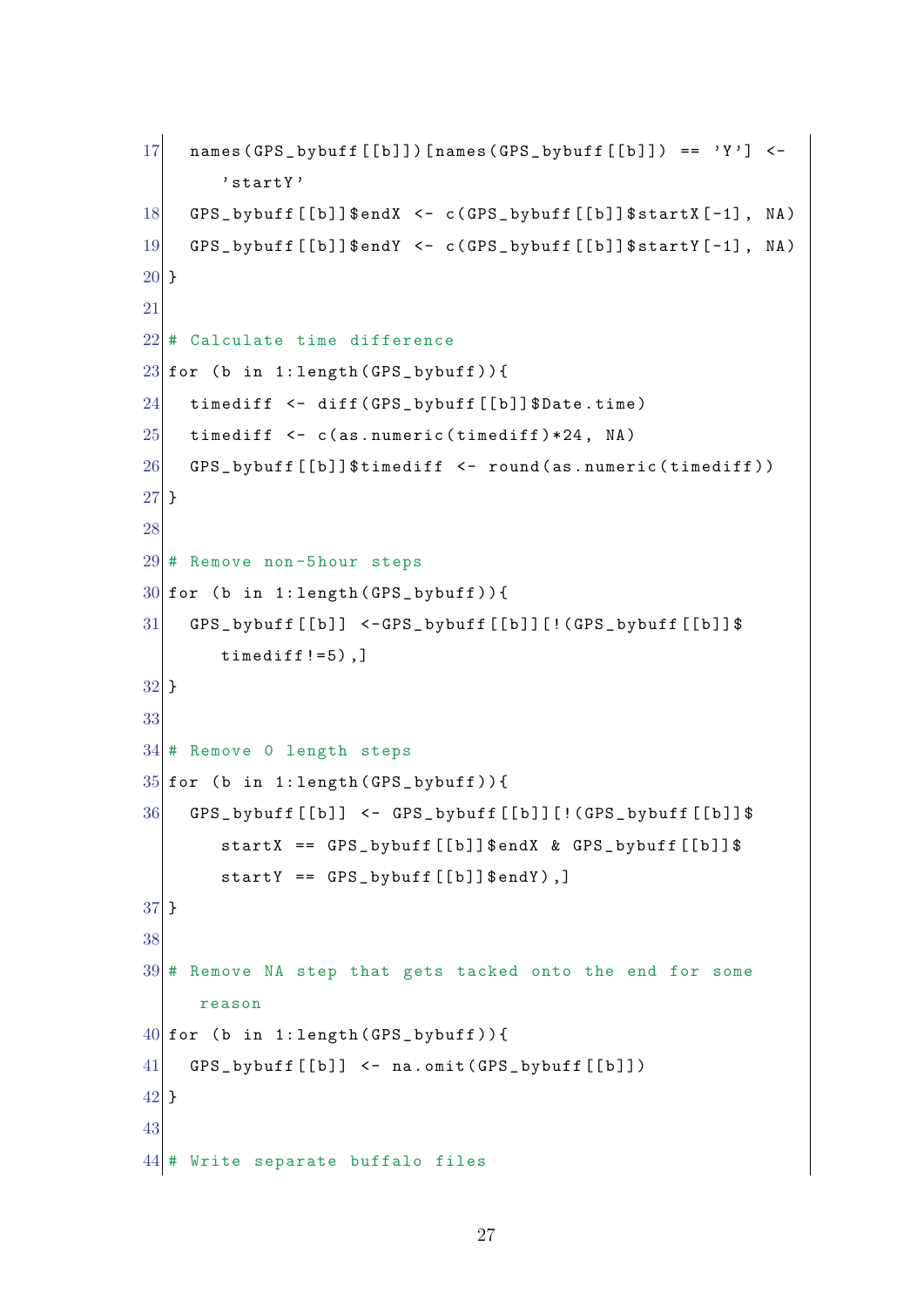```
45 setwd ("/Users/maia/Desktop/Thesis/individual")
46 lapply (1: length (GPS _ bybuff), function (i) write.csv (GPS _
     bybuff[[i]], file = paste0(names(GPS_bybuff[i]), ".csv")
      , row. names = FALSE ) )
47
48
49
50 ### Calculating Distance and Turning Angle Distributions
     ###
51
52 # Calculate distances distribution
53 distances \leq vector ()
54 for (b in 1: length (GPS_bybuff)) {
55 for (i in 1:nrow (GPS_bybuff [[b]])) {
56 dx <- GPS_bybuff [[b]]$startX [i] - GPS_bybuff [[b]]$endX [
          i ]
57 dy <- GPS_bybuff [[b]]$startY[i] - GPS_bybuff [[b]]$endY[
          i ]
58 distances \leq c(distances, sqrt(dx<sup>2</sup> + dy<sup>2</sup>))
59 }
60 }
61
62 distances \leq na. omit (distances)
63
64 plot (density (distances), main = "Distribution of Step
     Distances", xlab = "Distance (meters)",
65 col="blue")
66
67 # Calculate turning angles distribution
68 angles \leq vector ()
69 for (b in 1: length (GPS_bybuff)) {
70 for (i in 1:nrow (GPS_bybuff [[b]]) -1) {
71 dx1 <- GPS_bybuff [[b]]$endX [i] - GPS_bybuff [[b]]$startX
```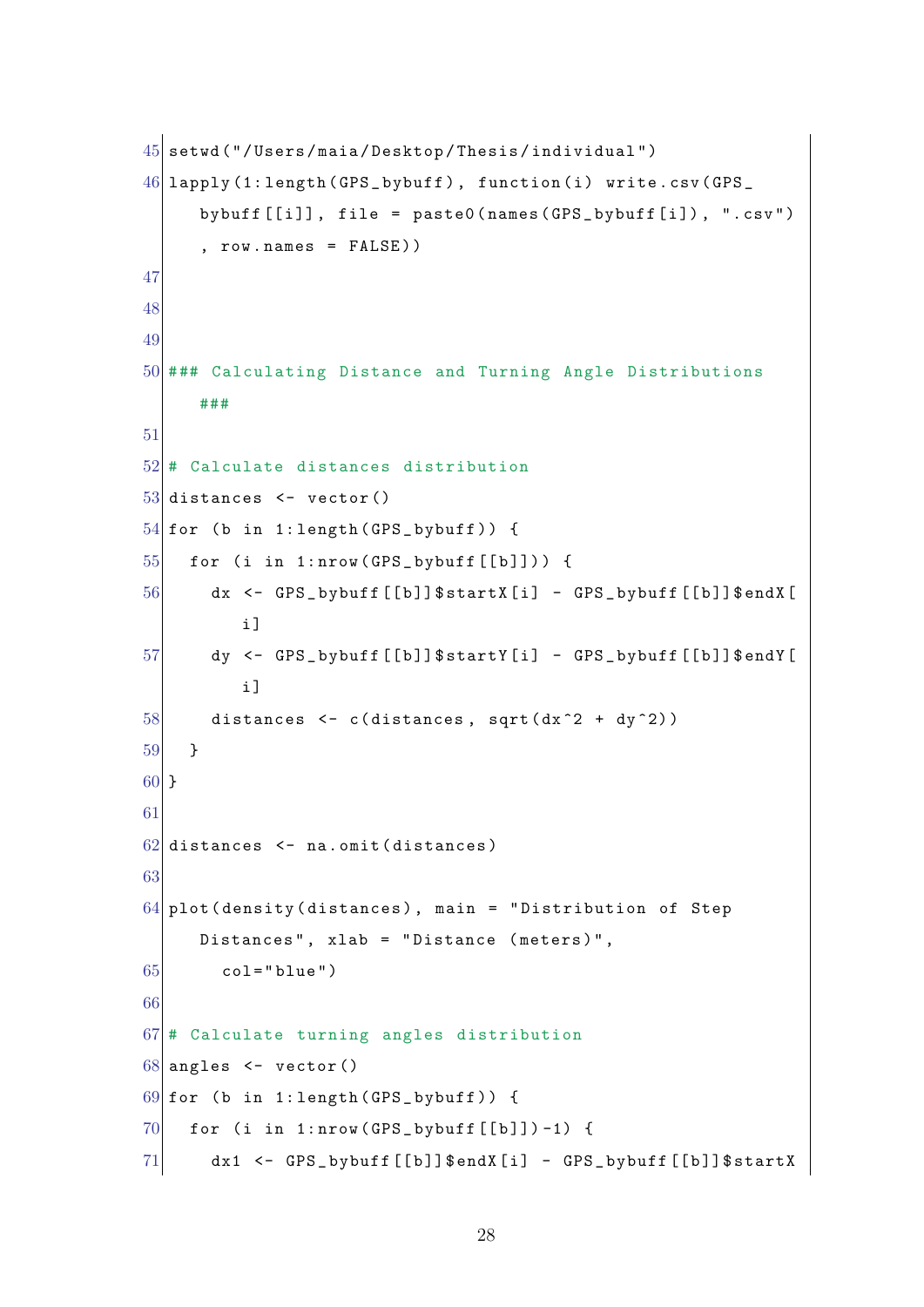```
[i]72 dy1 <- GPS_bybuff [[b]]$endY [i] - GPS_bybuff [[b]]$startY
          [i]73 dx2 <- GPS_bybuff [[b]]$endX [i+1] - GPS_bybuff [[b]]$
         startX [ i +1]
74 dy2 <- GPS_bybuff [[b]]$endY [i+1] - GPS_bybuff [[b]]$
         startY [ i +1]
75
76 if(min(length(dx1), length(dx2), length(dy1), length(
         dy(2)) >0) {
77 if (dx1 != 0) theta1 <- atan (dy1/dx1)78 else if (dy1 > 0)79 thetal \leftarrow pi/2
80 else if (dy1 < 0)81 theta1 <- -pi/282 else
\begin{array}{ccc} 83 & \text{the } 1 & \text{-} 0 \\ 83 & \text{the } 1 & \text{-} 0 \end{array}84
85
86 if (dx2!=0)
87 theta2 <- atan (dy2/dx2)88 else if (dy1>0)89 theta2 <- pi/2
90 else if (dy2 < 0)91 theta2 <- -pi/292 else
93 theta2 \leftarrow 0
94
95 angles \leftarrow c(angles, theta1 - theta2)
96 }
97 }
98 }
99 angles \leq na. omit (angles)
```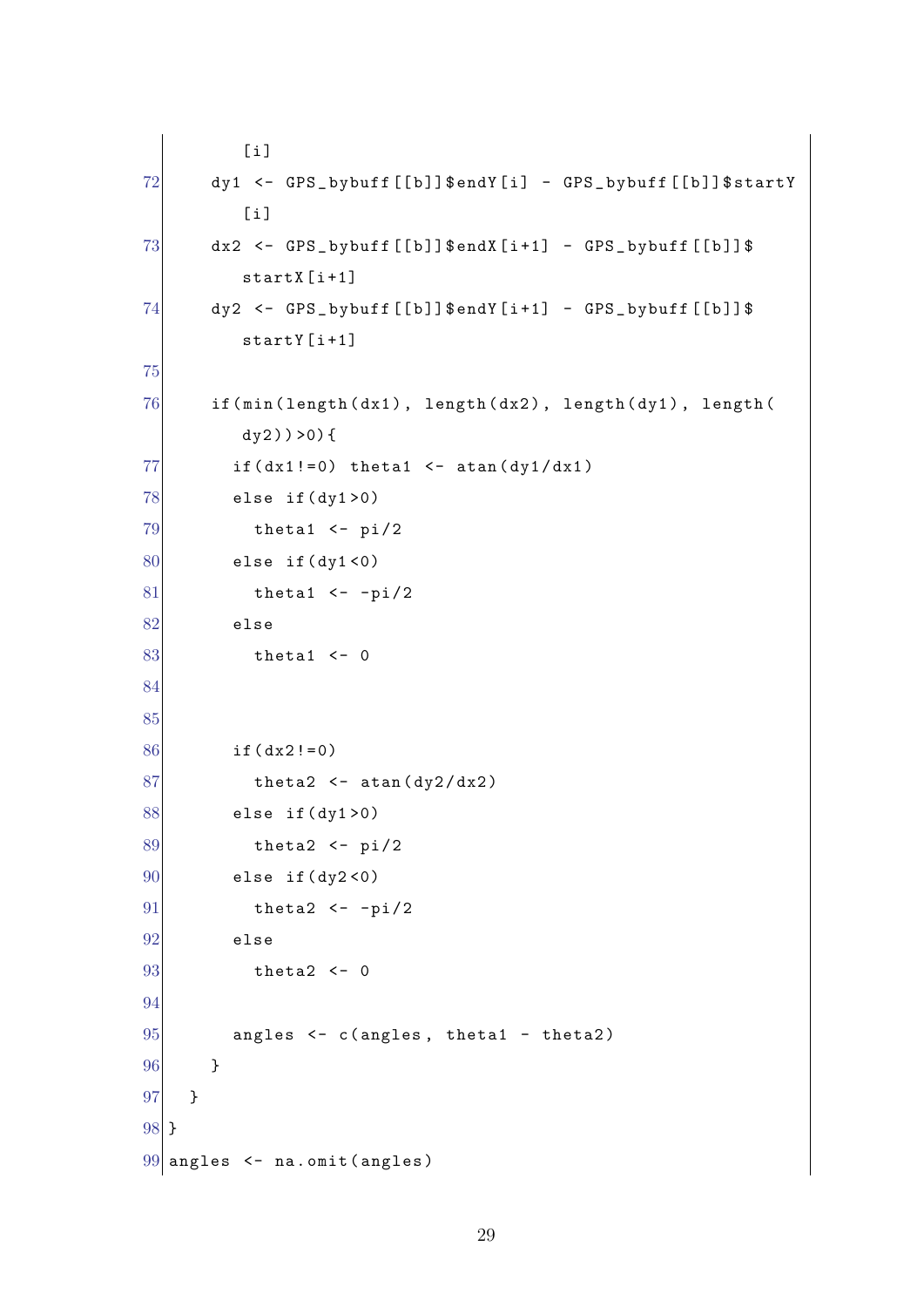```
100
101 plot (density (angles), main = "Distribution of Angles", xlab
       = " Radians ",
102 col="darkorange")
103
104 max( angles )
105
106
107
108 ### Creating Alternative Step Files for each Buffalo ###
109
110 # Change Step
111 for (b in c(1:34, 41:42)) {
112 for (i in 1: nrow (GPS _ bybuff [[b]])){
113 radius <- distances [sample.int (length (distances), 1)]
114 angle \leq angles [sample.int (length (angles), 1)]
115 dx \leq -\cos(\text{angle}) * \text{radius}116 dy \leftarrow sin(angle)*radius
117 GPS_bybuff [[b]]$endX [i] <- GPS_bybuff [[b]]$startX [i] +
          dx
118 GPS_bybuff [[b]]$endY [i] <- GPS_bybuff [[b]]$startY [i] +
          dy
119 }
120 }
121
122
123 \# Write alternative step files
124 # For each new alternative step, must run code from the
      beginning , then write new alternative step files
125
126 setwd ("/Users/maia/Desktop/Thesis/individual/alt1")
127 lapply (1: length (GPS_bybuff), function (i) write.csv (GPS_
      bybuff [[i]], file = paste0(names(GPS_bybuff[i]), "alt1.
```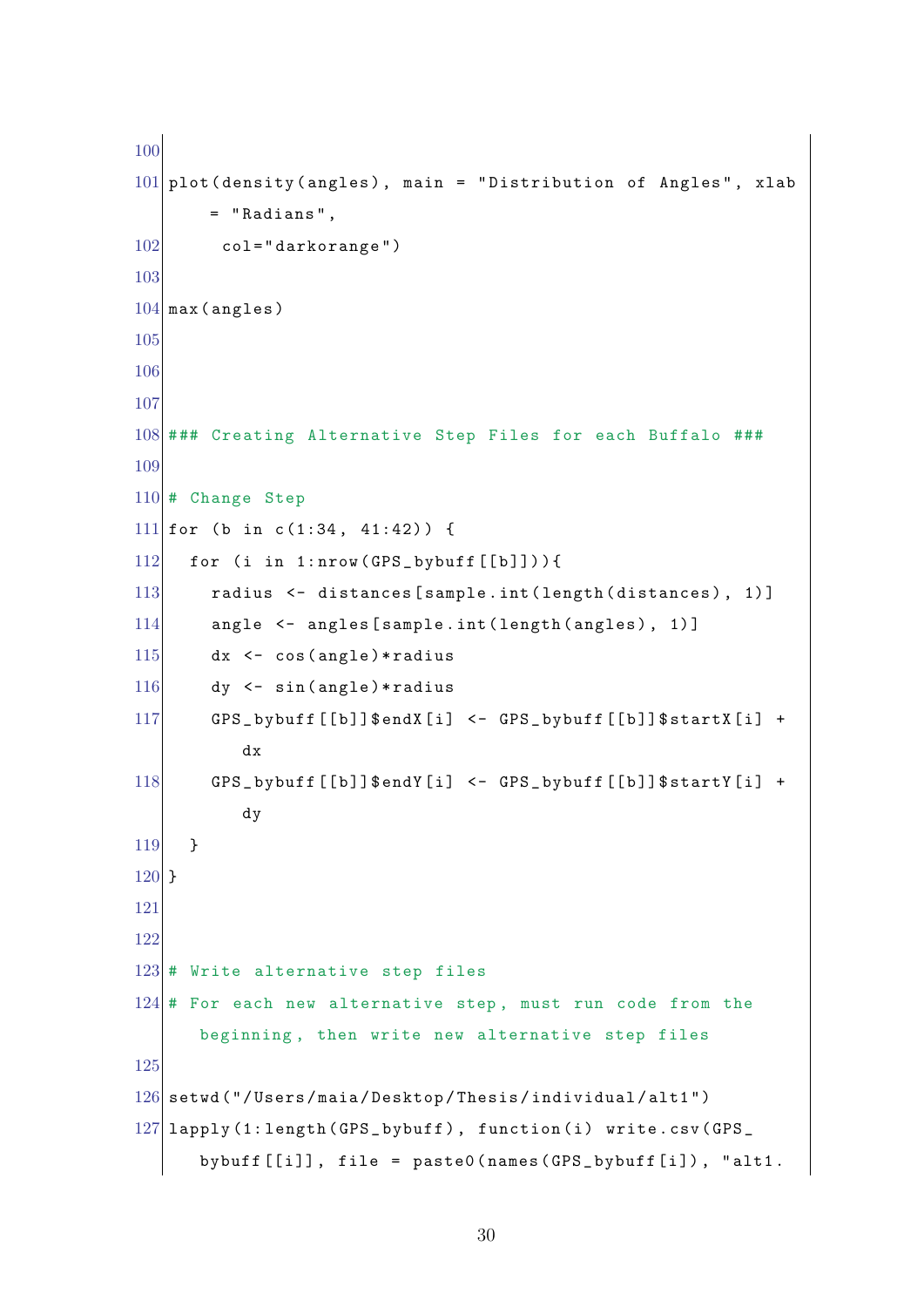```
\text{csv" }), row. names = \text{FALSE}))
128
129 setwd ("/Users/maia/Desktop/Thesis/individual/alt2")
130 lapply (1: length (GPS_bybuff), function (i) write.csv (GPS_
      bybuff [[i]], file = paste0(names(GPS_bybuff[i]), "alt2.
      csv"), row.name = FALSE()131
132 setwd ("/Users/maia/Desktop/Thesis/individual/alt3")
133 lapply (1: length ( GPS _ bybuff ), function (i) write . csv ( GPS _
      bybuff[[i]], file = paste0(names(GPS_bybuff[i]), "alt3.
      csv"), row.names = FALSE))
```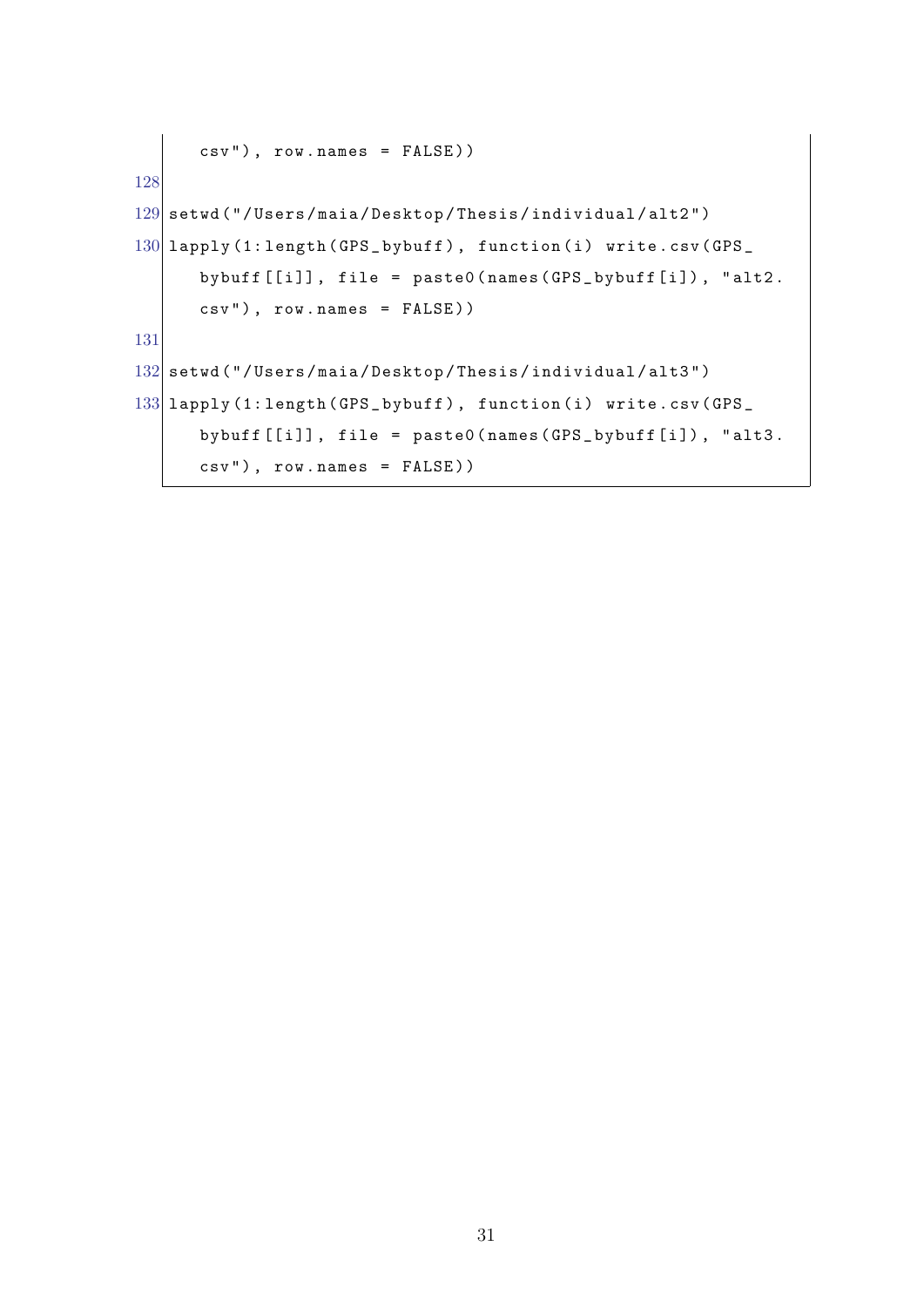# Appendix B

I used ArcGIS to transform the step files into spatial line objects. Since there were 36 buffalo  $\times$  4 step files = 144 files, I used a model to process them automatically. The final step, XY To Line, transforms the table into lines using the start and end points.

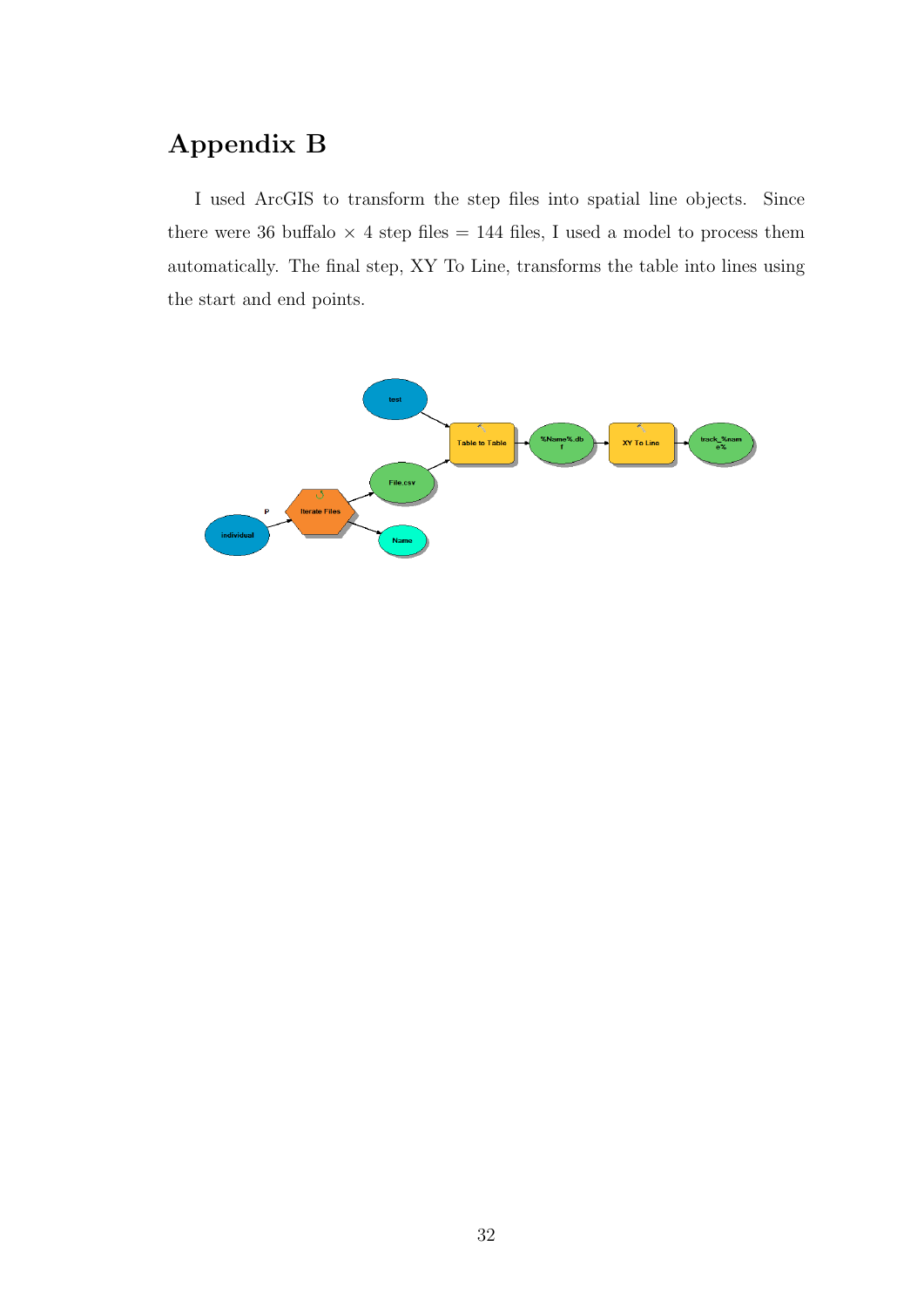## Appendix C

```
I created data tables for each step file using the rgdal and raster packages.
```

```
1 ### Read in Buffalo Steps Data (Used and Alternative Steps)
       ###
2 \mid # \# # Add Environmental Variable Data for each Step #4 \#3
4 # Projection used is UTM Zone 34S
5 crsref \leq CRS ("+proj = utm + zone = 34 + south + datum = WGS84 +
     units =m +no_ defs + ellps = WGS84 + towgs84 =0 ,0 ,0")
6
7 \# Read in shapefiles for fences, rivers, roads, waterholes
8 fences <- readOGR ("/Users/maia/Desktop/Thesis/regisdata", "
     Fence ")
9 rivers \leq readOGR ("/Users/maia/Desktop/Thesis/regisdata", "
     River ")
10 roads <- readOGR ("/Users/maia/Desktop/Thesis/regisdata", "
     Road ")
11 waterholes <- readOGR ("/ Users / maia / Desktop / Thesis / regisdata
     ", " Water ")
12
13
14 setwd ("/ Users / maia / Desktop / Thesis / Maia2 /shp")
15
16 # Prepare list of buffalo step files by name
17 tracknames \leq read.table ("test.txt")
18 tracknames \leq as. vector (tracknames V1 [seq (1, 1153-8, 8)])
19 tracknames \leq strtrim (tracknames, nchar (tracknames) -4)
20
21 \# Loop to read in each buffalo step file and add column
     with fence, river, road, waterhole data
22 tracks \leq list()
23 for (t in tracknames) {
24
```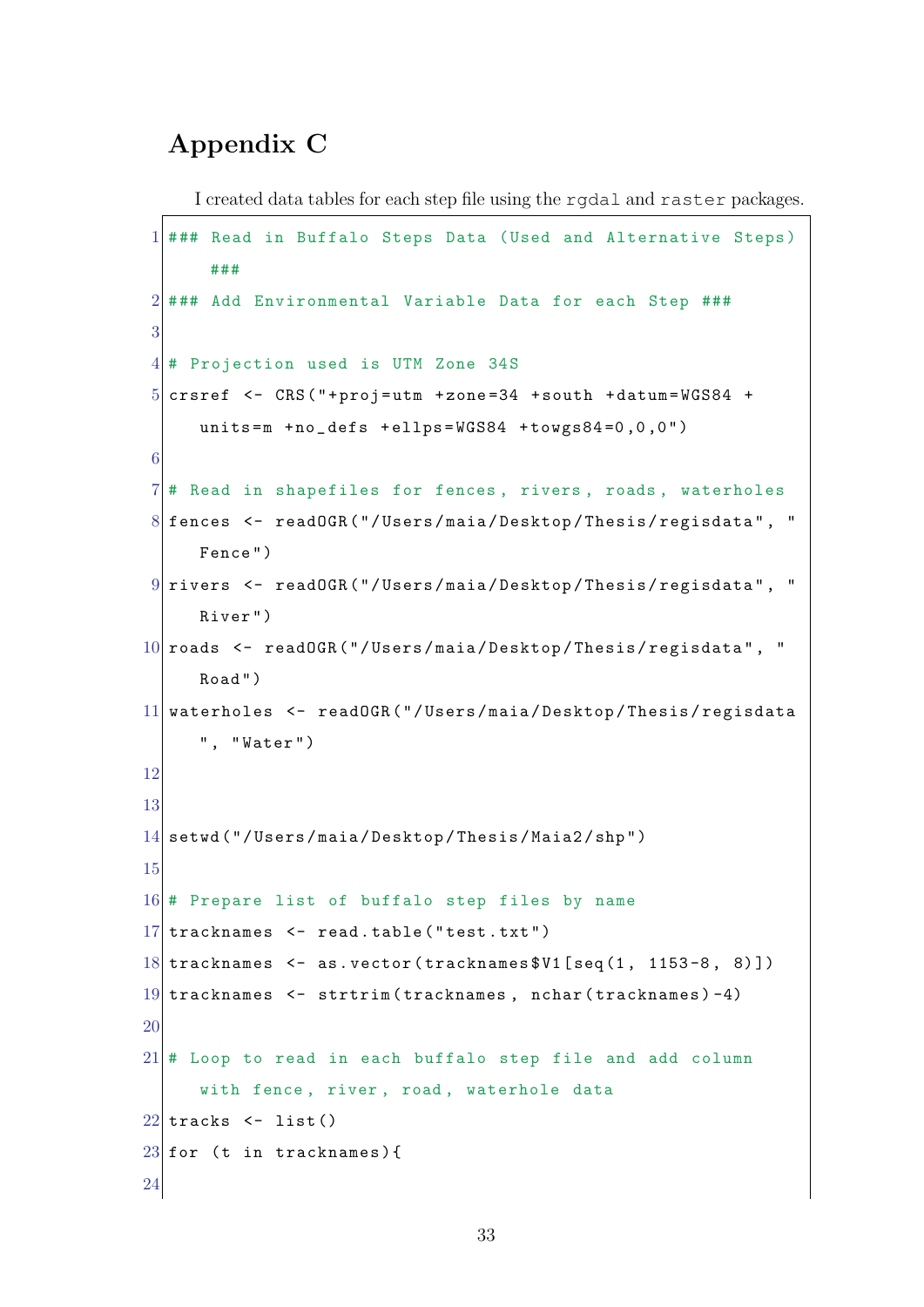```
25 track \leq readOGR(dsn = ".", layer = t)
26
27 \mid g \leftarrow gIntersects (track, fences, byid=T)
28 f <- colSums (g)
29 track@data$Fence <- f
30
31 \mid g \leftarrow g Intersects (track, rivers, byid=T)
32 ri \leftarrow colSums (g)33 track@data$River <- ri
34
35 \, \text{g} <- gIntersects (track, roads, byid=T)
36 ro \leftarrow colSums (g)
37 track@data$Road <- ro
38
39 \mid g \leftarrow g Intersects (track, waterholes, byid=T)
40 w \leftarrow colSums (g)41 track@data$Waterholes <- w
42
43 tracks \leftarrow c(tracks, track)
44
45 }
46
47
48
49 ### Add Treecover Data for each Step ###
50
51 # Read in treecover and project to UTM 34S
52 treecover \leq new ("GDALReadOnlyDataset", "/Users/maia/
      Desktop / Thesis / gisstuff / tree _ frac _ mosaic _GCS .tif ")
53 treecover \leq treecover [1:1270,1:3107]
54 treecover $ band1 [treecover $ band1 ==200] <-0 # converting '200'
       water values to 0
55 treecover \leq-raster (treecover)
```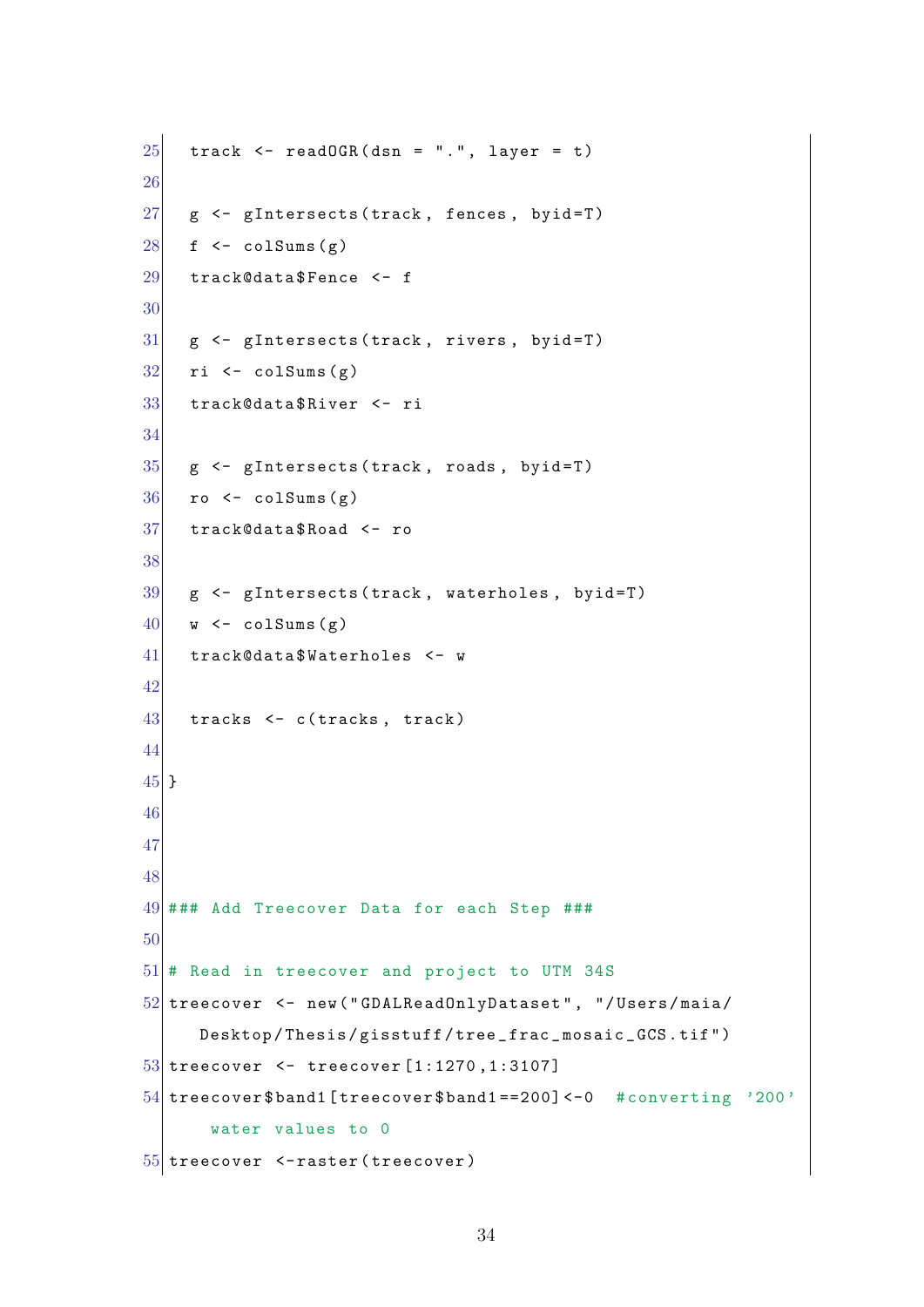```
56 treecover \leq projectRaster (treecover, crs=crsref)
57
58 # Parallelization for speed (even with this, it takes a few
      hours )
59 library (doParallel)
60 library (foreach)
61
62 \text{ no} cores <- detectCores () - 1
63 cl \leq makeCluster (no_cores)
64 registerDoParallel (cl)
65
66 # Calculate treecover for each buffalo step file
67 treevalues \leq foreach (i=1:116, .combine=cbind, .packages='
     raster ') % dopar % {
68
69 trees \leq extract (treecover, tracks [[i]], fun = mean)
70 trees
71
72 }
73
74 stopCluster (cl)
75
76 write.csv(treevalues, file = "/Users/maia/Desktop/Thesis/
     treevalues .csv") # Save results in separate CSV
77
78 # Add treecover columns to data
79 for (i in c(1:116)) {
80 tracks [[ i ]] @data $ Treecover <- treevalues [1: nrow ( tracks [[ i
       ]]@data), i]81 }
82
83 # Do files 117-120 separately because they don't work in
     the for loop for some reason (they are the largest)
```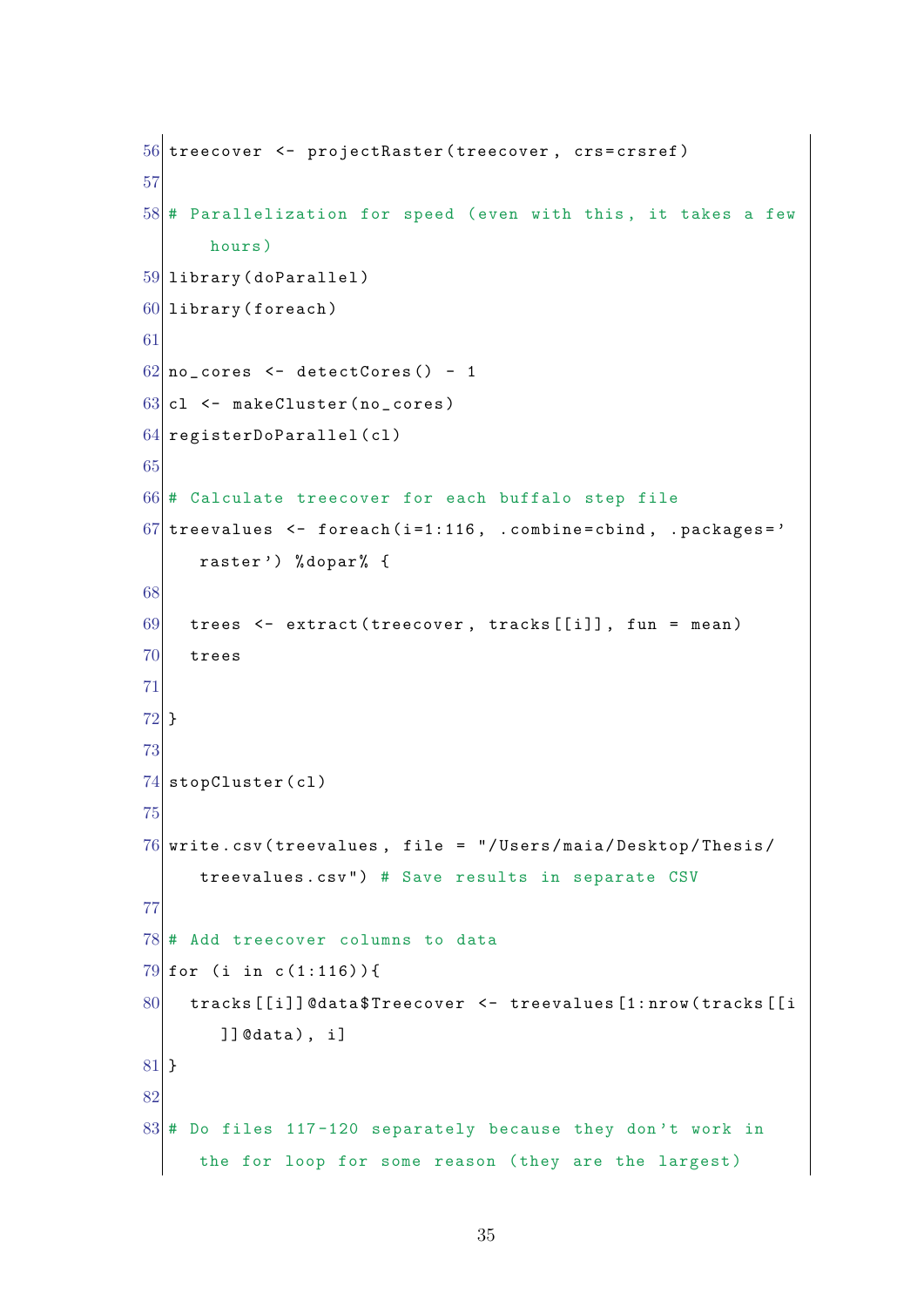```
84 trees117 \leq extract (treecover, tracks [[117]], fun = mean)
85 trees 118 \leq extract (treecover, tracks [[118]], fun = mean)
86 trees119 <- extract (treecover, tracks [[119]], fun = mean)
87 trees120 <- extract (treecover, tracks [[120]], fun = mean)
88
89 tracks [[117]] @data $ Treecover \le- trees 117
90 tracks [[118]] @data $ Treecover \le- trees 118
91 tracks [[119]] @data$ Treecover \le- trees 119
92 tracks [[120]] @data $ Treecover \le- trees 120
93
94 # Calculate treecover for the rest
95 \mid no\_cores \le detectCores () - 1
96 cl <- makeCluster (no_cores)
97 registerDoParallel (cl)
98
99 treevalues \leq foreach (i=121:144, .combine=cbind, .packages=
      'raster') %dopar% {
100
101 trees \leq extract (treecover, tracks [[i]], fun = mean)
102 trees
103
104 }
105
106 stopCluster (cl)
107
108 write.csv(treevalues, file = "/Users/maia/Desktop/Thesis/
      treevalues2 . csv")
109
110 for (i in c(121:144)) {
111 tracks [[i]] @data$ Treecover <- treevalues [1:nrow (tracks [[i
         ]] @data ) , i -120]
112 }
113
```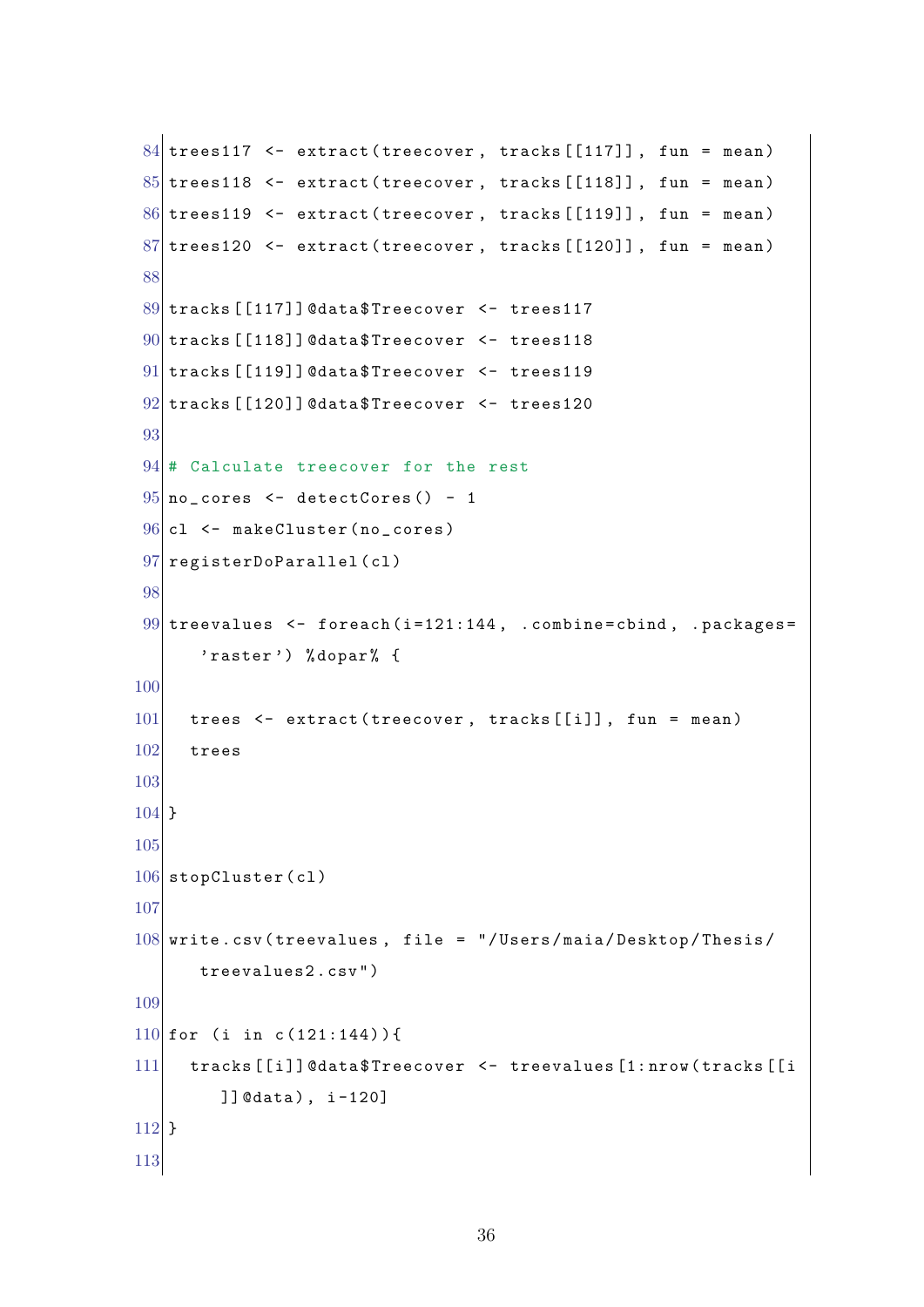```
114
115
116 ### Add Woodland, Floodplain, Grassland, Human, Bushland
      Data for each Step ###
117
118 # Read in landcover raster
119 landscape <- raster ("/ Users / maia / Desktop / Thesis / Landcover1 /
      Landcover1.tif")
120
121 # Reclassify woodland as 1, else as 0
122 \text{ m} <- c(0, 6.5, 0, 6.5, 8.5, 1, 8.5, 14.5, 0, 14.5, 15.5,
      1, 15.5, 30, 0)
123 reclass \leq matrix (m, ncol=3, byrow=TRUE)
124 woodland \leq reclassify (landscape, reclass)
125
126 \# Calculate woodland for each buffalo step file using
      parallelization
127 cl \leq makeCluster (no_cores)
128 registerDoParallel (cl)
129 woodlandvalues \leq foreach (i=1:116, .combine=cbind, .
      packages ='raster ') % dopar % {
130
131 w <- extract ( woodland , tracks [[ i ]] , fun = mean )
132 w
133
134 }
135 stopCluster (cl)
136
137 write.csv(woodlandvalues, file = "/Users/maia/Desktop/
      Thesis / woodlandvalues .csv ")
138
139 for (i in c(1:116)) {
140 tracks [[i]] @data$Woodland <- woodlandvalues [1:nrow (tracks
```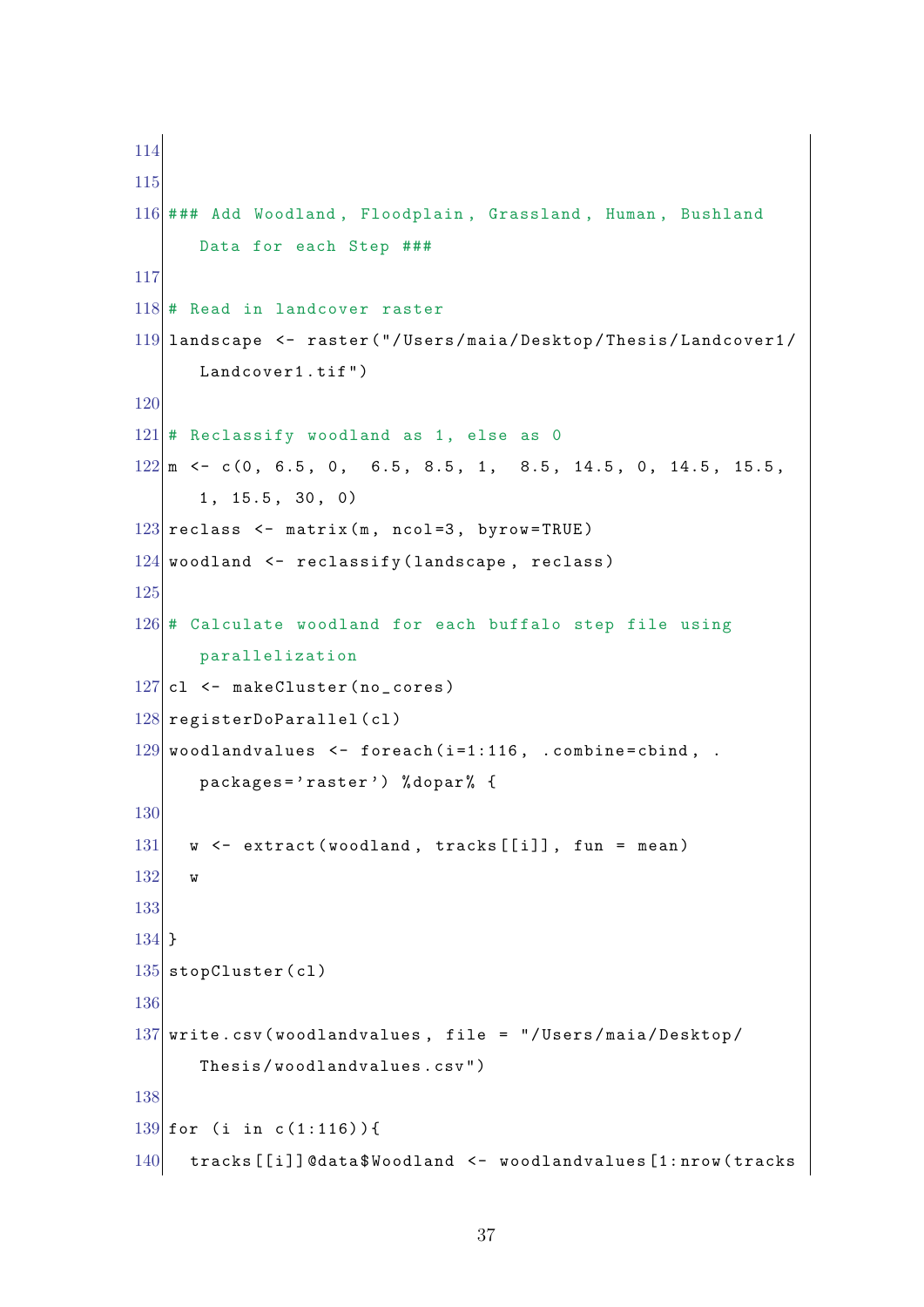```
[[i]]@data), i]
141 }
142
143 woodland \leq crop (woodland, extent (treecover))
144 wood117 <- extract (woodland, tracks [117]], fun = mean)
145 wood118 <- extract (woodland, tracks [118], fun = mean)
146 wood119 \leq extract (woodland, tracks [[119]], fun = mean)
147 wood120 <- extract (woodland, tracks [[120]], fun = mean)
148
149 tracks [[117]] @data $ Woodland \leq wood117
150 tracks [[118]] @data $ Woodland \leq- wood118
151 tracks [[119]] @data $ Woodland \leq wood119
152 tracks [[120]] @data $ Woodland \le wood120
153
154 cl \leq makeCluster (no_cores)
155 registerDoParallel (cl)
156 woodlandvalues2 <- foreach (i = 121:144, .combine=cbind, .
      packages='raster') %dopar% {
157
158 w \leq -e stract (woodland, tracks [[i]], fun = mean)
159 w
160
161 }
162 stopCluster (cl)
163
164 write.csv(woodlandvalues2, file = "/Users/maia/Desktop/
      Thesis / woodlandvalues2 .csv ")
165
166 for (i in c(121:144)) {
167 tracks [[i]] @data $ Woodland <- woodlandvalues 2 [1:nrow (
         tracks [[i]] @data), i-120]168 }
169
```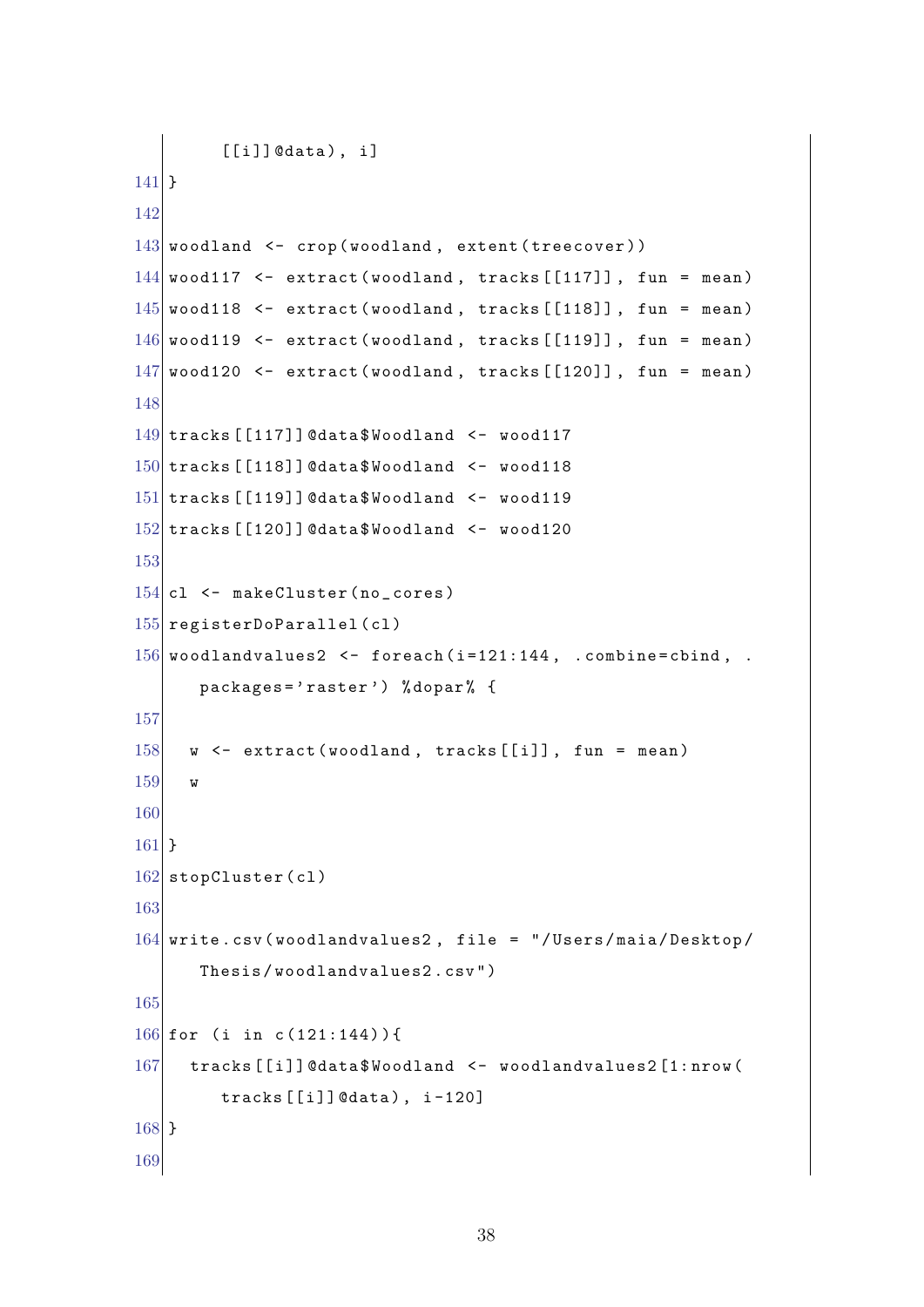```
170
171 # Repeat for bushland
172 \text{ m} <- c(0, 16.5, 0, 16.5, 17.5, 1, 17.5, 30, 0)
173 reclass \leq matrix (m, ncol=3, byrow=TRUE)
174 bushland \leq reclassify (landscape, reclass)
175
176 bushland \leq crop (bushland, extent (treecover))
177
178 cl \leq makeCluster (no_cores)
179 registerDoParallel (cl)
180 bushlandvalues \leq foreach (i=1:116, .combine=cbind, .
      packages ='raster ') % dopar % {
181
182 b \leq extract (bushland, tracks [[i]], fun = mean)
183 b
184
185 }
186 stopCluster (cl)
187
188 write.csv(bushlandvalues, file = "/Users/maia/Desktop/
      Thesis / bushlandvalues .csv ")
189
190 for (i in c(1:116)) {
191 tracks [[i]] @data $ Bushland <- bushlandvalues [1:nrow (tracks
         [[i]] @data), i]192 }
193
194 bush117 \leq extract (bushland, tracks [[117]], fun = mean)
195 bush118 \leq extract (bushland, tracks [[118]], fun = mean)
196 bush119 \leq extract (bushland, tracks [[119]], fun = mean)
197 bush120 <- extract (bushland, tracks [[120]], fun = mean)
198
199 tracks [[117]] @data $ Bushland \le bush117
```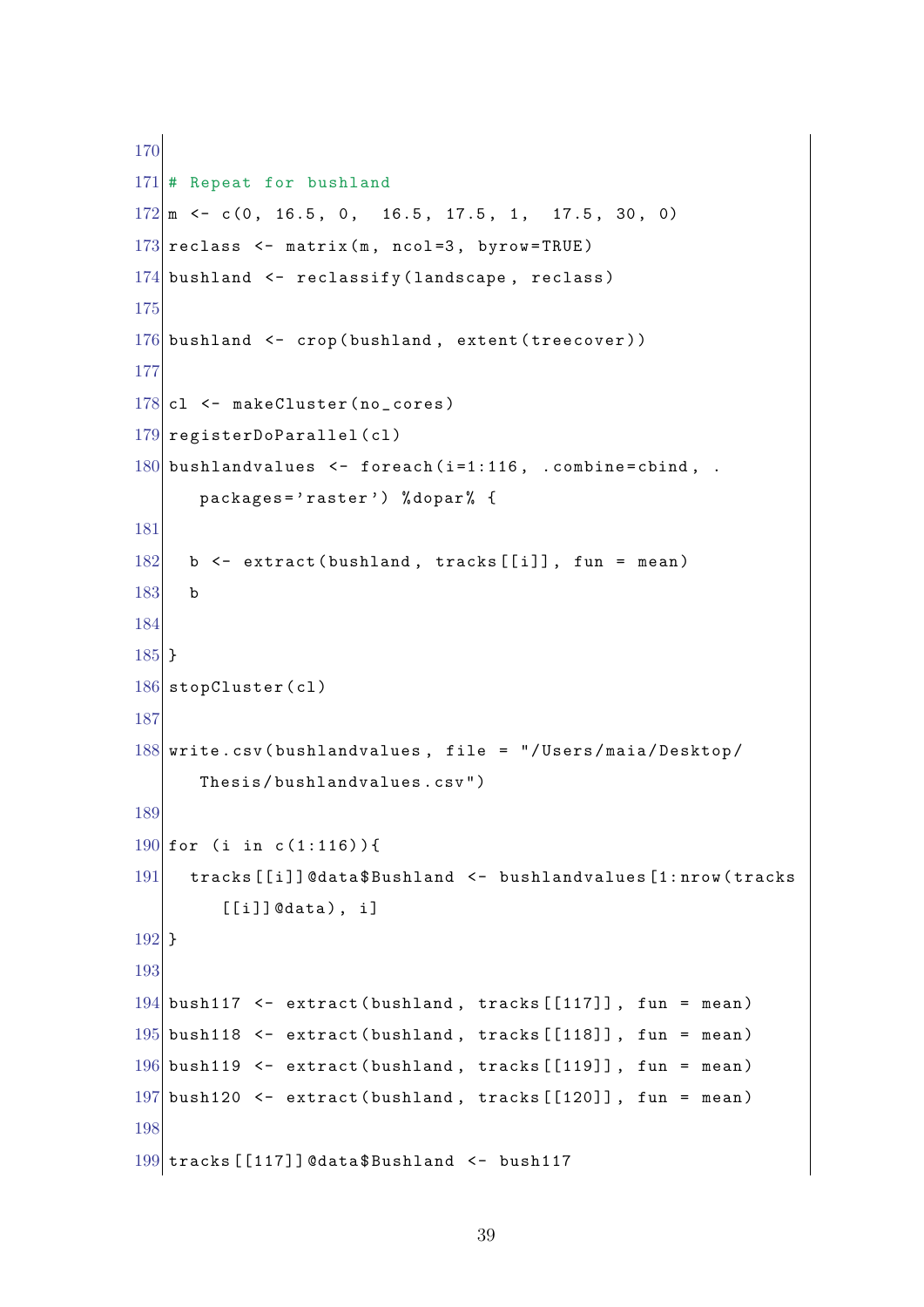```
200 tracks [[118]] @data $ Bushland \leq bush 118
201 tracks [[119]] @data $ Bushland \leq- bush119
202 tracks [[120]] @data $ Bushland <- bush120
203
204 cl \leq makeCluster (no_cores)
205 registerDoParallel (cl)
206 bushlandvalues2 <- foreach (i = 121:144, .combine=cbind, .
      packages='raster') %dopar% {
207
208 b \leq extract (bushland, tracks [[i]], fun = mean)
209 b
210
211 }
212 stopCluster (cl)
213
214 write.csv(bushlandvalues2, file = "/Users/maia/Desktop/
      Thesis / bushlandvalues2 .csv ")
215
216 for (i in c(121:144)) {
217 tracks [[i]] @data $ Bushland <- bushlandvalues 2 [1:nrow (
        tracks [[i]] @data), i-120]
218 }
219
220
221 # Repeat for grassland
222 \text{ m} <- c(0, 17.5, 0, 17.5, 18.5, 1, 18.5, 30, 0)
223 reclass \leq matrix (m, ncol=3, byrow=TRUE)
224 grassland \leq reclassify (landscape, reclass)
225
226 grassland \leq crop (grassland, extent (treecover))
227
228 cl \leq makeCluster (no_cores)
229 registerDoParallel (cl)
```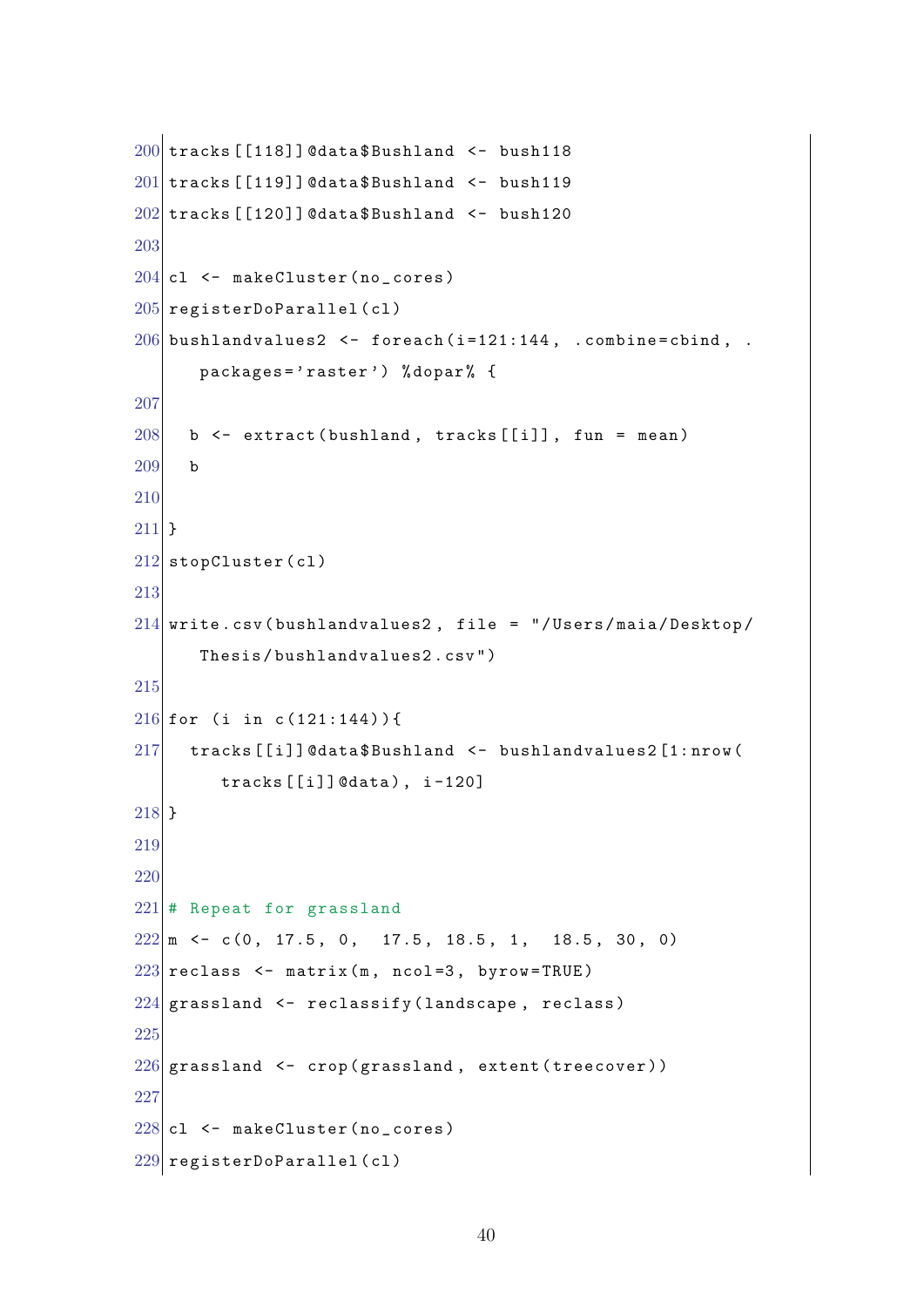```
230 grasslandvalues \leq foreach (i=1:116, .combine=cbind, .
      packages='raster') %dopar% {
231
232 \mid g \leftarrow extract (grassland, tracks [[i]], fun = mean)
233 g
234
235 }
236 stopCluster (cl)
237
238 write.csv(grasslandvalues, file = "/Users/maia/Desktop/
      Thesis / grasslandvalues .csv ")
239
240 for (i in c(1:116)) {
241 tracks [[i]] @data$ Grassland <- grasslandvalues [1:nrow (
         tracks [[i]] @data), i]
242 }
243
244 grass117 <- extract (grassland, tracks [[117]], fun = mean)
245 grass118 <- extract (grassland, tracks [[118]], fun = mean)
246 grass119 <- extract (grassland, tracks [[119]], fun = mean)
247 grass120 <- extract (grassland, tracks [[120]], fun = mean)
248
249 tracks [[117]] @data $ Grassland \leq grass 117
250 tracks [[118]] @data $ Grassland \leq grass 118
251 tracks [[119]] @data $ Grassland \leq- grass119
252 tracks [[120]] @data $ Grassland \leq- grass120
253
254 cl \leq makeCluster (no_cores)
255 registerDoParallel (cl)
256 grasslandvalues2 <- foreach (i=121:144, .combine=cbind, .
      packages ='raster ') % dopar % {
257
258 g \leftarrow extract (grassland, tracks [[i]], fun = mean)
```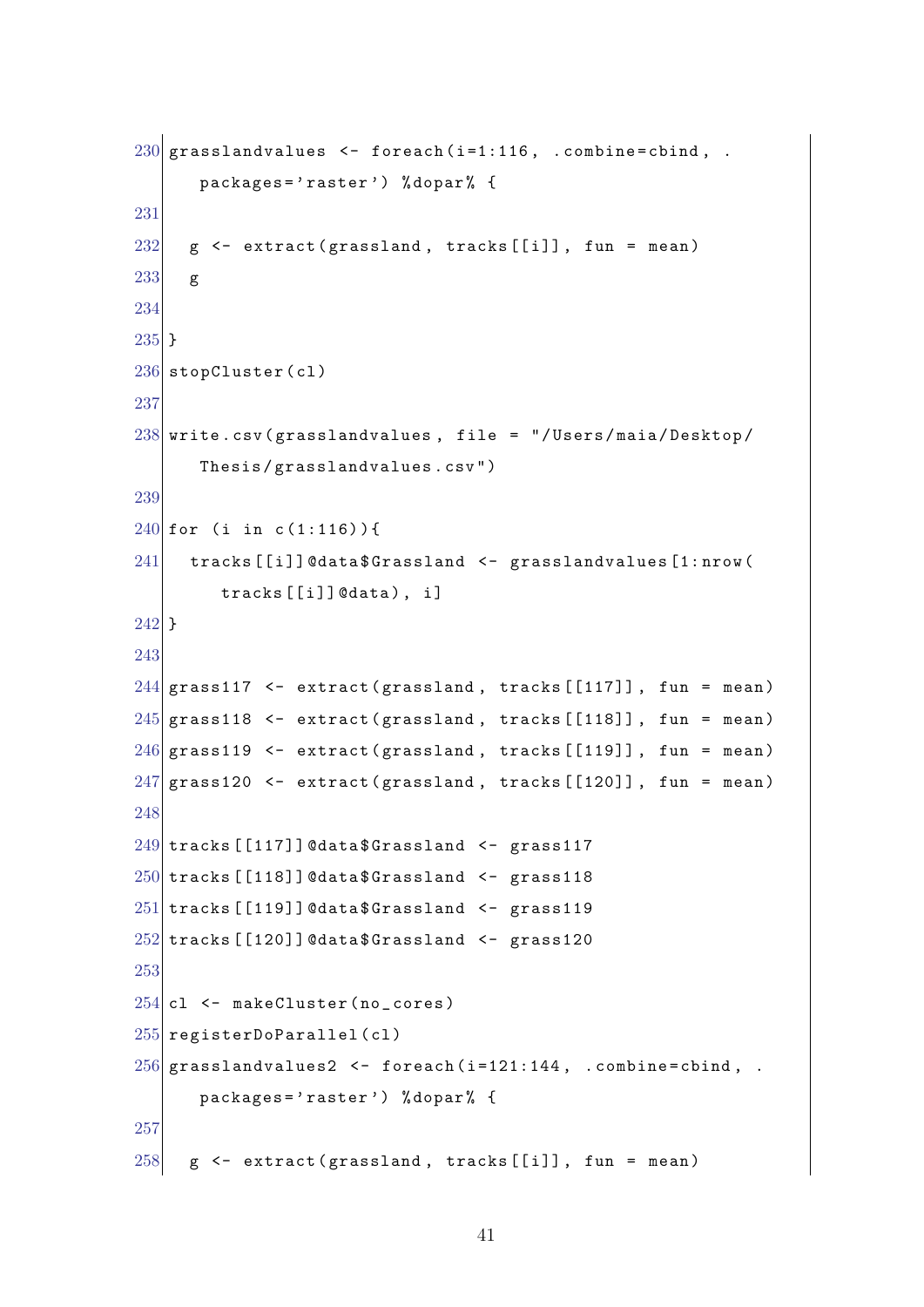```
259 g
260
261 }
262 stopCluster (cl)
263
264 write.csv(grasslandvalues2, file = "/Users/maia/Desktop/
      Thesis / grasslandvalues2 .csv ")
265
266 for (i in c(121:144)) {
267 tracks [[i]] @data $ Grassland \leq grassland values 2 [1: nrow (
        \text{tracks} [[i]] @data), i-120]268 }
269
270
271 # Repeat for anthropogenic land use
272 \text{ m} <- c(0, 8.5, 0, 8.5, 12.5, 1, 12.5, 30, 0)
273 reclass \leq matrix (m, ncol=3, byrow=TRUE)
274 human \leq reclassify (landscape, reclass)
275
276 human \leq crop (human, extent (treecover))
277
278 cl \leq makeCluster (no_cores)
279 registerDoParallel (cl)
280 humanvalues <- foreach (i=1:116, .combine=cbind, .packages='
      raster') %dopar% {
281
282 h \leq extract (human, tracks [[i]], fun = mean)
283 h
284
285 }
286 stopCluster (cl)
287
288 write.csv(humanvalues, file = "/Users/maia/Desktop/Thesis/
```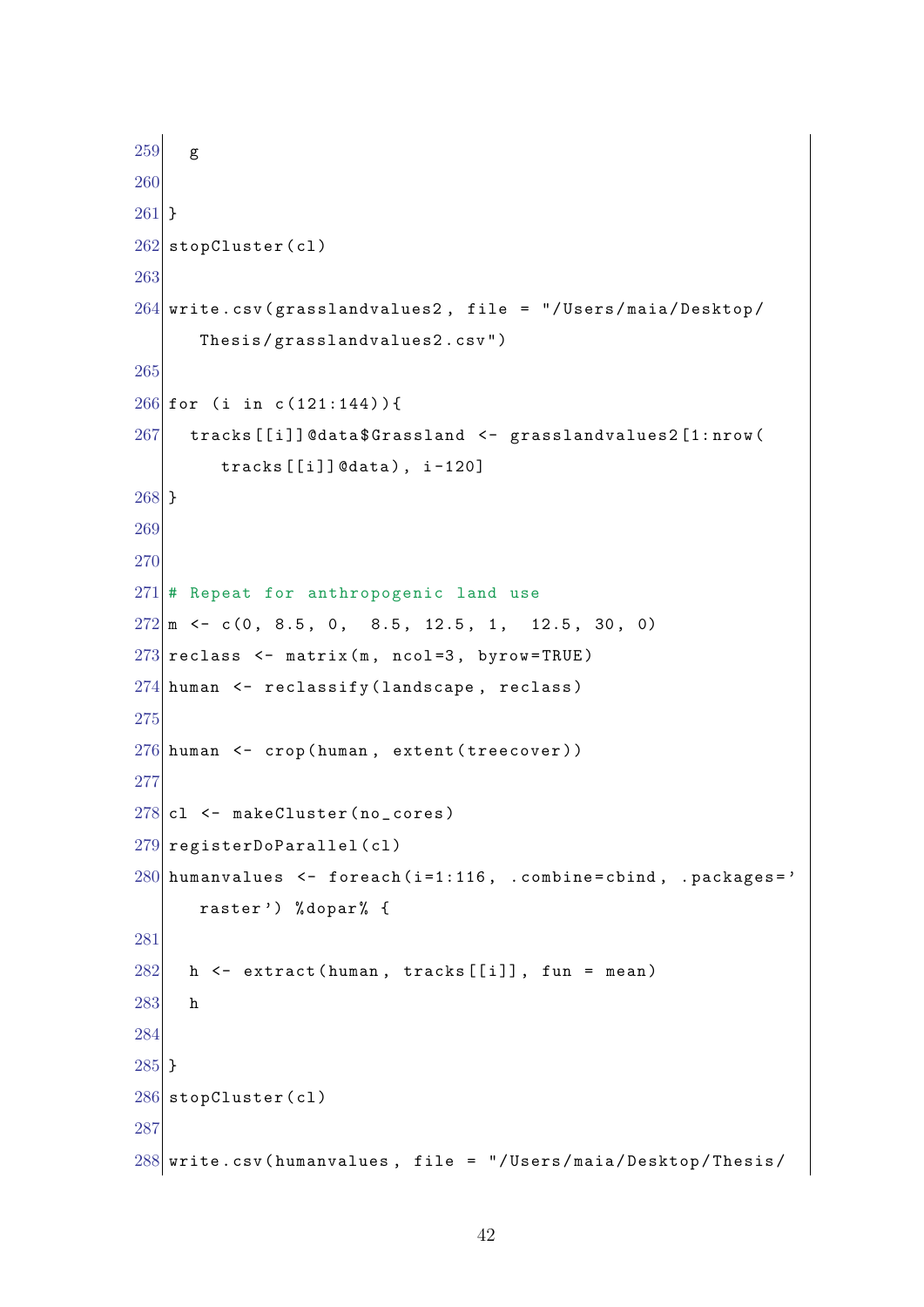```
humanvalues . csv")
289
290 for (i in c(1:116)) {
291 | tracks [[i]] @data $ Human <- humanvalues [1:nrow (tracks [[i]]
         0data), i]
292 }
293
294 human117 <- extract (human, tracks [[117]], fun = mean)
295 human118 <- extract (human, tracks [[118]], fun = mean)
296 human119 \leq extract (human, tracks [[119]], fun = mean)
297 human120 <- extract (human, tracks [[120]], fun = mean)
298
299 tracks [[117]] @data $ Human \le human117
300 tracks [[118]] @data $ Human \le human 118
301 tracks [[119]] @data $ Human \leq human 119
302 tracks [[120]] @data $ Human \leq- human 120
303
304 cl \leq makeCluster (no_cores)
305 registerDoParallel (cl)
306 humanvalues2 <- foreach (i=121:144, .combine=cbind, .
      packages ='raster ') % dopar % {
307
308 h \leq extract (human, tracks [[i]], fun = mean)
309 h
310
311 }
312 stopCluster (cl)
313
314 write.csv(humanvalues2, file = "/Users/maia/Desktop/Thesis/
      humanvalues2 .csv ")
315
316 for (i in c(121:144)) {
317 tracks [[i]] @data $ Human <- humanvalues 2 [1:nrow (tracks [[i]]
```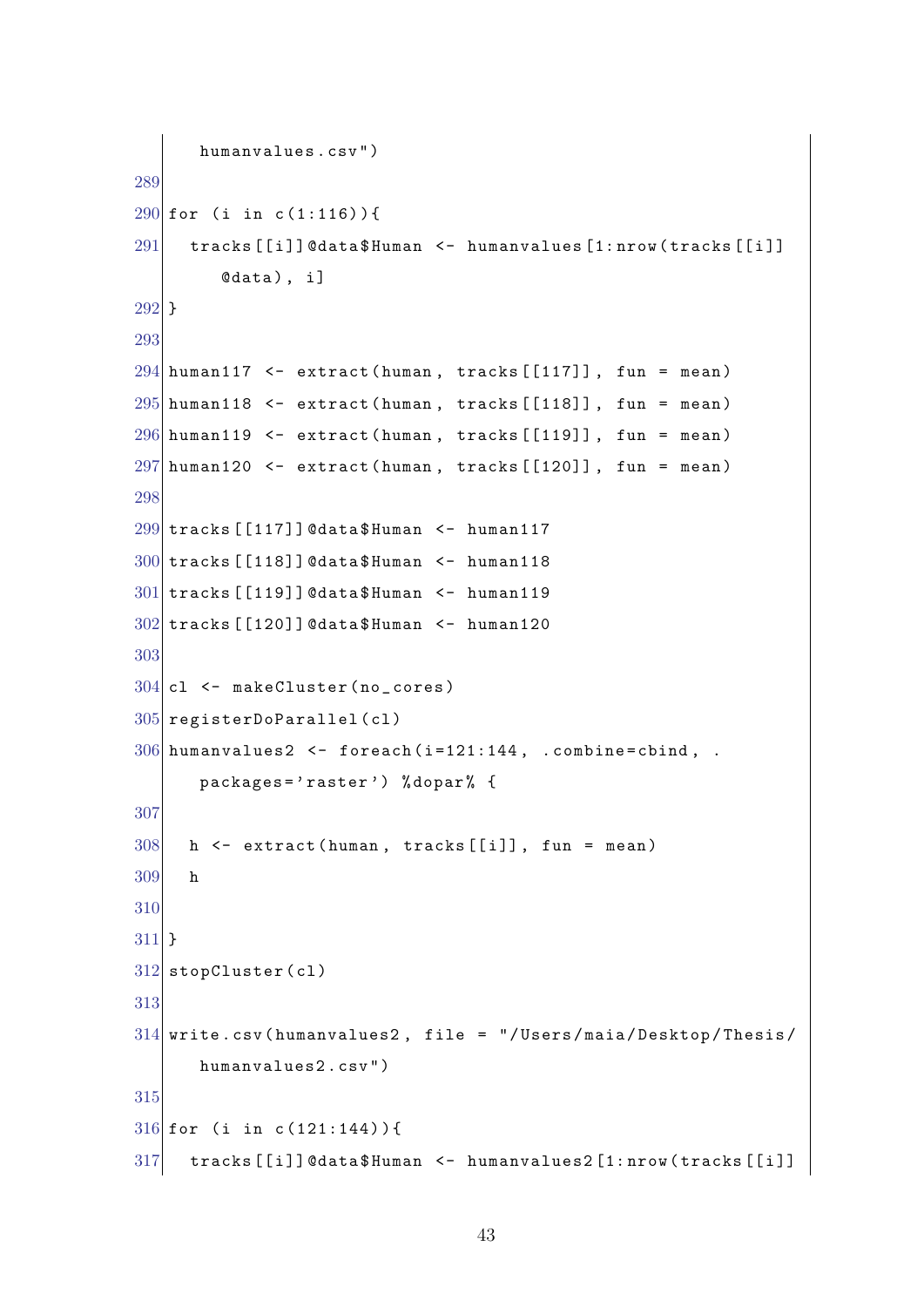```
\texttt{0data}, i-120]
318 }
319
320
321 \# Repeat for floodplain
322 \text{ m} <- c(0, 4.5, 0, 4.5, 5.5, 1, 5.5, 30, 0)
323 reclass \leq matrix (m, ncol=3, byrow=TRUE)
324 floodplain \leq reclassify (landscape, reclass)
325
326 \mid floodplain \leq crop (floodplain, extent (treecover))
327
328 \vert c1 \rangle <- makeCluster (no_cores)
329 registerDoParallel ( cl )
330 floodplainvalues <- foreach (i=1:116, .combine=cbind, .
       packages ='raster ') % dopar % {
331
332 \mid f \leftarrow extract (floodplain, tracks [[i]], fun = mean)
333 f
334
335 }
336 stopCluster (cl)
337
338 write .csv( floodplainvalues , file = "/ Users / maia / Desktop /
       Thesis / floodplainvalues .csv ")
339
340 for (i in c(1:116)) {
341 tracks [[i]] @data$Floodplain <- floodplainvalues [1:nrow (
         tracks [[i]] @ data), i]342 }
343
344 flood117 <- extract (floodplain, tracks [[117]], fun = mean)
345 flood118 <- extract (floodplain, tracks [[118]], fun = mean)
346 flood119 <- extract (floodplain, tracks [[119]], fun = mean)
```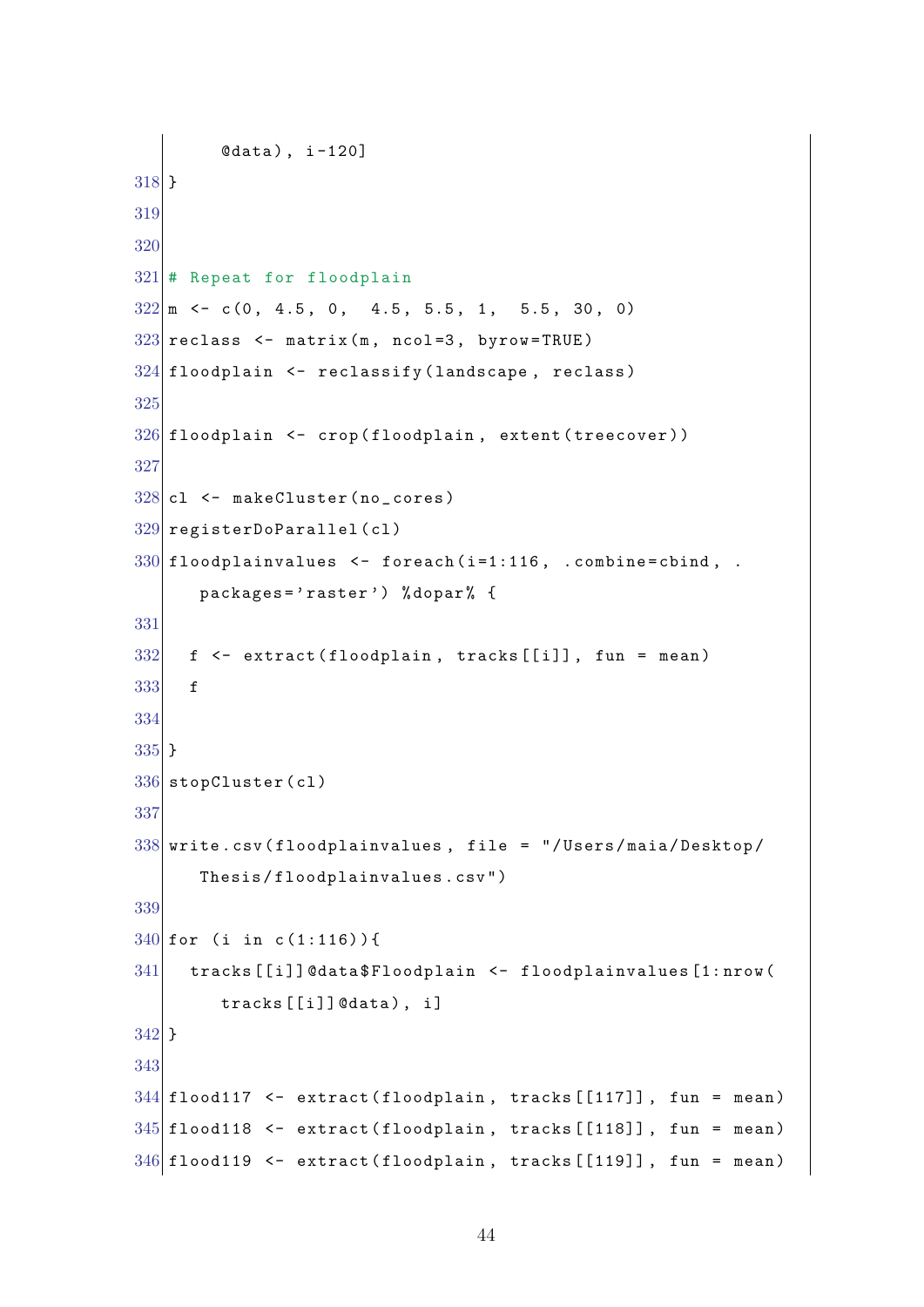```
347 \vert flood120 <- extract (floodplain, tracks [[120]], fun = mean)
348
349 tracks [[117]] @data $ Floodplain <- flood 117
350 tracks [[118]] @data$Floodplain <- flood118
351 tracks [[119]] @data $ Floodplain <- flood 119
352 tracks [[120]] @data $ Floodplain <- flood 120
353
354 cl \leq makeCluster (no_cores)
355 registerDoParallel ( cl )
356 \mid floodplainvalues2 <- foreach (i=121:144, .combine=cbind, .
      packages='raster') %dopar% {
357
358 f \leq extract (floodplain, tracks [[i]], fun = mean)
359 f
360
361 }
362 stopCluster (cl)
363
364 write.csv(floodplainvalues2, file = "/Users/maia/Desktop/
      Thesis/floodplainvalues2.csv")
365
366 for (i in c(121:144)) {
367 tracks [[i]] @data$Floodplain <- floodplainvalues2 [1:nrow (
        tracks [[i]] @data), i-120]368 }
```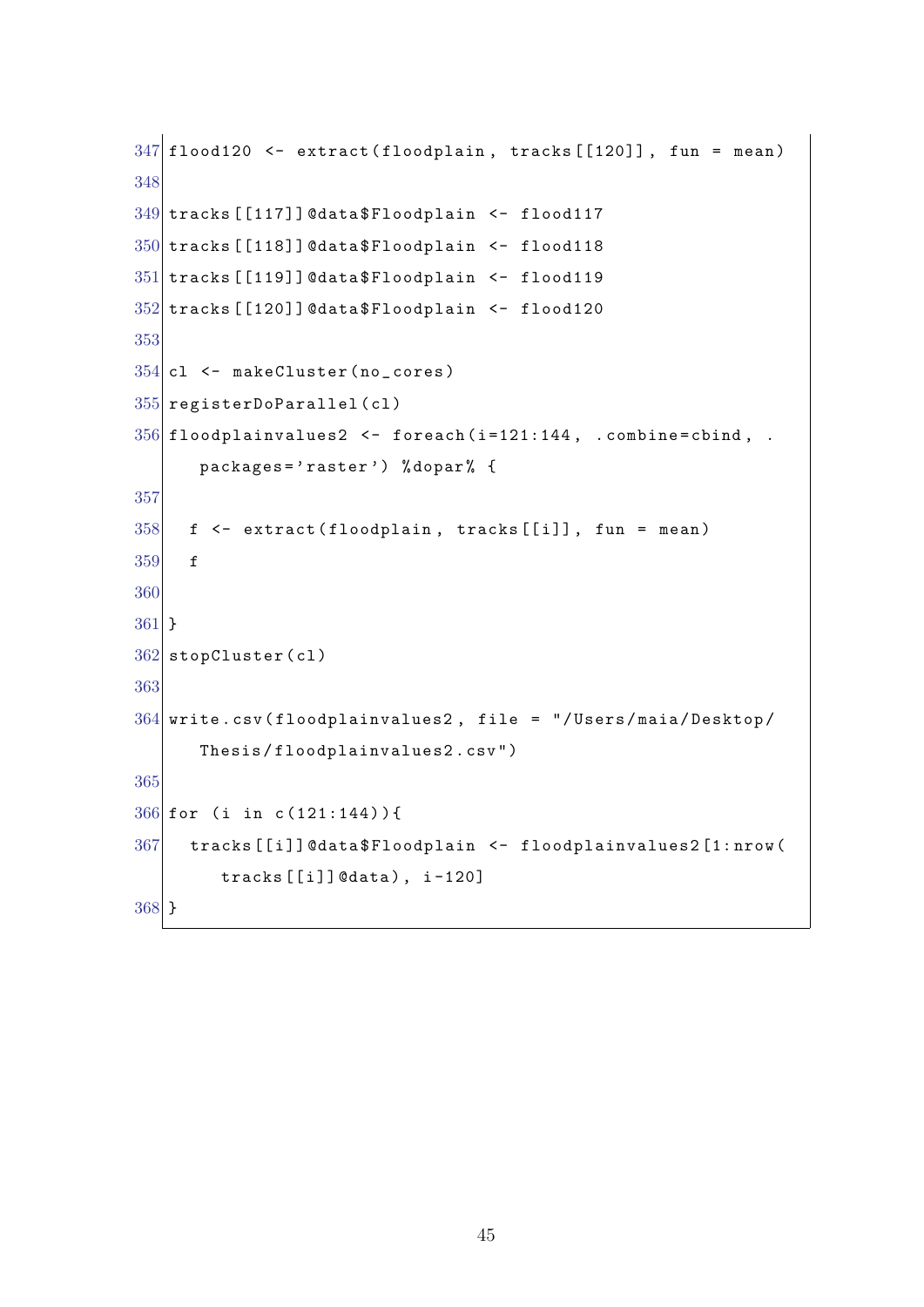## Appendix D

I calculated the beta coefficients using the data from each buffalo's used and alternative steps, using the mclogit package in R. Then, I used a t-test for each variable's betas to determine which were different from 0 at the 5% significance level. Finally, I made a population-level model using only the significant variables. I evaluated the model by comparing the log-likelihood using the model to the null model for each individual buffalo.

```
1 betas <- data.frame (fe=double (), ri=double (), ro=double (),
     wa = double (), tr = double(), wo = double(), bu = double(), gr =double (), hu=double (), fl=double (), stringsAsFactors=
     FALSE )
2
3 # Loop through each buffalo, create a conditional logistic
     model , and save coefficents into a matrix for analysis
4 \mid for (i in seq(1,141, by=4)){
5 u \leftarrow tracks [[i]] @data [,6:15]
6 u$ chosen \leq rep (1, nrow(u))7 u$index \leq -1: nrow(u)8
9 \mid a1 <- tracks [[i+1]] @data [,6:15]
10 a1$ chosen \leq rep (0, nrow(a1))11 a1$ index \leq 1: nrow (a1)
12
13 a2 \leftarrow tracks [[i+2]] @data [,6:15]
14 a2$ chosen \leq rep (0, nrow(a2))15 a2$index \leq 1:nrow (a2)
16
17 a3 <- tracks [[i+3]] @data [,6:15]
18 a3$ chosen <- rep (0, nrow(a3))19 a3$ index \leq 1: nrow (a3)
20
21 test \leftarrow rbind (u, a1, a2, a3)
```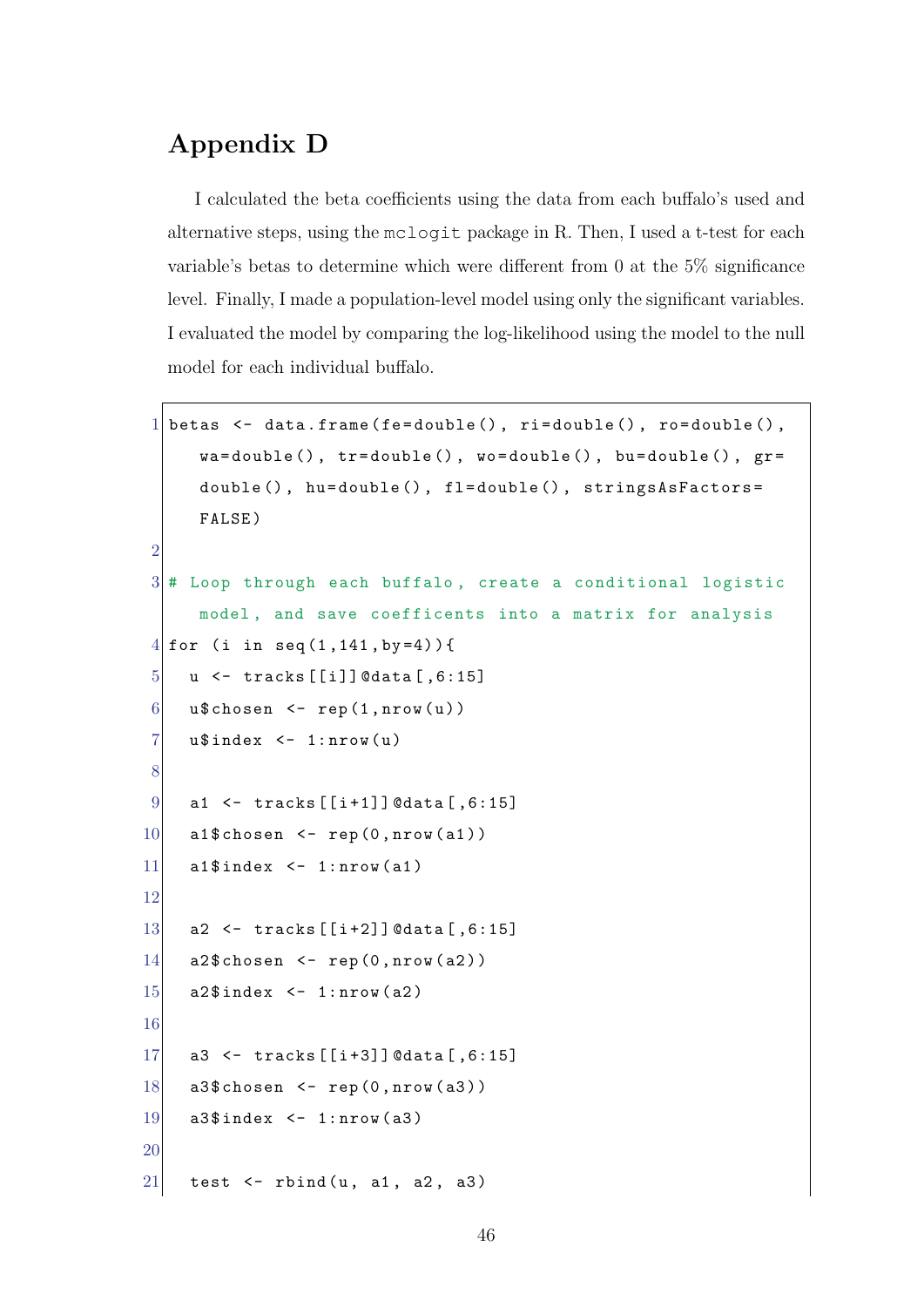```
22
23 coefs \leq mclogit (cbind (test $ chosen, test $ index) \tilde{ } Fence +
        River + Road + Waterholes + Treecover + Woodland +
        Bushland + Grassland + Human + Floodplain , data = test )
        $ coefficients
24
25 coefs \leq as. data. frame (coefs)
26
27 betas \leftarrow rbind.fill (betas, as.data.frame (t (coefs)))
28 }
29
30 # t-test for each variable
31 t. test (betas $ Fence)
32 t. test (betas $ River)
33 t. test (betas $ Road)34 t. test (betas $Waterholes)
35 t. test (betas $Tree cover)36 t. test (betas $ Woodland)
37 t. test (betas $ Bushland)
38 t. test (betas $Grassland)39 t. test (betas $ Human)
40 t. test (betas $Floodplain)
41
42 # Combine all buffalo steps into one used dataset and three
       alternative datasets
43 used \le tracks [[1]] @data [,6:15]
44 for (i in c
      (5 ,9 ,13 ,14 ,21 ,25 ,29 ,33 ,37 ,41 ,45 ,53 ,57 ,61 ,65 ,69 ,73 ,77 ,
      81 ,85 ,89 ,93 ,101 ,121 ,125 ,129 ,133 ,137 ,141) ) {
45 u \leftarrow tracks [[i]] @data [,6:15]
46 used \leftarrow rbind (used, u)
47 }
48
```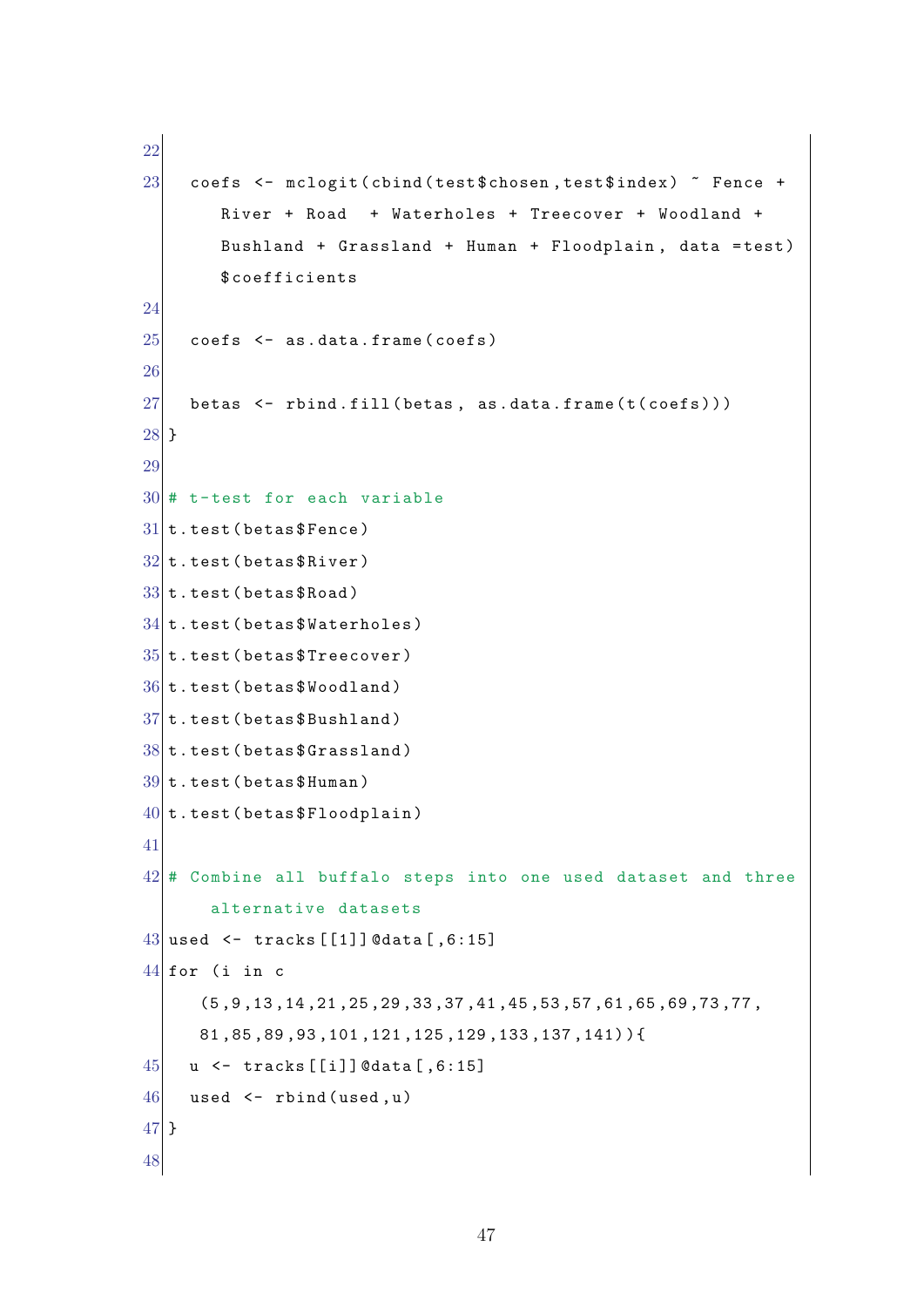```
49 alt1 \leq as. matrix (tracks [[2]] @data [.6:15])
50 for (i in c
      (6 ,10 ,15 ,18 ,22 ,26 ,30 ,34 ,38 ,42 ,46 ,54 ,58 ,62 ,66 ,70 ,74 ,78 ,
      82 ,86 ,90 ,94 ,102 ,122 ,126 ,130 ,134 ,138 ,142) ) {
51 a1 <- tracks [[i]] @data [, 6:15]
52 alt1 <- rbind (alt1, a1)
53 }
54
55 \text{ alt2} <- as.matrix (tracks [[3]] @data [,6:15])
56 for (i in c
      (7 ,11 ,16 ,19 ,23 ,27 ,31 ,35 ,39 ,43 ,47 ,55 ,59 ,63 ,67 ,71 ,75 ,79 ,
      83 ,87 ,91 ,95 ,103 ,123 ,127 ,131 ,135 ,139 ,143) ) {
57 a2 <- tracks [[i]] @data [,6:15]
58 alt2 <- rbind (alt2, a2)
59 }
60
61| alt3 <- as.matrix (tracks [[4]] @data [,6:15])
62 for (i in c
      (8 ,12 ,17 ,20 ,24 ,28 ,32 ,36 ,40 ,44 ,48 ,56 ,60 ,64 ,68 ,72 ,76 ,80 ,
      84 ,88 ,92 ,96 ,104 ,124 ,128 ,132 ,136 ,140 ,144) ) {
63 a3 <- tracks [[i]] @data [, 6:15]64 alt3 <- rbind (alt3, a3)
65 }
66
67 # Steps are matched by index. If they are used, they get a
      "1" in the chosen column, else "0"
68 used $ chosen \leq rep (1, nrow (used))
69 used $ index \leq -1: nrow (used)
70
71| alt1$ chosen \leq rep (0, nrow (alt1))72 alt1$index \leq 1:nrow (alt1)
73
74 alt2$ chosen <- rep (0, nrow (alt2))
```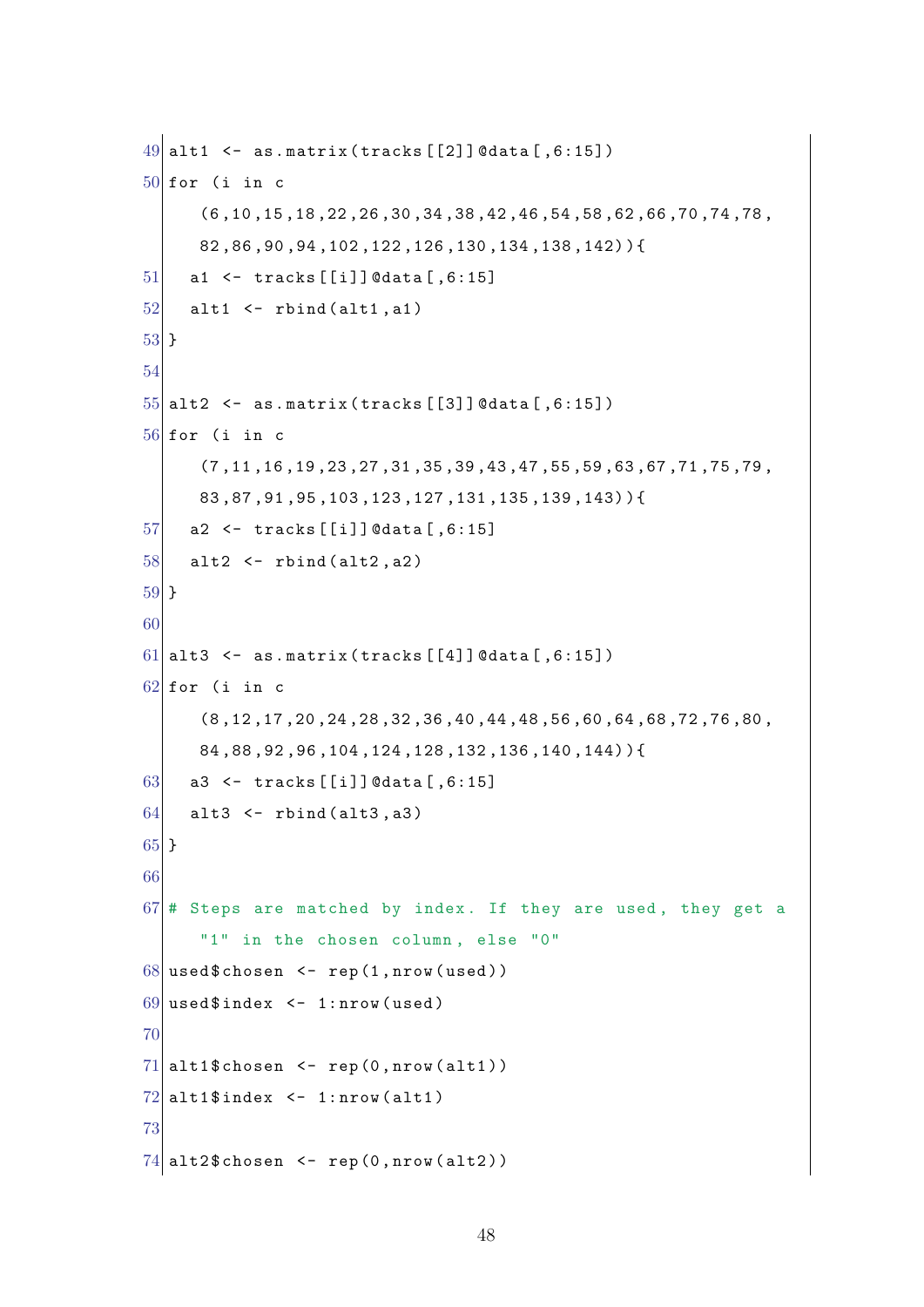```
75 alt2$ index \leq 1: nrow (alt2)
 76
 77 alt3$ chosen <- rep (0, nrow (alt3))78 alt3$ index \leq 1: nrow (alt3)
 79
 80 test \leq rbind (used, alt1, alt2, alt3)
 81
 82 # Population-level model using Fence, River, and Human as
        predictors because they were significant in the t-test
        across individuals
 83 total <- mclogit (cbind (test $ chosen, test $ index) \tilde{ } Fence +
        River + Human, data = test)
 84
 85 # Calculation of log-likelihood difference
 86
 87 neglogliks \leq vector ()
 88
 89 for (i in seq(1,141, by=4)){
 90 nLL \leq function (fe, ri, hu) {
 91 B <- as. vector (c(fe, ri, hu))
 92 used \leq as.matrix (tracks [[i]] @data [, c(6, 7, 14)])
 93 alt1 \leftarrow as. matrix (tracks [[i+1]] @data [, c(6, 7, 14)])
 94 alt2 \leftarrow as. matrix (tracks \left[ \left[ i+2 \right] \right] @data \left[ ,c(6,7,14) \right])
 95 alt3 <- as.matrix (tracks [[i+3]] @data [ c (6, 7, 14) ])
 96
 97 func \leftarrow function (x) {
 98 return (-log(exp(B \frac{1}{2} * \frac{1}{2} n) + exp(B \frac{1}{2} * \frac{1}{2} n)),]) + exp(B \sqrt[6]{*}\sqrt[6]{*} = 1 + exp(B \sqrt[6]{*}\sqrt[6]{*} = 1 + 3[x,]))
99 }
100
101 LL \leq sum (apply (used, 1, function (x) B \frac{2}{3}, \frac{2}{3} \leq \frac{2}{3} \leq \frac{2}{3} \leq \frac{2}{3} \leq \frac{2}{3} \leq \frac{2}{3} \leq \frac{2}{3} \leq \frac{2}{3} \leq \frac{2}{3} \leq \frac{2}{3} \leq 
             sapply (seq (length=nrow (used)), func))
102 return (-LL)
```